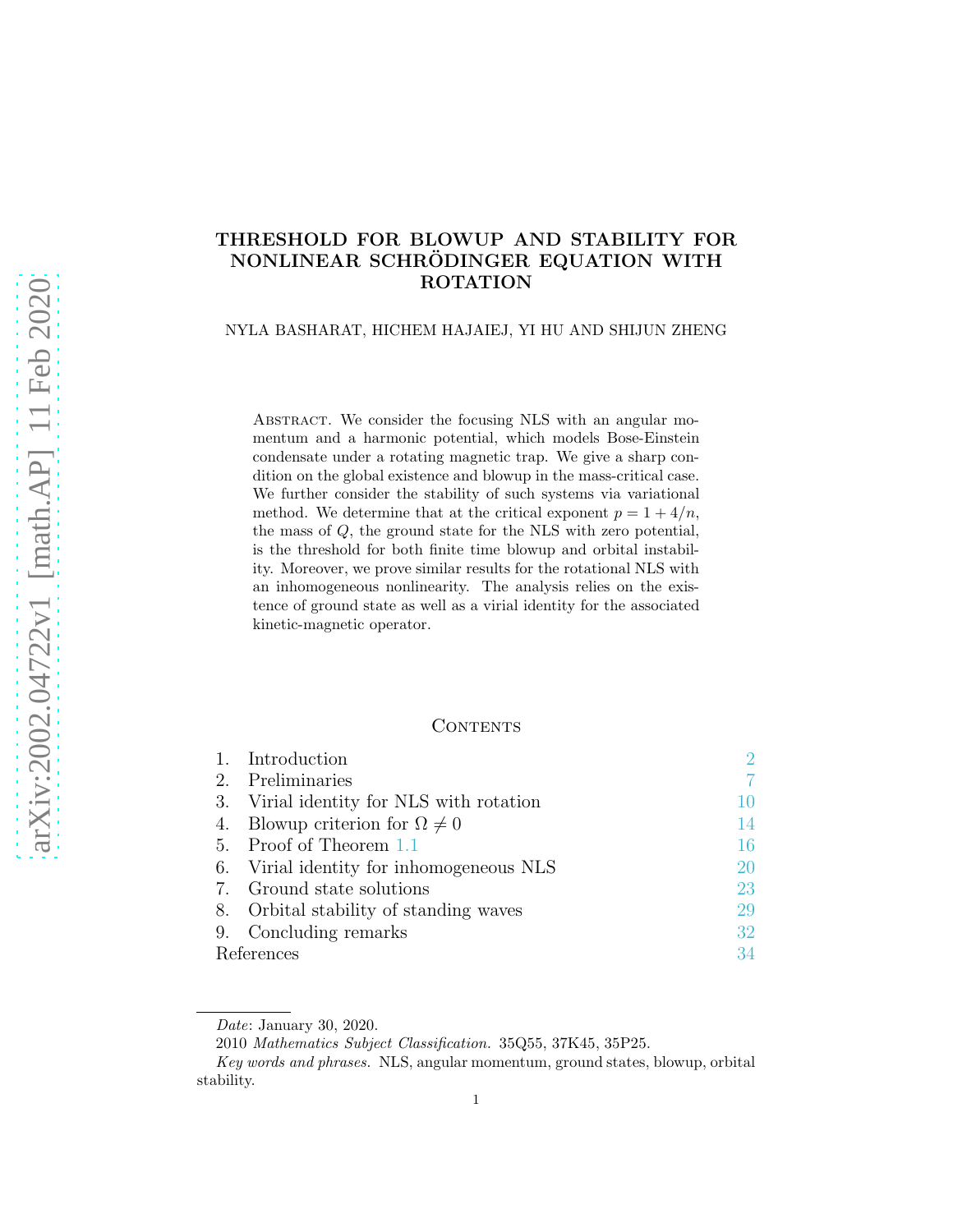## 1. INTRODUCTION

<span id="page-1-0"></span>The Cauchy problem for the nonlinear Schrödinger equation (NLS), or Gross-Pitaevskii equation with rotation in  $(t, x) \in \mathbb{R}^{1+n}$ ,  $n \ge 2$  reads

<span id="page-1-1"></span>(1) 
$$
iu_t = -\frac{1}{2}\Delta u + V(x)u - \lambda|u|^{p-1}u + L_{\Omega}u
$$

$$
u(0, x) = u_0 \in \mathscr{H}^1,
$$

where  $p \in [1, 1 + 4/(n-2)), V(x) := \frac{1}{2}\gamma^2 |x|^2$  is the harmonic potential with frequency  $\gamma > 0$  that models the magnetic trap and  $\lambda$  is a positive constant. Adding a spin symmetry, the angular momentum operator is denoted by  $L_{\Omega} := -\Omega L_z = iA \cdot \nabla$ , where  $\Omega \in \mathbb{R}$  is the rotation frequency,  $L_z = i(x_2\partial_{x_1} - x_1\partial_{x_2})$  and  $A = \Omega(-x_2, x_1, 0, \ldots, 0)$ . The weighted Sobolev space is given by  $\mathcal{H}^s = \mathcal{H}^{s,2}$ , where

$$
\mathcal{H}^{s,r} := \{ f \in L^r(\mathbb{R}^n) : (-\Delta)^{s/2} f \in L^r, \langle x \rangle^s f \in L^r \},
$$

with  $\langle x \rangle = (1 + |x|^2)^{1/2}$ . The weighted Sobolev space arises naturally as a suitable space in this context.

When  $n = 2, 3$ , the NLS above models Bose-Einstein condensation with rotation  $[1, 4, 5, 9, 35, 44]$  $[1, 4, 5, 9, 35, 44]$  $[1, 4, 5, 9, 35, 44]$  $[1, 4, 5, 9, 35, 44]$  $[1, 4, 5, 9, 35, 44]$  $[1, 4, 5, 9, 35, 44]$  $[1, 4, 5, 9, 35, 44]$  $[1, 4, 5, 9, 35, 44]$  $[1, 4, 5, 9, 35, 44]$  $[1, 4, 5, 9, 35, 44]$ , which is a remarkable system arising in optics, plasma, superfluids, spinor particles, quantized vortices and surface waves. Extensions to higher dimensions can be found in  $[6, 21]$  $[6, 21]$ . Mathematically, it can be viewed as the mean field limit of rotating many-body bosons in a confining trap [\[31,](#page-34-1) [32\]](#page-34-2). Equation [\(1\)](#page-1-1) can be formally derived from

$$
i\frac{\partial u}{\partial t} = \frac{\delta H}{\delta \bar{u}},
$$

where  $H$  is the associated Hamiltonian

$$
H[u] = \int \left(\frac{1}{2}|\nabla u|^2 + V|u|^2 - \frac{2\lambda}{p+1}|u|^{p+1} - \Omega \,\overline{u}L_z u\right).
$$

It is desirable to provide rigorous mathematical descriptions for the rotating BEC model. As is known, the well-posedness and blowup for the standard NLS have been extensively studied for a few decades in the energy sub-critical regime. For the rotational NLS (RNLS) in [\(1\)](#page-1-1), the local wellposedness (l.w.p.) has been considered in e.g. [\[2,](#page-33-6) [13,](#page-33-7) [27\]](#page-34-3) when  $n = 2, 3$ , and [\[16,](#page-34-4) [20,](#page-34-5) [39,](#page-35-2) [50\]](#page-35-3) for general magnetic NLS (mNLS), to list a few. RNLS  $(1)$  can be written in the magnetic form  $(5)$ , thus the wellposedness follows from that of mNLS if  $p \in (1, 1 + 4/(n-2))$ in view of Proposition [2.1.](#page-6-2)

In the mass-subcritical case  $p < 1 + 4/n$  and  $\lambda > 0$ , it is known that all  $\mathscr{H}^1$ -solutions of equation [\(1\)](#page-1-1) exist globally in time. However, if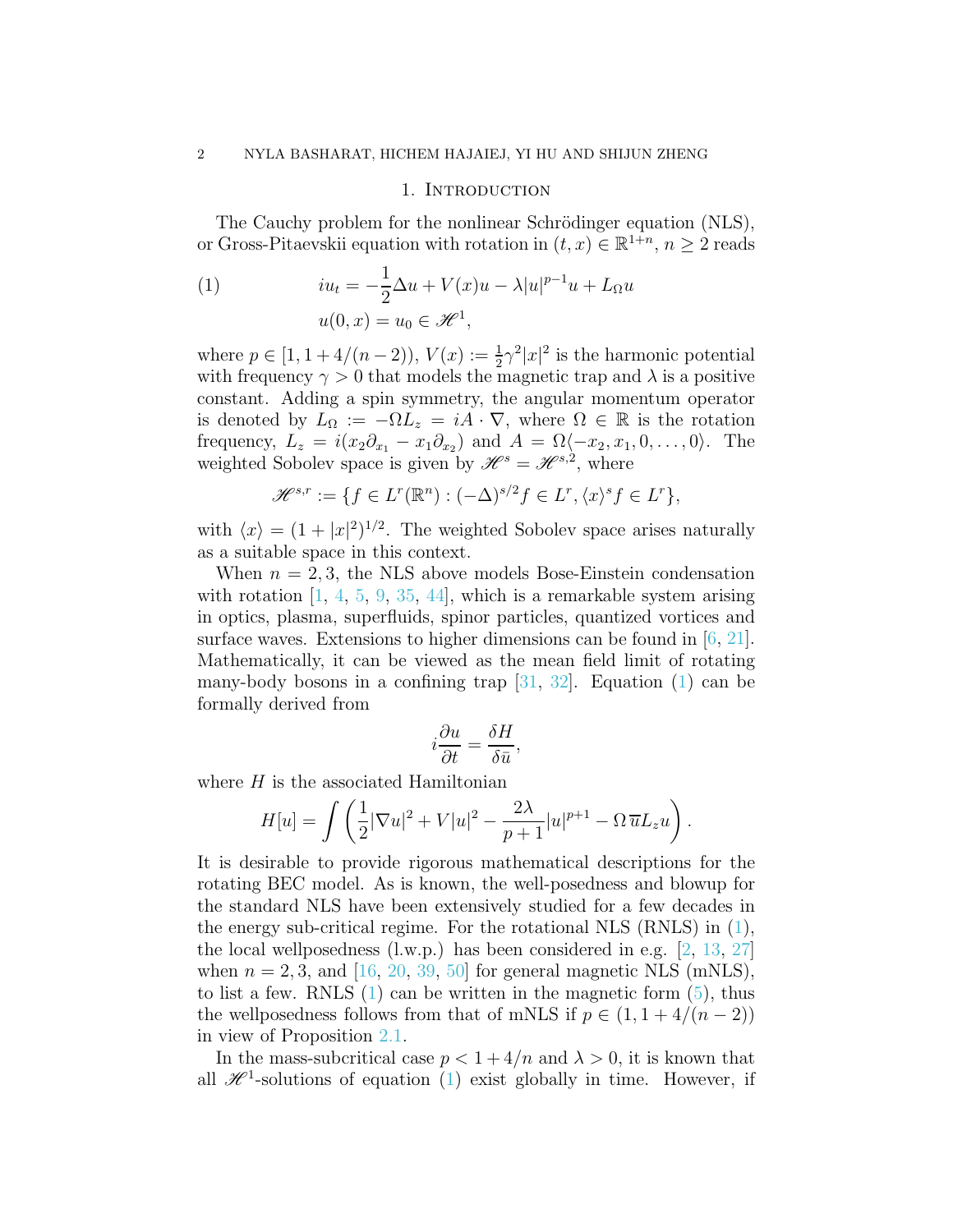$p \in \left[1+\frac{4}{n}, 1+\frac{4}{n-2}\right)$ , there exist finite time blowup solutions for [\(1\)](#page-1-1), see e.g. [\[2,](#page-33-6) [8,](#page-33-8) [10,](#page-33-9) [23\]](#page-34-6). Such situation becomes more subtle and complex, where the occurrence of global existence or wave collapse depends on both the size and the profile of the initial data. Thus, it is an open question to find a threshold condition that distinguishes the g.w.p. and blowup for the RNLS.

In this paper, we are mainly concerned with the mass-critical case  $p = 1 + 4/n$ . Inspired by the work in [\[45\]](#page-35-4) and [\[49\]](#page-35-5), we address this so-called "minimal mass blowup" problem for [\(1\)](#page-1-1). To our knowledge, previous techniques and ideas do not directly apply to solving this threshold problem. One delicate issue is that the threshold profile for [\(1\)](#page-1-1) turns out not to be the minimizer for the associated energy! This is one essential reason that makes the problem much more challenging. Technically, in the presence of V and  $L_{\Omega}$ , some of the key symmetries for the standard NLS (including scaling and translation invariance) are broken, whose geometry of the trajectories of motion of particles has the effect on relevant physical phenomenon of wave collapse as well as stability of solitons.

In our first main theorem, we give a sharp threshold in terms of the unique positive radial ground state  $Q = Q_{\lambda,1}$  in the usual Sobolev space  $H^1(\mathbb{R}^n)$  if  $p=1+4/n$ :

<span id="page-2-1"></span>(2) 
$$
-\frac{1}{2}\Delta Q - \lambda |Q|^{p-1}Q = -Q.
$$

The existence of  $Q$  is well-known [\[29,](#page-34-7) [37,](#page-35-6) [45\]](#page-35-4).

<span id="page-2-0"></span>**Theorem 1.1** (threshold for g.w.p. and blowup). Let  $p = 1 + \frac{4}{n}$  and  $\lambda > 0$ . Let  $(\Omega, \gamma)$  be any given pair in  $\mathbb{R} \times \mathbb{R}_+$ . Suppose  $u_0 \in \mathscr{H}^1$ .

- (a) If  $||u_0||_2 < ||Q||_2$ , then there exists a unique global in time solu-tion u of [\(1\)](#page-1-1) in  $C(\mathbb{R}, \mathcal{H}^1) \cap L^{2+\frac{4}{n}}_{loc}(\mathbb{R}, L^{2+\frac{4}{n}})$ .
- (b) The condition in (a) is sharp in the sense that for all  $c \geq ||Q||_2$ , there exists  $u_0$  in  $\mathscr{H}^1$  satisfying  $||u_0||_2 = c$  such that [\(1\)](#page-1-1) has a finite time blowup solution.

When  $n = 2$ , the threshold value in the theorem can be evaluated at  $\lambda^{-\frac{1}{2}} \|Q_{1,1}\|_2 = \lambda^{-\frac{1}{2}} (\pi \cdot 1.86225 \cdots)^{\frac{1}{2}}$ , see [\[25,](#page-34-8) [45\]](#page-35-4). For blowup solutions, in general, the wave collapse depends on the delicate balance between kinetic and potential energies (linear vs. nonlinear) as well as angular momentum for the profile of the solution, under the constriction of mass and energy conservation.

Theorem [1.1](#page-2-0) shows that [\(1\)](#page-1-1) has the same minimal mass  $||Q||_2^2$  $\frac{2}{2}$  for blowup as in the free case  $\Omega = V = 0$ . The heuristic reason is that in [\(1\)](#page-1-1) neither V nor  $-\Omega L_z$  sees the scaling. Note that, however, at the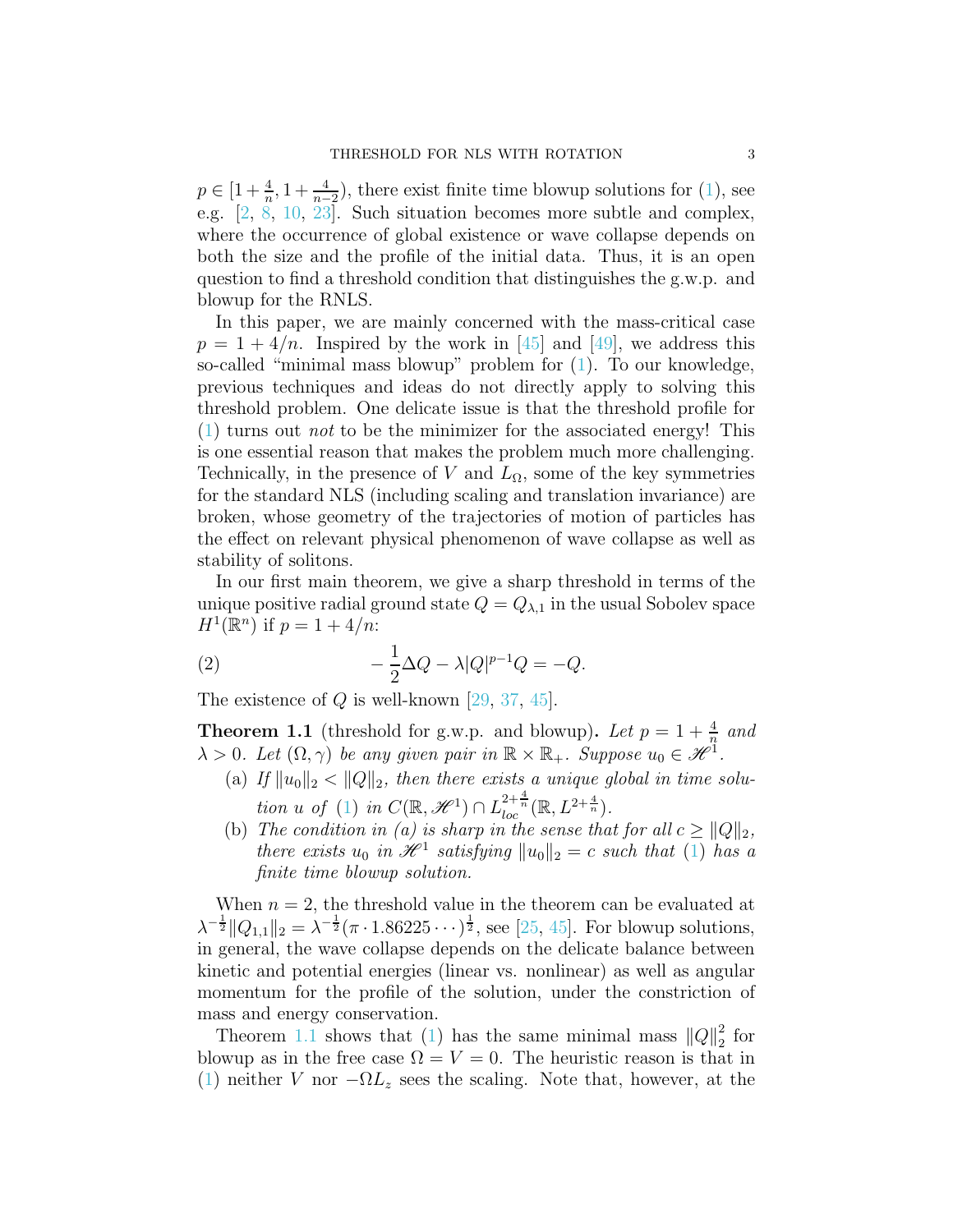threshold,  $u_0 = Q$  leads to a soliton solution in the absence of potential while the same initial data leads to blowup solution for  $(1)$ .

The proof of Theorem [1.1](#page-2-0) relies on a sharp criterion in part (a) of Lemma [4.1,](#page-13-1) where we prove the blowup for [\(1\)](#page-1-1) for all  $\Omega$ ,  $\gamma$  if  $p = 1+4/n$ , namely, u blows up in finite time provided  $E_{0,0}(u_0) = \frac{1}{2} \int |\nabla u_0|^2$  $\lambda n$  $\frac{\lambda n}{n+2} \int |u_0|^{2+\frac{4}{n}} \leq 0$ . This lemma is sharp in the sense that it dictates the blowup for initial data  $u_0 = Q$  with  $E_{0,0}(Q) = 0$  such that the Q-blowup profile is attainable, which is not covered by existing results in the literature as far as the authors know. In Lemma  $4.1 \text{ (c)-(d)}$  $4.1 \text{ (c)-(d)}$ we also obtain some blowup conditions if  $p > 1 + 4/n$ , which allows us to show in Proposition [5.3](#page-18-0) a blowup result above the ground sate level. Our approach is mainly motivated by the treatment in [\[45\]](#page-35-4) and [\[49\]](#page-35-5), where blowup results were proven with the same minimal mass in the cases  $\Omega = V = 0$  and  $\Omega = 0$ ,  $V = |x|^2$  respectively. See also related discussions in [\[10,](#page-33-9) [11,](#page-33-10) [16\]](#page-34-4) for NLS with a sub-quadratic potential basically under the condition  $|\Omega| < \gamma$ .

In Section [6,](#page-19-0) we further consider the threshold problem for the inhomogeneous equation  $(41)$ . In doing so, we derive a virial type identity for  $(41)$ , then we obtain Theorem [6.6,](#page-22-1) an analogue of Theorem [1.1](#page-2-0) by following the same line of proof of the theorem presented in Section [5.](#page-15-0) As is commented in Remark [6.7,](#page-22-2) concerning the exact threshold, there remains a gap  $||Q_{\lambda_{max}}||_2 < ||Q_{\lambda_{min}}||_2$  in Theorem [6.6.](#page-22-1) This suggests that an improvement on the blowup criterion lemma, an inhomogeneous version of Lemma [4.1](#page-13-1) would be needed.

Observe that the threshold in Theorem [1.1](#page-2-0) is valid if  $V$  is an isotropic harmonic potential. When  $V$  is anisotropic, it remains an open question in the "fast rotating" regime, where  $|\Omega| > \gamma := \min_{1 \leq j \leq n} (\gamma_j)$ , concerning the threshold on finite time blowup for either  $p = 1 + 4/n$ or  $p > 1 + 4/n$ , see some numerical results in [\[4,](#page-33-2) [5\]](#page-33-3). In physics, this question concerns the scenario where the rotation frequency is stronger than the trapping frequecy, in which case it would be worthwhile to study the behavior of minimal mass wave collapse quantitatively.

Here we would like to briefly review the pervious work on blowup for RNLS. The initial result on the blowup for [\(1\)](#page-1-1) was obtained in [\[23\]](#page-34-6) in the case  $|\Omega| = \gamma$ ,  $n = 3$  if  $p > 1 + 4/n$ . Recent blowup results were proven in [\[2\]](#page-33-6) in the case for all  $\Omega$ ,  $\gamma$  if  $p \geq 1 + 4/n$ ,  $n = 2, 3$  and in [\[8,](#page-33-8) [21\]](#page-34-0) for general electromagnetic potentials. However, these results only give a general sufficient condition, not a sharp criterion to address the threshold, or minimal mass blowup problem. The pre-existing results mainly assume either  $E_{\Omega,V}(u_0)$  or  $E_{0,V}(u_0)$  is negative, from which follows the blowup of the solution based on a virial identity, a convexity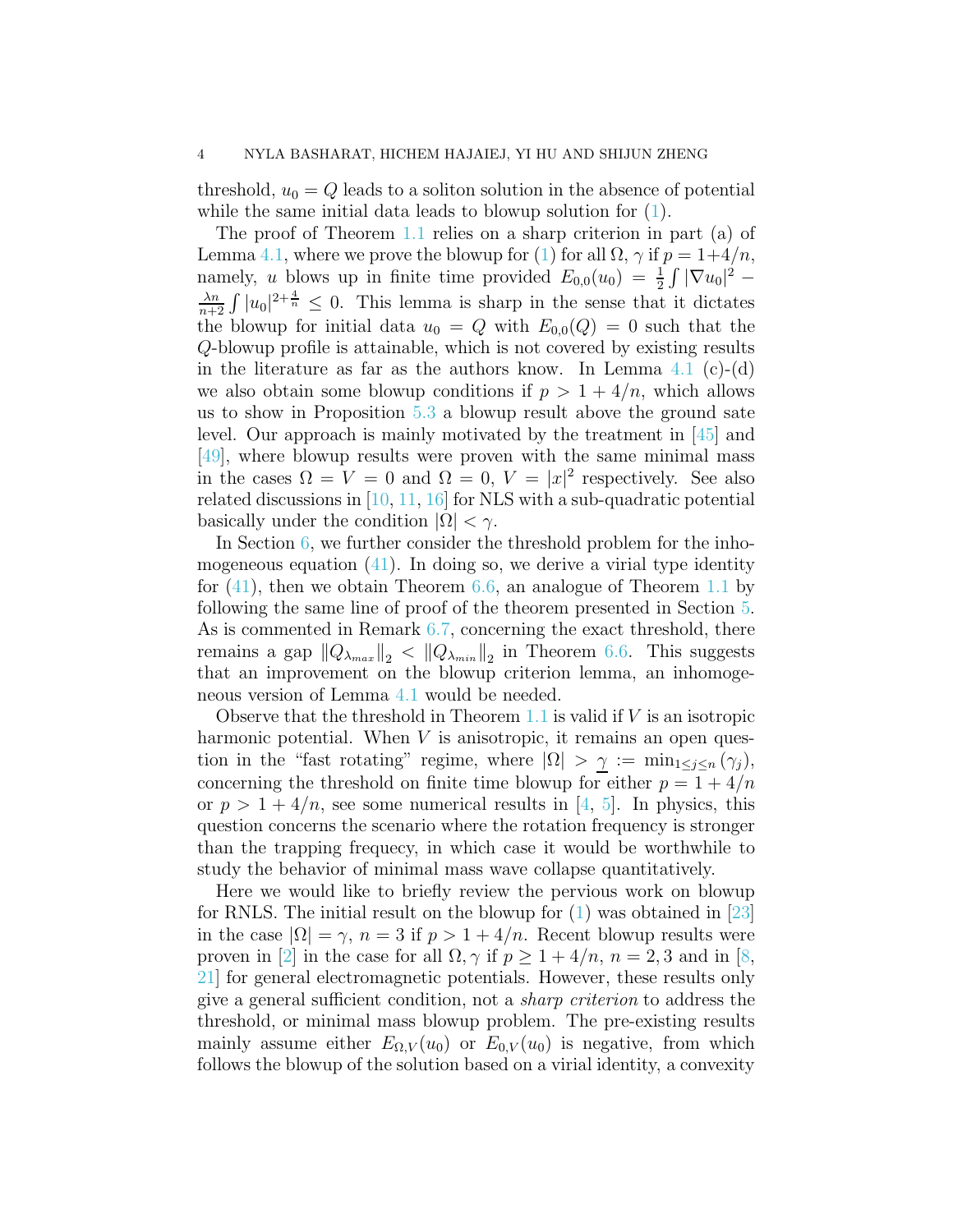argument for the variance  $J(t) = \int |x|^2 |u|^2$ . Such assumption seems too strong in the mass-critical case. Notice that some generic data does not satisfy this condition: e.g.  $E_{\Omega,V}(Q) = E_{0,V}(Q) > 0$ . This example indicates that we need a sharper blowup condition. Lemma [4.1](#page-13-1) thus provides such criteria with weaker conditions. The proof of the lemma is based on the magnetic virial identity (Lemma [3.1\)](#page-9-1) and an explicit solution of the o.d.e.  $(22)$  for  $J(t)$ . Then, the blowup time can be located by examining the first zero of  $J(t)$  in a more accurate way. Consequently, the lemma enable us to apply the sharp Gagliardo-Nirenberg inequality involving the ground state given by [\(2\)](#page-2-1) to prove Theorem [1.1](#page-2-0) for all  $(\Omega, \gamma)$  in all dimensions. Note that if  $p = 1 + 4/n$ , by evaluating the derivative of  $J(t)$  at its zero  $t = T_*$ , we show in passing a lower bound of the blowup rate  $\|\nabla u\|_2 \gtrsim \|u_0\|_2(T_* - t)^{-1/2}$ in [\(26\)](#page-14-0).

The approach along with the techniques elaborated above allows one to prove similar result in Section  $6$  for the inhomogeneous equation  $(41)$ . We first prove a local virial identity in Lemma [6.4.](#page-21-0) An alternative proof of this lemma can be performed through the method from a hydrodynamical system  $[1, 2]$  $[1, 2]$ . Then, we prove Lemma [6.5,](#page-21-1) the analogue of Lemma [4.1](#page-13-1) (a) for equation  $(41)$ , in which case we encounter the difficulty where the solution of the o.d.e.  $(45)$  for  $J(t)$  is not solvable. We overcome this obstacle by writing the unknown  $J(t)$  in an implicit integral equation so that we are able to obtain some good estimate for  $J(t)$  as shown in [\(47\)](#page-21-3), which leads to establishing Lemma [6.5](#page-21-1) for the inhomogeneous RNLS.

Concerning the blowup rate  $(26)$  shown in the proof for RNLS  $(1)$ , we add that when  $p = 1 + 4/n$  and  $||u_0||_2 = ||Q||_2$ , like in the cases where  $\Omega = V = 0$  and  $\Omega = 0$ ,  $V = |x|^2$  in [\[36\]](#page-35-7) and [\[11\]](#page-33-10) respectively, via the  $\mathcal{R}$ -transform, a pseudo-conformal type transform, we were able to determine the profile for all blowup solutions with minimal mass at the ground state level. Hence all such blowup solutions in  $\mathcal{H}^1$  have blowup rate  $(T_* - t)^{-1}$ , which is however unstable, see [\[6,](#page-33-5) Proposition] 4.5. When  $p = 1 + 4/n$  and  $||u_0||_2$  is slightly greater than  $||Q||_2$ , N.B., Y.H. and S.Z. proved in [\[6\]](#page-33-5) the log-log law for RNLS [\(1\)](#page-1-1), i.e., there exists a universal constant  $\alpha^* := \alpha_n^* > 0$  such that if  $\int |Q|^2 < \int |u_0|^2 <$  $\int |Q|^2 + \alpha^*$  with negative energy  $E_{0,0}(u_0) < 0$ , then  $u \in C([0, T_*); \mathcal{H}^1)$ is a blowup solution to  $(1)$  on its lifespan  $[0, T_*)$  satisfying

<span id="page-4-0"></span>(3) 
$$
\|\nabla u(t, \cdot)\|_2 = \frac{\|\nabla Q\|_2}{\sqrt{2\pi}} \sqrt{\frac{\log |\log(T_* - t)|}{T_* - t}} + o(1), \text{ as } t \to T_*
$$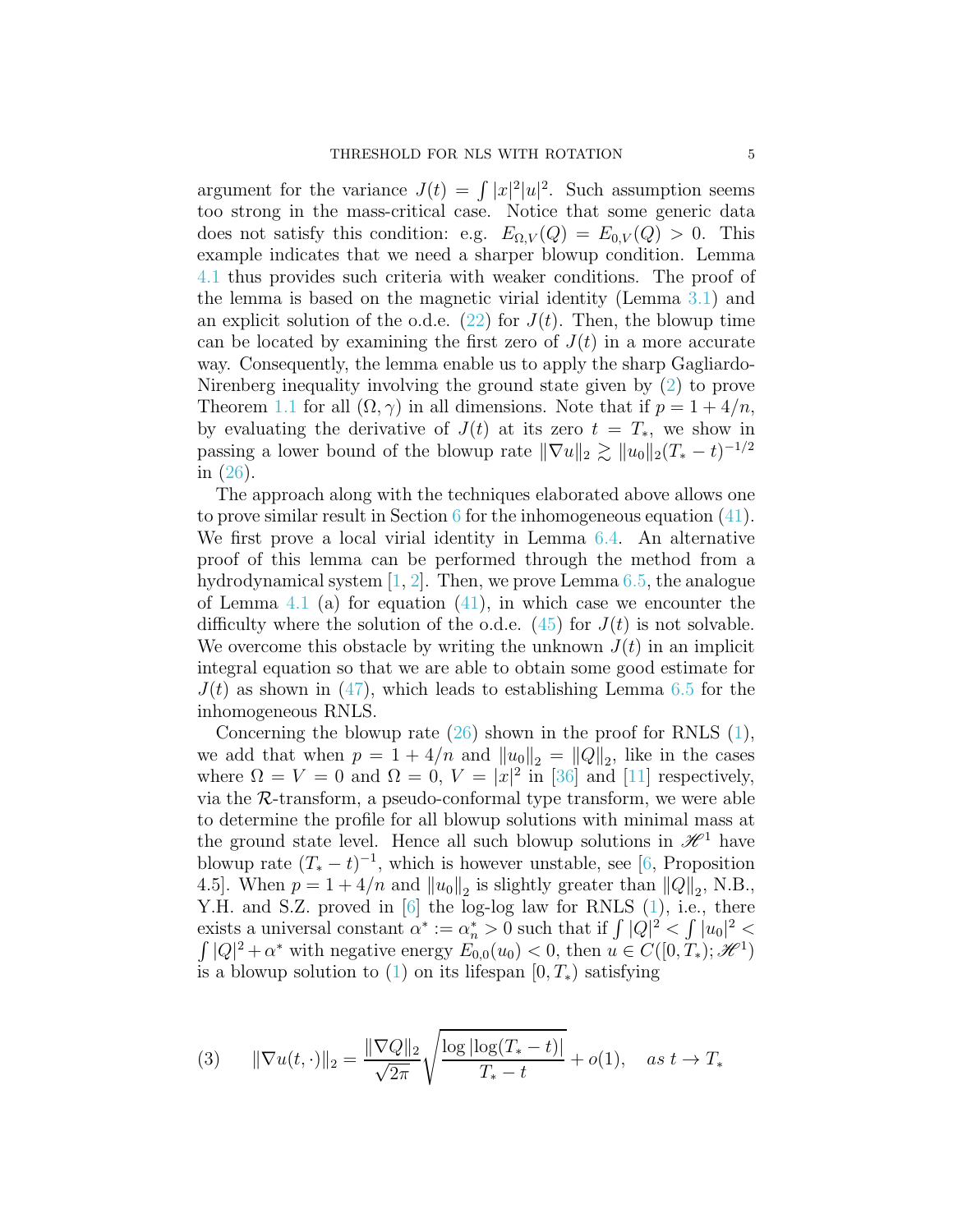where  $Q$  is the unique solution of  $(2)$ . The analogue for the standard NLS was initially proven in Merle and Raphaël [\[38\]](#page-35-8) under the hypothesis of certain spectral property conjecture. We can now state the log-log law [\(3\)](#page-4-0) for RNLS [\(1\)](#page-1-1) when  $n \leq 12$ , in light of the recent numerical verification of the spectral property conjecture in [\[48\]](#page-35-9). Such a blowup rate is also known to be stable in  $\mathscr{H}^1$ . An example of the initial data is given in the form  $u_0 = \eta Q$  with  $1 < \eta < \sqrt{1 + \frac{\alpha^*}{\|Q\|_2^2}}$ , which can be easily verified to satisfy the condition above by the Pohozaev identity [\(29\)](#page-16-0).

In the second component of this paper we consider the stability of *ground state solutions* for  $(1)$ . A *ground state solution*  $(g.s.s.)$  at mass level  $c > 0$  is a minimizer of the energy functional with constant mass constraint that is defined by Definition [7.1.](#page-23-0) For the usual focusing NLS

<span id="page-5-1"></span>(4) 
$$
iu_t = -\frac{1}{2}\Delta u - \lambda |u|^{p-1}u, \quad u(0, x) = u_0 \in H^1,
$$

the ground state Q is unique and orbitally stable if  $p < 1 + 4/n$ , and unstable if  $p \geq 1 + 4/n$ . In Section [7,](#page-22-0) in the slow rotating setting  $|\Omega| < \gamma$ , we show the existence of g.s.s. for the RNLS [\(48\)](#page-22-3) with more general class of nonlinearities. Our construction of the g.s.s relies on the concentration compactness method in  $[14]$  and  $[26]$ . Then in Section [8,](#page-28-0) we prove the orbital stability for [\(48\)](#page-22-3) via standard argument. Theorem [8.3](#page-29-0) shows that  $Z_c$ , the set of g.s.s. for  $(48)$  is orbitally stable if either  $p < 1 + 4/n$ , or  $p = 1 + 4/n$  and the mass level is below that of  $Q_{\lambda,1}$ for some optimal constant  $\lambda$  in the focusing case.

<span id="page-5-0"></span>**Theorem 1.2.** Let  $p = 1 + 4/n$  and  $|\Omega| < \gamma$ . Let Q be the unique ground state of [\(2\)](#page-2-1). Suppose  $c < ||Q||_2$ . Then the set of minimizers  $Z_c$ is orbitally stable for [\(1\)](#page-1-1).

This result is part (b) in Theorem [8.3,](#page-29-0) which suggests that the "minimal mass" for the blowup is the same threshold for orbital stability problem under the condition  $|\Omega| < \gamma$ . When  $p = 1 + 4/n$ , the energy functional  $E_{\Omega,\gamma}(u)$  for [\(1\)](#page-1-1) is unbounded from below on the mass level set  $S_{c_0}$  with  $c_0 = ||Q||_2$ , thus, an absolute minimum of the energy does not exist on  $S_{c_0}$ , see [\[24,](#page-34-10) [25\]](#page-34-8). This also indicates the existence of the threshold we have obtained in Theorem [1.1](#page-2-0) and Theorem [1.2.](#page-5-0) Concerning mass-subcritical case  $p < 1 + 4/n$ , the orbital stability was proven in [\[13,](#page-33-7) [17\]](#page-34-11) if  $|\Omega| = \gamma$ , and recently in [\[3\]](#page-33-12) if  $|\Omega| < \gamma$ ,  $n = 2, 3$ . The frequency condition  $|\Omega| \leq \gamma$  is critical to guarantee stability. Physically, if the angular velocity of rotation exceeds the trapping frequency, that is,  $|\Omega| > \gamma$ , then V cannot provide the necessary centripetal force (that counteract the centrifugal force caused by the rotation), and the gas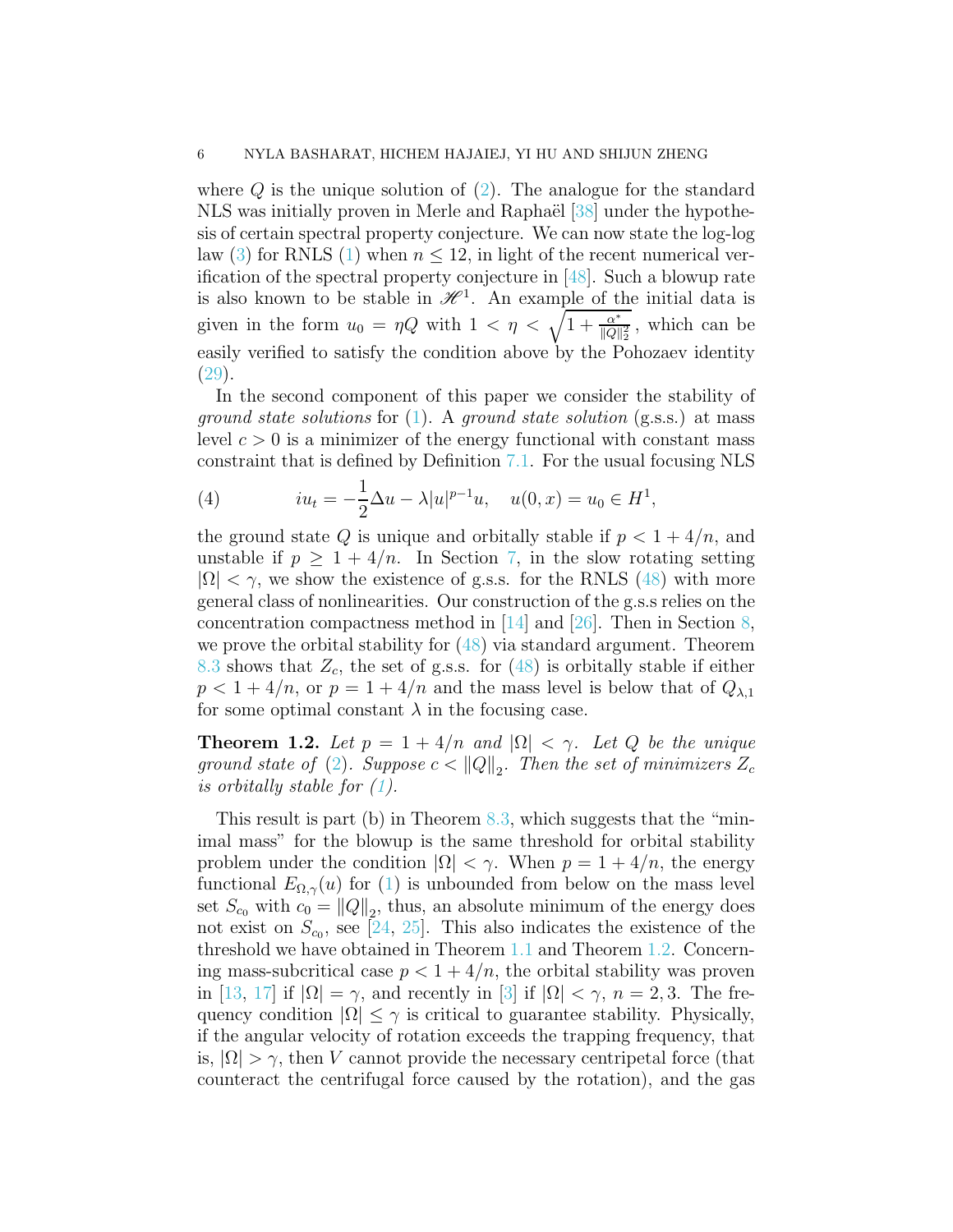may fly apart. The counterexample we show in Section [8](#page-28-0) agrees with physics observation. For attractive particle interactions, it may lead to centrifugal forces destabilizing all rotating states.

## 2. Preliminaries

<span id="page-6-0"></span>One can write [\(1\)](#page-1-1) in the form of mNLS

<span id="page-6-1"></span>(5) 
$$
iu_t = -\frac{1}{2}(\nabla - iA)^2 u + V_e u - \lambda |u|^{p-1}u,
$$

where  $V_e$  denotes the effective electric potential for the Hamiltonian operator  $H_{A,V} = -\frac{1}{2}$  $\frac{1}{2}(\nabla - iA)^2 + V_e$ . In particular, if  $V = \frac{\gamma^2}{2}$  $\frac{\gamma^2}{2}|x|^2,$ 

<span id="page-6-3"></span>(6) 
$$
A = \Omega \langle -x_2, x_1, 0 \ldots, 0 \rangle,
$$

then  $V_e = \frac{1}{2}$  $\frac{1}{2}(\gamma^2 - \Omega^2)(x_1^2 + x_2^2) + \frac{\gamma^2}{2}$  $\frac{\gamma^2}{2}x_3^2 + \cdots + \frac{\gamma^2}{2}$  $\frac{\gamma^2}{2}x_n^2$  and  $iA \cdot \nabla = -\Omega L_z =$  $L_{\Omega}$ . Define

<span id="page-6-4"></span>(7) 
$$
H_{\Omega,V} := -\frac{1}{2}\Delta + V - \Omega L_z.
$$

Then  $H_{\Omega,V} = H_{A,V}$ . In  $\mathbb{R}^3$ , the operator  $L_{\Omega}$  generates a rotation in the sense that: If  $(r, \theta, z)$  is the cylindrical coordinate, then  $e^{-itL_{\Omega}}f(r, \theta, z) =$  $f(r, \theta + t\Omega, z).$ 

Now let us review some results on l.w.p and g.w.p. for the Cauchy theory for [\(1\)](#page-1-1) in the energy subcritical regime. For  $1 \leq p < 1+4/(n-2)$ , i.e., the  $\mathscr{H}^1$ -subcritical case, the local existence and uniqueness for [\(1\)](#page-1-1) follow from those of the magnetic NLS [\(5\)](#page-6-1), based on the fundamental solution constructed in [\[47\]](#page-35-10), see [\[16,](#page-34-4) [39\]](#page-35-2). The  $\mathscr{H}^s$ -subcritical result for [\(5\)](#page-6-1) was considered in [\[50\]](#page-35-3) for  $1 \leq p < 1 + 4/(n - 2s)$  if  $V_e(x)$  is subquadratic and bounded from below. The local wellposedness for  $V_e(x) = -\sum_j \tilde{\gamma}_j^2 x_j^2$  follow from a Strichartz estimate in Lemma [2.4,](#page-8-0) see Proposition [2.1.](#page-6-2) In the mass-subcritical case  $p < 1 + 4/n$  with any data in  $L^2$  and in the mass-critical case  $p = 1 + 4/n$  with small data in  $L^2$ , the global in time solution exists and is unique [\[20,](#page-34-5) [50\]](#page-35-3) in  $\mathbb{R}^n$ .

<span id="page-6-2"></span>**Proposition 2.1.** Let  $1 \leq p < 1 + \frac{4}{n-2}$ . Let  $u_0 \in \mathcal{H}^1$ ,  $r = p + 1$  and  $q=\frac{2(p+1)}{(p-1)}$ .

- (a) (local existence) Then there exist a maximal time interval  $I =$  $(-T_{min}, T_{max})$ ,  $T_{max}, T_{min} > 0$  such that [\(1\)](#page-1-1) has a unique solution  $u \in C(I, \mathcal{H}^1) \cap L^q(I, \mathcal{H}^{1,r}).$
- (b) (global existence) There exists a unique,  $\mathcal{H}^1$ -bounded global solution in  $C(\mathbb{R}, \mathcal{H}^1) \cap L^q_{loc}(\mathbb{R}, \mathcal{H}^{1,r})$  if one of the following conditions is satisfied:
	- (i)  $1 < p < 1 + \frac{4}{n-2}$ ,  $\lambda < 0$  (defocusing),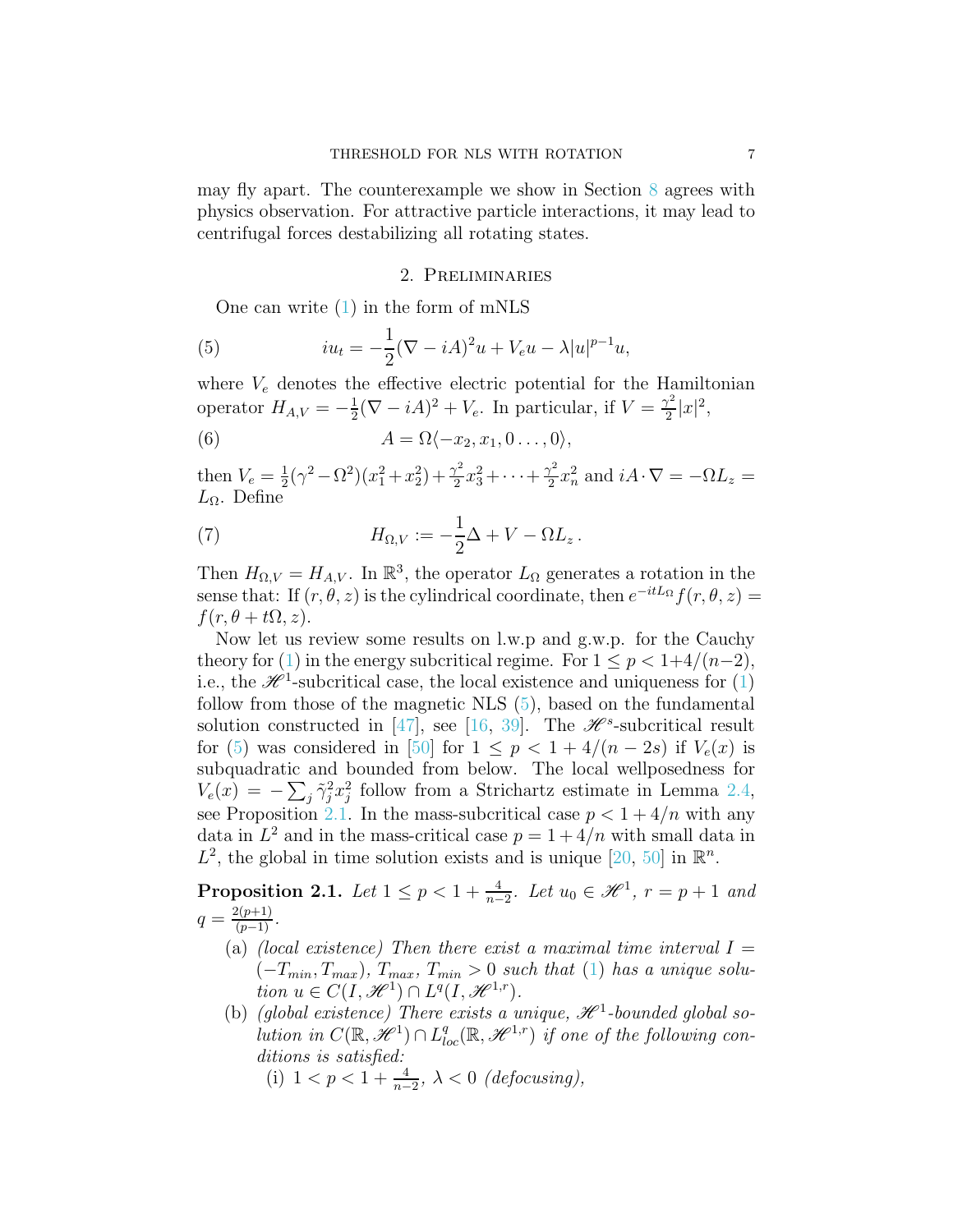## 8 NYLA BASHARAT, HICHEM HAJAIEJ, YI HU AND SHIJUN ZHENG

- (ii)  $1 \leq p < 1 + \frac{4}{n}$ ,  $\lambda > 0$  (focusing),
- (iii)  $1 + \frac{4}{n} \le p < 1 + \frac{4}{n-2}$ ,  $\lambda > 0$  (focusing),  $||u_0||_2 < \varepsilon$  for some  $\varepsilon = \varepsilon(\lambda, n)$  sufficiently small.
- (c) If  $T_{max}$  (respectively  $T_{min}$ ) is finite, then  $\|\nabla u\|_2 \to \infty$  as  $t \to$  $T_{max}$  (respectively  $-T_{min}$ ).
- (d) On the lifespan interval  $(-T_{min}, T_{max})$ , the following quantities are conserved in time:

$$
\left(8\right)
$$

$$
(mass) \quad M(u) = \int |u|^2
$$

<span id="page-7-1"></span>
$$
(9)
$$

$$
(energy) \quad E_{\Omega,V}(u) = \int \left(\frac{1}{2}|\nabla u|^2 + V|u|^2 - \frac{2\lambda}{p+1}|u|^{p+1}\right) + \langle L_{\Omega}u, u \rangle
$$

<span id="page-7-2"></span>(e) The angular momentum  $\ell_{\Omega}(u) := \langle L_{\Omega} u, u \rangle$  is real-valued and

(10) 
$$
\langle L_{\Omega} u, u \rangle = -\Omega \int \bar{u} L_z u,
$$

where the inner product is defined as  $\langle f, g \rangle := \int f \overline{g}$ .

The continuity and conservation laws for the solution map  $u_0 \mapsto u$  in  $\mathscr{H}^1$  follow from a standard argument using the Duhamel formula [\[16\]](#page-34-4). The above results extend to l.w.p. and g.w.p. in  $\mathcal{H}^k$  for [\(1\)](#page-1-1) through a similar proof in view of Lemma [2.4.](#page-8-0)

The local in time result for [\(5\)](#page-6-1) requires the dispersive and Strichartz estimates for the time-dependent propagator  $U(t) = e^{-itH_{A,V}}$ . Yajima [\[47\]](#page-35-10) combines the oscillatory integral operators, bicharacteristics and integral equation method developed by Fujiwara and Kitada et al's work to obtain

$$
U(t)f(x) = (2\pi i t)^{-n/2} \int e^{iS(t,x,y)} a(t,x,y) f(y) dy
$$
  
(11) 
$$
\Rightarrow |U(t,x,y)| \le \frac{c_n}{t^{n/2}}, \qquad |t| < \delta.
$$

Then it is well known that the dispersive estimate for  $|t| < \delta$ ,

<span id="page-7-0"></span>(12) 
$$
||U(t)f||_{L^{\infty}} \lesssim \frac{1}{|t|^{n/2}}||f||_{L^{1}},
$$

leads to Strichartz estimates  $(13)$  and  $(14)$ , and hence the local existence on  $(-\delta, \delta)$ , see [\[16,](#page-34-4) [28,](#page-34-12) [39,](#page-35-2) [50\]](#page-35-3).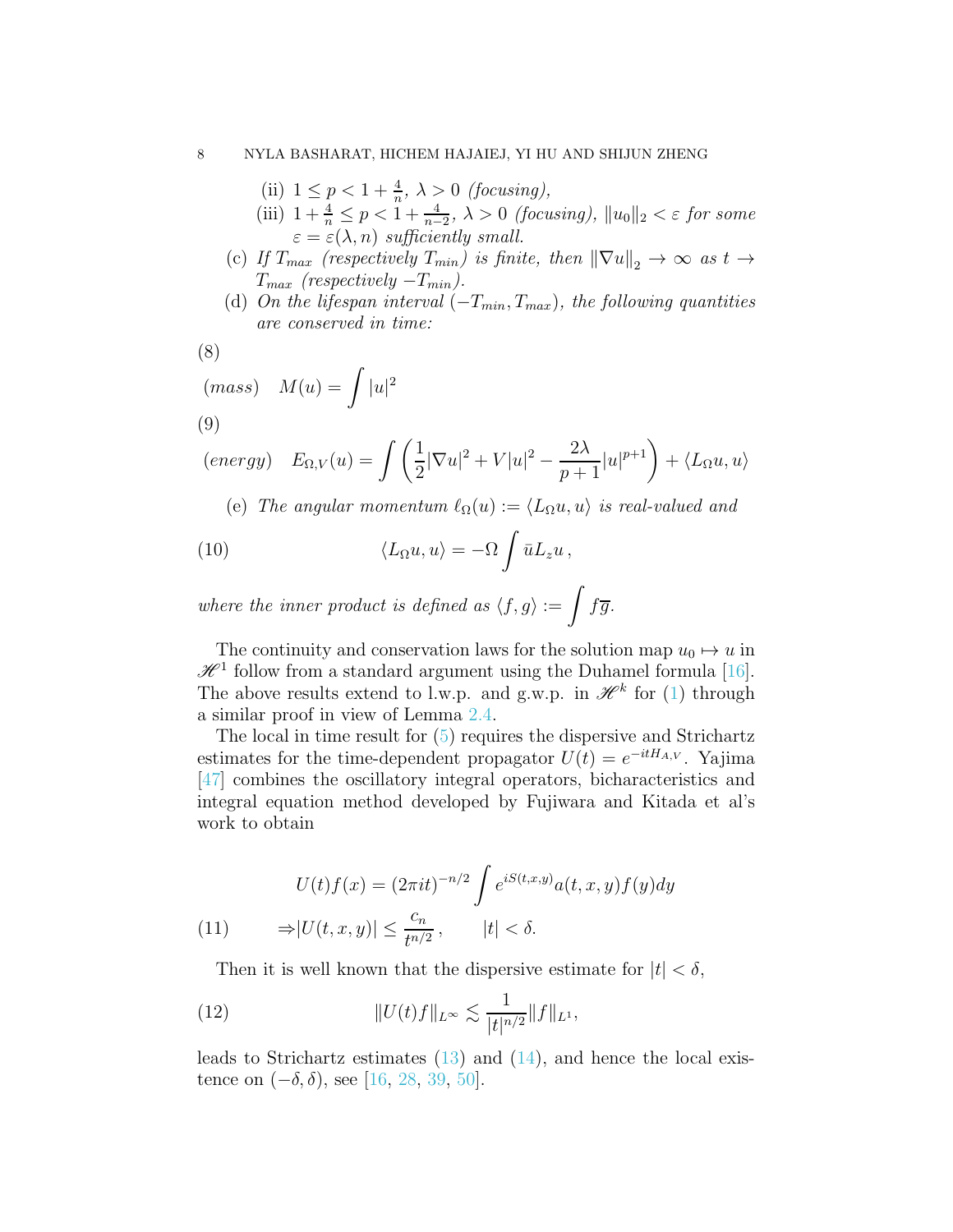# 2.2. Dispersive and Strichartz estimates for  $e^{-itH_{\Omega,V}}$ .

**Definition 2.3.** We call  $(q, r) = (q, r, n)$  an admissible pair if  $q, r \in$  $[2, \infty]$  satisfy  $(q, r, n) \neq (2, \infty, 2)$  and

$$
\frac{2}{q} + \frac{n}{r} = \frac{n}{2}
$$

.

By Duhamel formula,  $u$  is a weak solution of  $(1)$  is equivalent to

$$
u = U(t)u_0 + i \int_0^t U(t-s)\lambda |u|^{p-1}u ds.
$$

From [\(12\)](#page-7-0) and [\[47,](#page-35-10) Lemma 3.1] we have from above the following Strichartz estimates in weighted Sobolev spaces.

<span id="page-8-0"></span>**Lemma 2.4.** Let  $I = [-T, T]$ ,  $T < \delta$  small. Let  $(q, r)$  and  $(\tilde{q}, \tilde{r})$  be any admissible pairs. Then

$$
||U(t)f||_{L^{q}(I,L^{r})} \leq C||f||_{L^{2}(\mathbb{R}^{n})},
$$
  
\n
$$
||\int_{0}^{t} U(t-s)Fds||_{L^{q}(I,L^{r})} \leq C_{n,q,\tilde{q}}||F||_{L^{\tilde{q}'}(I,L^{\tilde{r}'})},
$$
  
\n(13) 
$$
||U(t)f||_{L^{q}(I,\mathscr{H}^{1,r})} \leq C||f||_{\mathscr{H}^{1}},
$$

<span id="page-8-2"></span><span id="page-8-1"></span>(14) 
$$
\| \int_0^{\infty} U(t-s)F ds \|_{L^q(I,\mathscr{H}^{1,r})} \leq C_{n,q,\tilde{q}} \|F\|_{L^{\tilde{q}'}(I,\mathscr{H}^{1,\tilde{r}'})},
$$

where

$$
||u||_{L^{q}(I,L^{r})} = \left(\int_{I} \left(\int |u(t,x)|^{r} dx\right)^{q/r} dt\right)^{1/q},
$$
  

$$
||u||_{L^{q}(I,\mathscr{H}^{1,r})} = \left(\int_{I} ||u(t,\cdot)||_{\mathscr{H}^{1,r}}^{q} dt\right)^{1/q},
$$
  

$$
||u||_{\mathscr{H}^{1,r}} := ||\nabla u||_{L^{r}} + ||xu||_{L^{r}} + ||u||_{L^{r}}.
$$

The lemma here applies to the case where  $V_e$  is subquadratic, e.g.  $V_e(x) = -\sum_j \tilde{\gamma}_j^2 x_i^2$  for  $\tilde{\gamma}_j \geq 0$ . This is a generalized version for the Strichartz estimates given in [\[16,](#page-34-4) [50\]](#page-35-3) where  $V_e$  is required being bounded from below. In the proof of the lemma, we directly study the action of  $U(t - s)$  on the space  $\mathscr{H}^{1,r}$  based on [\[47,](#page-35-10) Lemma 3.1], an oscillatory integral operator result of Yajima. This provides a treatment for more general  $A$  and  $V$  in the time-dependent case that covers those in Proposition [2.1.](#page-6-2) Such treatment are also different from the commutator method used in [\[2,](#page-33-6) [12\]](#page-33-13).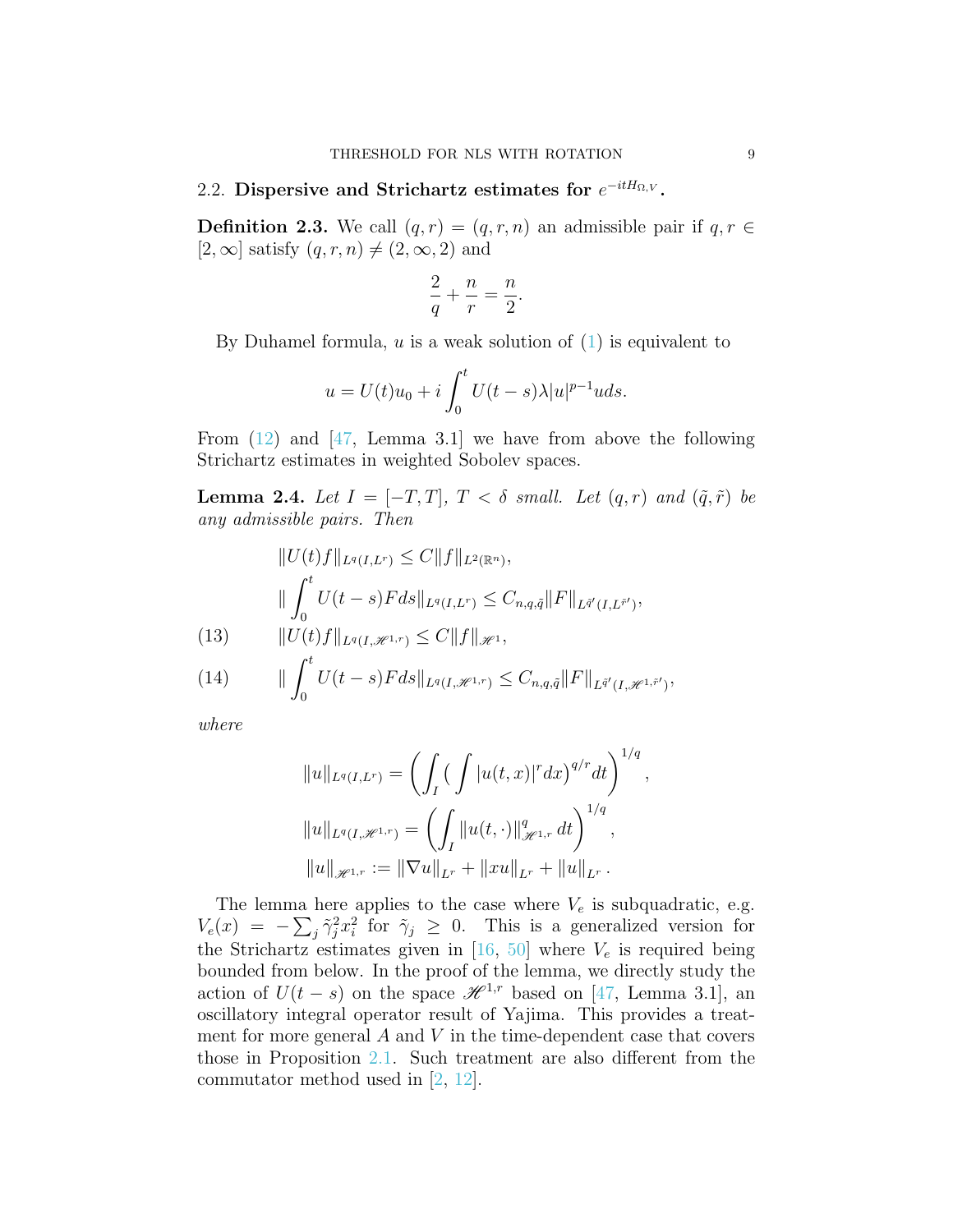2.5. Minimal mass of blowup is  $||Q||_2^2$ 2. Let  $Q_{\Omega,\gamma,c} \in \Sigma$  be a ground state solution (g.s.s.) for the minimization problem:

<span id="page-9-2"></span>(15) 
$$
E(Q_{\Omega,\gamma,c}) = \inf \{ E_{\Omega,V}(u) : u \in \Sigma, ||u||_2^2 = c^2 > 0 \},
$$

where  $E_{\Omega,V}$  is given as in [\(9\)](#page-7-1), also see [\(52\)](#page-23-1) in Sections [7](#page-22-0) for the definition of g.s.s. in the setting of general nonlinearity. Let  $p = 1+4/n$ . Theorem 1.1 shows that  $||Q||_2^2$  $2/2$  is the threshold of minimal mass blowup if Q is the ground state of [\(2\)](#page-2-1). This is consistent with the profile description for blowup solutions [\[30\]](#page-34-13), where it is essentially shown that if  $p = 3$ ,  $n = 2$ , then as  $c^2 \nearrow ||Q||_2^2$ <sup>2</sup>, the ground state  $Q_{\Omega,\gamma,c}$  blowup occurs at the lowest point of the trap V, that is, if  $c = ||Q||_2$ , there is no minimizer for [\(15\)](#page-9-2). See also the characterization of blowup profiles in [\[6,](#page-33-5) [11,](#page-33-10) [24,](#page-34-10) [25\]](#page-34-8).

## <span id="page-9-5"></span>3. Virial identity for NLS with rotation

<span id="page-9-0"></span>In this section we derive the virial identity associated with equation [\(1\)](#page-1-1). Let A be given as in [\(6\)](#page-6-3) and  $L_{\Omega} = iA \cdot \nabla$ . Proof of Theorem [1.1](#page-2-0) is based on the following lemma for the variance

(16) 
$$
J(t) := \int |x|^2 |u|^2.
$$

<span id="page-9-1"></span>**Lemma 3.1** (Virial identity). Let u be solution of  $(1)$  with initial data  $u_0 \in \mathcal{H}^1$ . Then

<span id="page-9-4"></span>(17)  
\n
$$
J'(t) = 2\Im \int x\overline{u} \cdot \nabla u
$$
\n
$$
J''(t) = 2 \int |\nabla u|^2 - 2\gamma^2 \int |x|^2 |u|^2 - 2n\lambda \frac{p-1}{p+1} \int |u|^{p+1}
$$
\n(18)  
\n
$$
= 4E_{\Omega,V}(u) - 4\gamma^2 \int |x|^2 |u|^2 + \frac{2\lambda}{p+1} (4 - n(p-1)) \int |u|^{p+1} - 4 \langle L_{\Omega}(u), u \rangle.
$$

<span id="page-9-3"></span>Note that  $\langle L_{\Omega}u, u \rangle$  is real since  $L_{\Omega}$  is selfadjoint. The virial inequality will be used to analyze wave collapse in finite time. Identity  $(18)$  can also be derived from the magnetic analog  $[18, 21, 8]$  $[18, 21, 8]$  $[18, 21, 8]$  $[18, 21, 8]$ . In Section [6,](#page-19-0) we will give a version of the virial identity in the case of inhomogeneous nonlinearity.

*Proof of Lemma [3.1.](#page-9-1)* We may assume  $u \in C^1(I, C_0^2 \cap \mathcal{H}^1)$  and  $I =$  $[0, T_{max})$ . For general data the identities  $(17)$  and  $(18)$  follow from a standard approximation argument. First we obtain the identity [\(17\)](#page-9-4) from  $(16)$  and  $(1)$  by integration by parts, where note that

(i) V and  $\lambda$  are real-valued;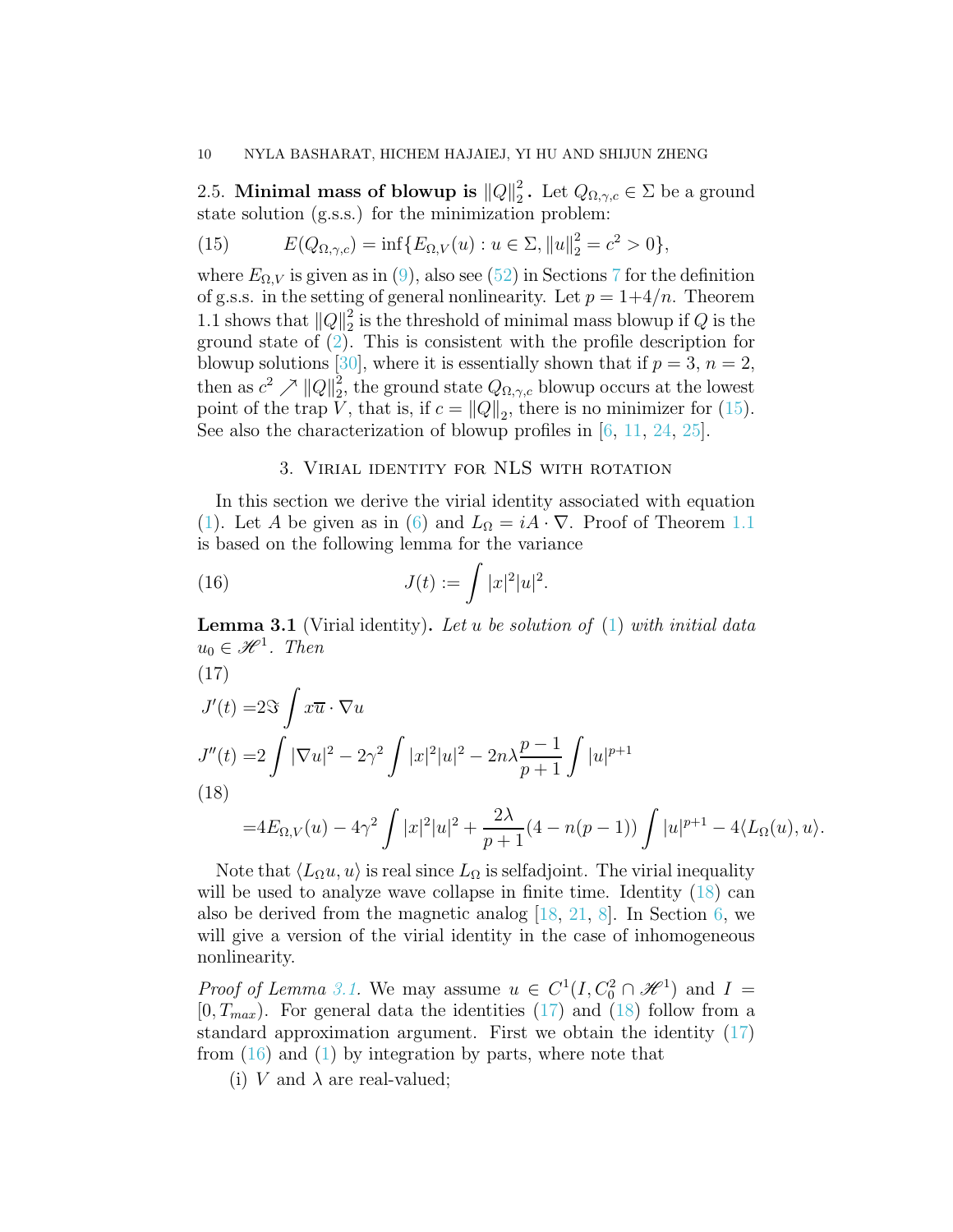(ii) 
$$
x \cdot A = 0
$$
;  
(iii)  $L_z = i (x_2 \partial_{x_1} - x_1 \partial_{x_2})$  is self-adjoint and  $L_z(|x|^2) = 0$ .

Then, it follows by differentiating in  $t$  on  $(17)$  that

$$
J''(t) = 2\Im\left(\int x\overline{u}\cdot\nabla u_t + \int x\overline{u}_t\cdot\nabla u\right) = 2\Im\left(-\int \nabla\cdot(x\overline{u})u_t + \int x\overline{u}_t\cdot\nabla u\right)
$$
  
=  $-2n\Im\left(\int \overline{u}u_t\right) - 4\Im\left(\int x\cdot\nabla\overline{u}u_t\right)$   
:=  $-2nS - 4T$ .

Noting that  $\int \overline{u} L_z u$  is real, we have by a simple calculation

$$
S = -\frac{1}{2} \int |\nabla u|^2 - \frac{\gamma^2}{2} \int |x|^2 |u|^2 + \lambda \int |u|^{p+1} + \Omega \int \overline{u} L_z u.
$$

To compute  $T$ , one has

$$
T = \Im\left(\frac{i}{2}\int x \cdot \nabla \overline{u} \,\Delta u\right) + \Im\left(-i\frac{\gamma^2}{2}\int x \cdot \nabla \overline{u}\,(|x|^2 u)\right) + \Im\left(i\lambda \int x \cdot \nabla \overline{u}\,|u|^{p-1} u\right) + \Im\left(i\Omega \int x \cdot \nabla \overline{u}\,L_z u\right) := T_1 + T_2 + T_3 + T_4.
$$

For  $T_1$ , integration by parts gives

$$
T_1 = \Im\left(-i\frac{1}{2}\sum_{j,k=1}^n \int (\delta_{j,k}\overline{u}_{x_j} + x_j \overline{u}_{x_jx_k}) u_{x_k}\right)
$$
  
=  $\Im\left(-i\frac{1}{2} \int |\nabla u|^2\right) + \Im\left(-i\frac{1}{2}\sum_{j,k=1}^n \int x_j \overline{u}_{x_jx_k} u_{x_k}\right) := -\frac{1}{2} \int |\nabla u|^2 + T_{1,1},$ 

where  $\delta_{j,k}$  denote the Kronecker delta. To compute  $T_{1,1},$  one has

$$
T_{1,1} = \Im\left(\frac{i}{2}\sum_{j,k=1}^{n} \int (x_j u_{x_k})_{x_j} \overline{u}_{x_k}\right) = \Im\left(i\frac{1}{2}\sum_{j,k=1}^{n} \int (u_{x_k} + x_j u_{x_k x_j}) \overline{u}_{x_k}\right)
$$
  
=  $\frac{n}{2} \int |\nabla u|^2 + \Im\left(\frac{i}{2}\sum_{j,k=1}^{n} \int x_j u_{x_k x_j} \overline{u}_{x_k}\right) = \frac{n}{2} \int |\nabla u|^2 - T_{1,1}.$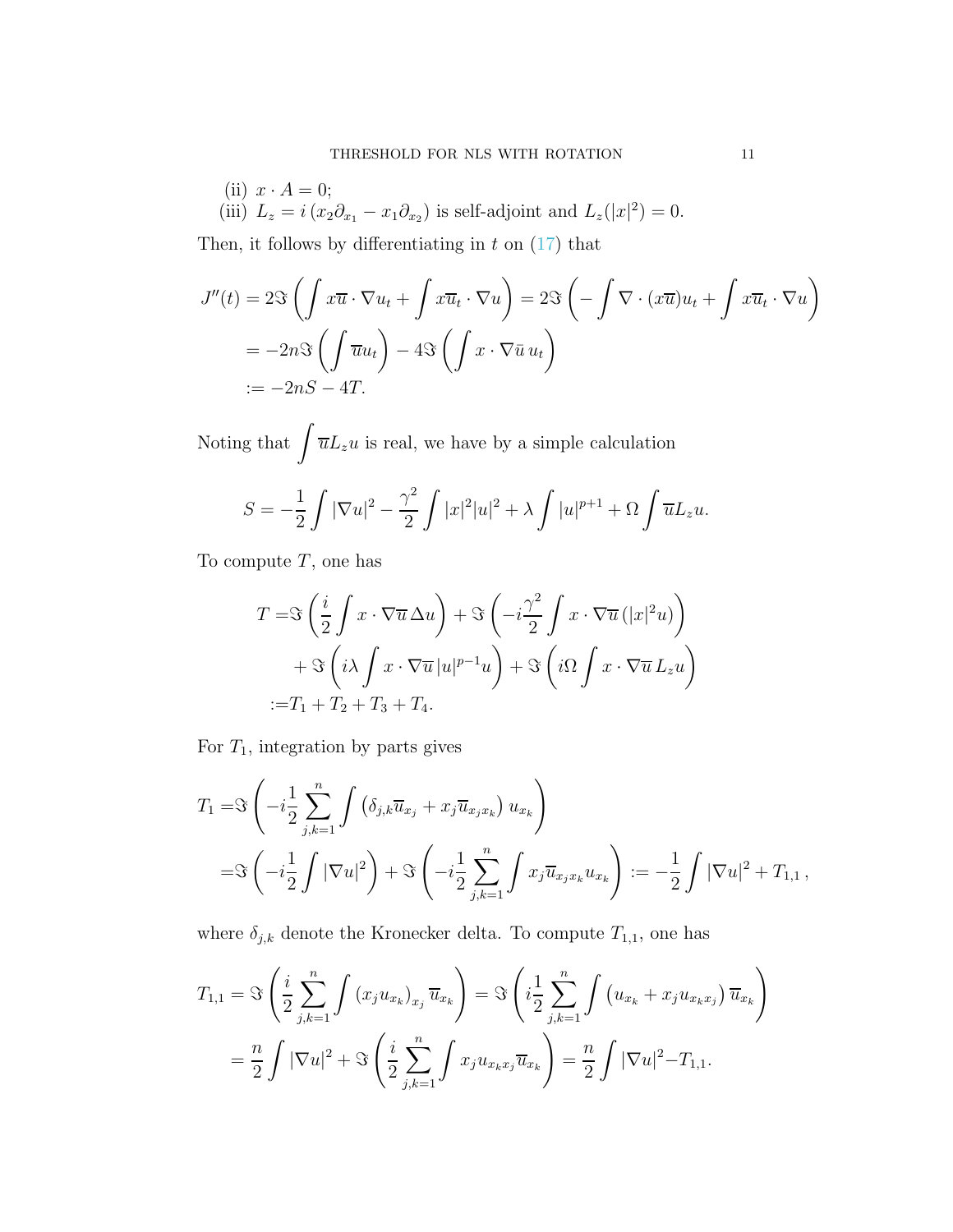This shows that  $T_{1,1} =$  $\overline{n}$ 4 Z  $|\nabla u|^2$ , and so  $T_1 = \frac{n-2}{4}$  $\frac{-2}{4} \int |\nabla u|^2$ . For  $T_2$ and  $T_3$ , applying divergence theorem shows that

$$
T_2 = \frac{n+2}{4} \gamma^2 \int |x|^2 |u|^2
$$
  

$$
T_3 = \frac{-\lambda n}{p+1} \int |u|^{p+1}.
$$

For  $T_4$ , integration by parts gives

$$
T_4 = \Im\left(-\Omega \int \sum_{k=1}^n x_k \overline{u}_{x_k} (x_2 u_{x_1} - x_1 u_{x_2})\right)
$$
  
\n
$$
= \Im\left(\Omega \int \left(\sum_{k=1}^n x_k \overline{u}_{x_k} x_2\right)_{x_1} u\right) - \Im\left(\Omega \int \left(\sum_{k=1}^n x_k \overline{u}_{x_k} x_1\right)_{x_2} u\right)
$$
  
\n
$$
= \Im\left(i\Omega \int u \overline{L_z u}\right) + \sum_{k=1}^n \Im\left(-\Omega \int (x_k x_2 u)_{x_k} \overline{u}_{x_1}\right) - \sum_{k=1}^n \Im\left(-\Omega \int (x_k x_1 u)_{x_k} \overline{u}_{x_2}\right)
$$
  
\n
$$
= \Omega \int u \overline{L_z u} + \Im\left(-n\Omega \int u (x_2 \overline{u}_{x_1} - x_1 \overline{u}_{x_2})\right) + \Im\left(-\Omega \int u (x_2 \overline{u}_{x_1} - x_1 \overline{u}_{x_2})\right)
$$
  
\n
$$
+ \Im\left(-\Omega \int x \cdot \nabla u (x_2 \overline{u}_{x_1} - x_1 \overline{u}_{x_2})\right)
$$
  
\n
$$
= -n\Omega \int u \overline{L_z u} - T_4.
$$

.

This shows that  $T_4 =$ n 2  $\Omega$ Z  $uL_zu$ . Collecting all  $T_i$  terms yields

$$
T = \frac{n-2}{4} \int |\nabla u|^2 + \frac{(n+2)\gamma^2}{4} \int |x|^2 |u|^2 - \frac{n\lambda}{p+1} \int |u|^{p+1} - \frac{n}{2} \Omega \int u \overline{L_z u}.
$$

Finally, we obtain the virial identity [\(18\)](#page-9-3)

$$
J''(t) = -2n \left( -\frac{1}{2} \int |\nabla u|^2 - \frac{\gamma^2}{2} \int |x|^2 |u|^2 + \lambda \int |u|^{p+1} + \Omega \int \overline{u} L_z u \right)
$$
  

$$
-4 \left( \frac{n-2}{4} \int |\nabla u|^2 + \frac{(n+2)\gamma^2}{4} \int |x|^2 |u|^2 - \frac{n\lambda}{p+1} \int |u|^{p+1} - \frac{n}{2} \Omega \int u \overline{L_z u} \right)
$$
  

$$
= 2 \int |\nabla u|^2 - 2\gamma^2 \int |x|^2 |u|^2 - 2n\lambda \left( \frac{p-1}{p+1} \right) \int |u|^{p+1}.
$$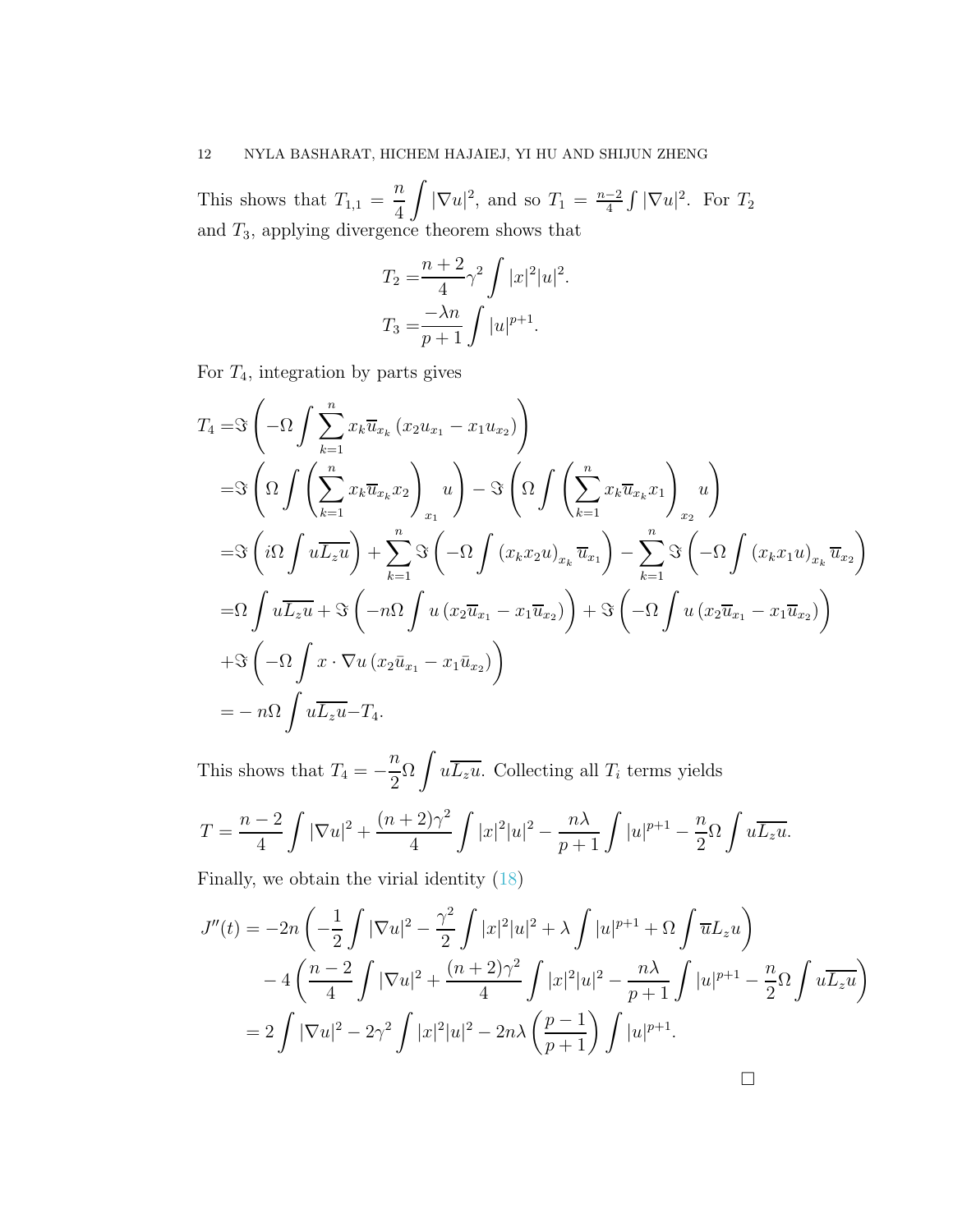3.2. The conservation of angular momentum. For  $A$  given in  $(6)$ we show [\(10\)](#page-7-2) in Proposition [2.1](#page-6-2) that is, the angular momentum  $\ell_{\Omega}(u)$ is conserved in t.

*Proof.* Recall that  $\ell_{\Omega}(u) = -\Omega \int \bar{u} L_z u$ . It suffices to show  $\frac{d}{dt} \int \bar{u} L_z u =$ 0. Differentiating  $\langle L_z u, u \rangle$  with respect to t and substituting  $u_t$  from equation  $(1)$ , we have

$$
\frac{d}{dt} (\langle L_z u, u \rangle) = 2\Re \int \bar{u}_t L_z u
$$
  
=  $\Re \int \Delta \bar{u} (x_2 \partial_{x_1} u - x_1 \partial_{x_2} u) - 2\Re \int V \bar{u} (x_2 \partial_{x_1} - x_1 \partial_{x_2}) u$   
+  $2\Re \int \lambda \bar{u} |u|^{p-1} (x_2 \partial_{x_1} - x_1 \partial_{x_2}) u$   
=:  $2\Re(\frac{1}{2}I_1 - I_2 + I_3).$ 

Noting  $[\Delta, L_z] = 0$ , we obtain  $I_1 = -\overline{I_1} \Rightarrow \Re I_1 = 0$ . For  $I_2$ , we have

$$
I_2 = \int V \bar{u} (x_2 \partial_{x_1} - x_1 \partial_{x_2}) u
$$
  
= 
$$
- \int (\widetilde{L}_z V) |u|^2 - \int V u \widetilde{L}_z \bar{u}
$$
  
= 
$$
0 - \int V u \widetilde{L}_z \bar{u} \Rightarrow \Re I_2 = 0,
$$

where we have defined  $\widetilde{L}_z = x_2 \partial_{x_1} - x_1 \partial_{x_2}$  and noted  $\widetilde{L}_z V(x) = 0$ .

For  $I_3$ , since  $\widetilde{L}_z$  is skew-symmetric, we have

$$
I_3 = \lambda \int \bar{u}|u|^{p-1}\tilde{L}_z u
$$
  
=  $-\lambda \int u|u|^{p-1}(x_2\partial_{x_1} - x_1\partial_{x_2})\bar{u} - \lambda \int |u|^2(x_2\partial_{x_1} - x_1\partial_{x_2})(|u|^{p-1})$   
=  $-\lambda \int u|u|^{p-1}\overline{\tilde{L}_z u} - \lambda(p-1)\Re \int (|u|^{p-1}u)(x_2\partial_{x_1} - x_1\partial_{x_2})\bar{u}.$ 

Taking the real part gives

$$
\Re(I_3) = -p\Re(I_3) \Rightarrow \Re(I_3) = 0.
$$

Combining the results of  $I_1, I_2, I_3$  above, we obtain

$$
\frac{d}{dt}(\ell_{\Omega}(u))=0.
$$

 $\Box$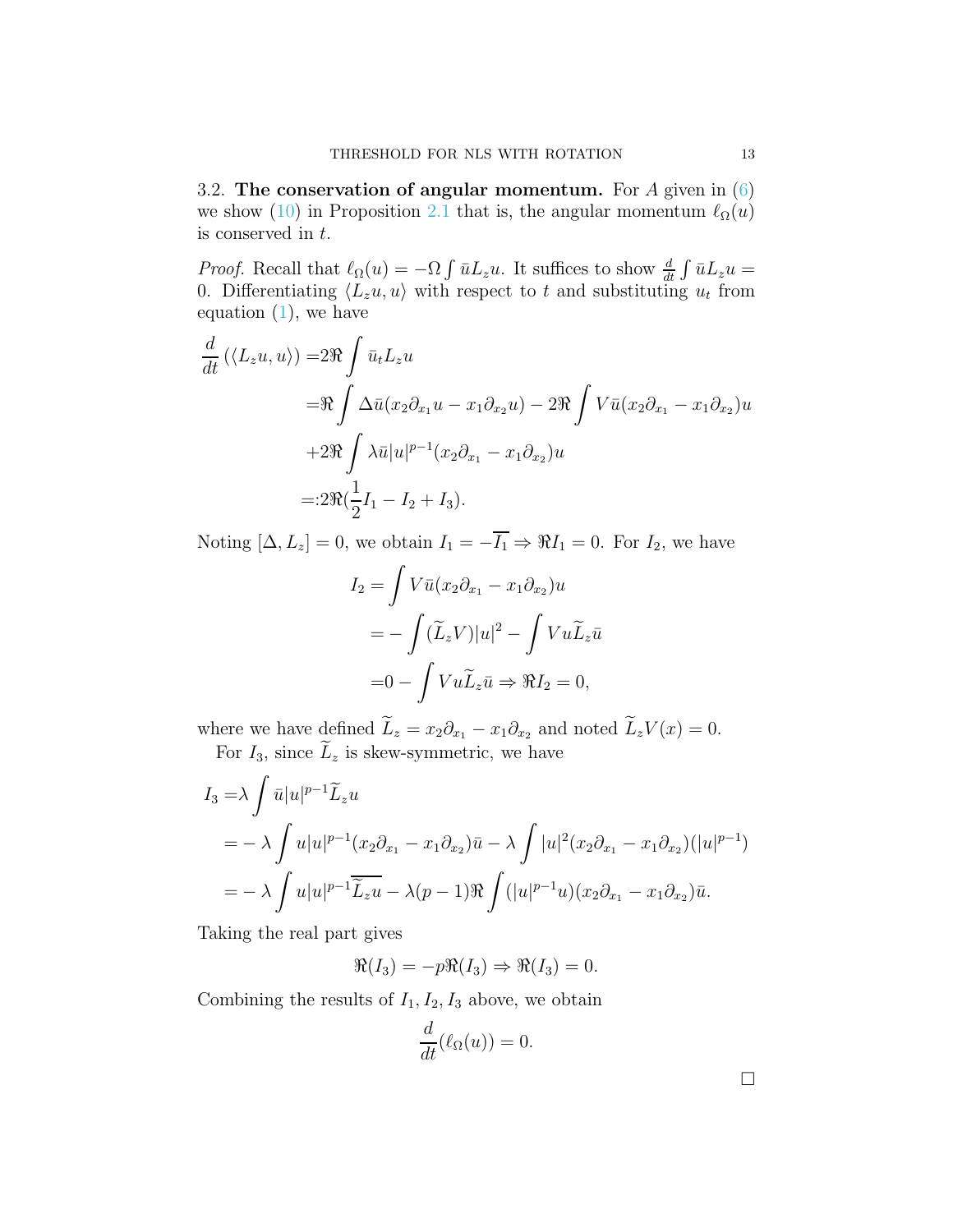### <span id="page-13-0"></span>14 NYLA BASHARAT, HICHEM HAJAIEJ, YI HU AND SHIJUN ZHENG

# 4. BLOWUP CRITERION FOR  $\Omega \neq 0$

In this section, we prove some general criteria on finite time blowup for the solutions of RNLS [\(1\)](#page-1-1) based on the virial identity and conservation of mass, energy and angular momentum.

<span id="page-13-1"></span>**Lemma 4.1.** Let  $p \in [1 + \frac{4}{n}, 1 + \frac{4}{n-2})$ . Suppose  $0 \neq u_0 \in \mathcal{H}^1$  satisfies one of the following conditions:

- (a)  $E_{\Omega,V}(u_0) \ell_{\Omega}(u_0) \leq \frac{\gamma^2}{2}$  $\frac{\gamma^2}{2}J(0), \text{ if } p=1+4/n.$ (b)  $\frac{\gamma^2}{2}$  $\frac{\gamma^2}{2}J(0) < E_{\Omega,V}(u_0) - \ell_{\Omega}(u_0) \leq \frac{\gamma}{2}$  $\frac{\gamma}{2}|J'(0)|, \text{ if } p=1+4/n.$
- (c)  $E_{\Omega,V}(u_0) \ell_{\Omega}(u_0) < 0$ , if  $p > 1 + 4/n$ .
- (d)  $E_{\Omega,V}(u_0) \ell_{\Omega}(u_0) = 0$  and  $J'(0) < 0$ , if  $p > 1 + 4/n$ .

Then there exists  $0 < T_* < \infty$  such that the corresponding solution u of equation [\(1\)](#page-1-1) blows up on  $[0, T_*)$  satisfying

<span id="page-13-4"></span>(19) 
$$
\|\nabla u\|_2 \to \infty \quad as \ t \to T_*.
$$

Remark 4.2. The condition in part (a) of the lemma is equivalent to

(20) 
$$
E_{0,0}(u_0) = \frac{1}{2} \int |\nabla u_0|^2 - \frac{\lambda n}{n+2} \int |u_0|^{2+\frac{4}{n}} \leq 0.
$$

We will also need the uncertainty principle given in [\[45,](#page-35-4) [49\]](#page-35-5).

## Lemma 4.3.

<span id="page-13-3"></span>(21) 
$$
\int_{\mathbb{R}^n} |u|^2 \leq \frac{2}{n} \int |\nabla u|^2 \int |x|^2 |u|^2,
$$

where the equality is achieved with  $u = e^{-|x|^2/2}$ .

Now we prove Lemma [4.1.](#page-13-1)

*Proof of Lemma [4.1.](#page-13-1)* We divided the proof into three cases. **Case 1.** Let  $p = 1 + 4/n$ . From [\(18\)](#page-9-3) in Lemma [3.1,](#page-9-1) along with [\(10\)](#page-7-2) and [\(9\)](#page-7-1) we have if  $p = 1 + 4/n$ ,

<span id="page-13-2"></span>(22) 
$$
J''(t) + 4\gamma^2 J(t) = 4E_{\Omega,V}(u_0) - 4\ell_{\Omega}(u_0).
$$

Solving this o.d.e. gives

$$
J(t) = (J(0) - \frac{1}{\gamma^2} (E_{\Omega,V}(u_0) - \ell_{\Omega}(u_0))) \cos 2\gamma t + \frac{J'(0)}{2\gamma} \sin 2\gamma t + \frac{1}{\gamma^2} (E_{\Omega,V}(u_0) - \ell_{\Omega}(u_0))
$$
\n(23)

<span id="page-13-5"></span>
$$
=C\sin(2\gamma t+\beta)+\frac{1}{\gamma^2}(E_{\Omega,V}(u_0)-\ell_{\Omega}(u_0)),
$$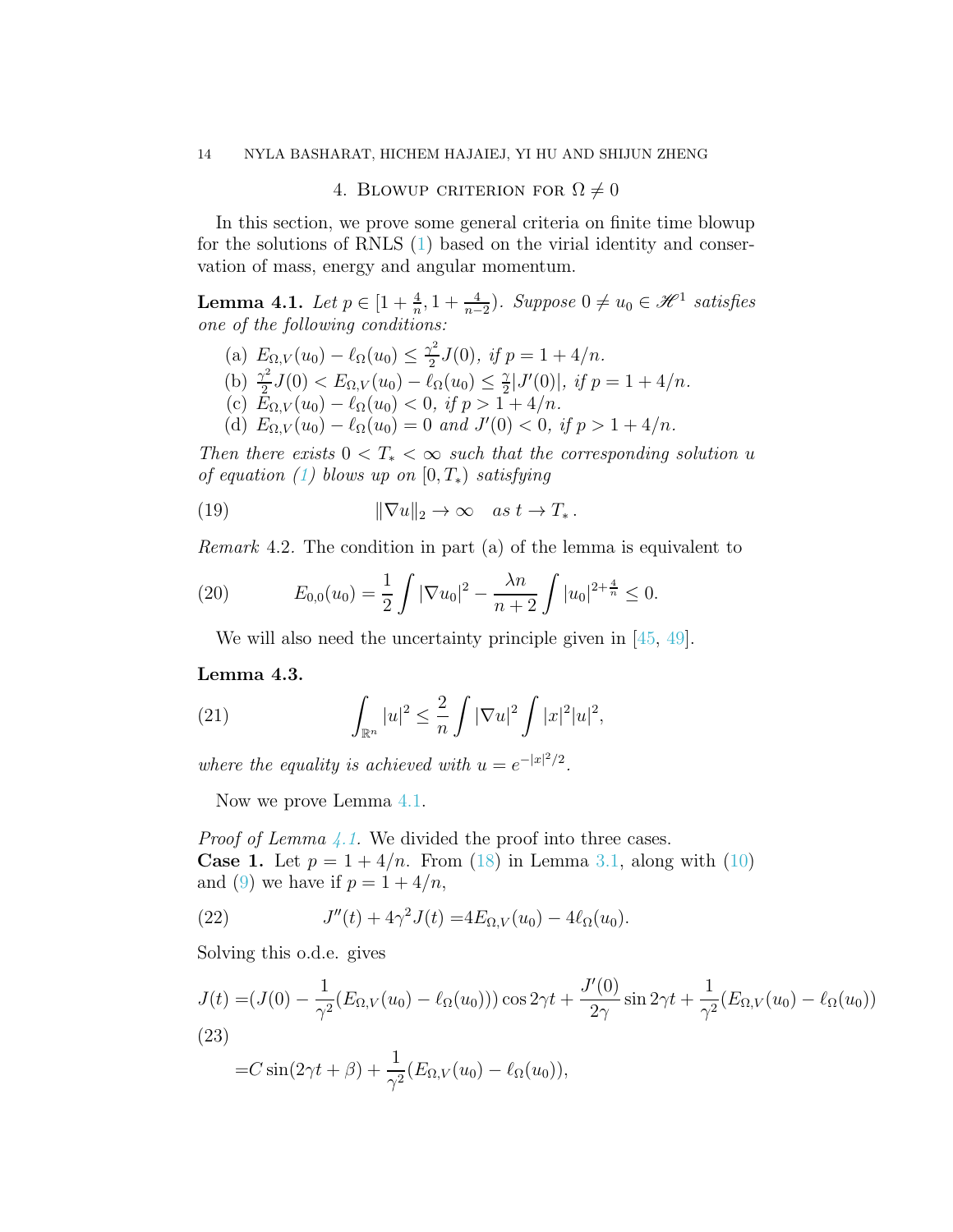where  $C > 0$  and  $\beta \in (0, \pi)$  are constants given by

$$
C^{2} = \left(J(0) - \frac{1}{\gamma^{2}}(E_{\Omega,V}(u_{0}) - \ell_{\Omega}(u_{0}))\right)^{2} + \frac{1}{4\gamma^{2}}(J'(0))^{2},
$$
  
\n
$$
\sin \beta = \frac{J(0) - \frac{1}{\gamma^{2}}(E_{\Omega,V}(u_{0}) - \ell_{\Omega}(u_{0}))}{C} \ge 0, \text{ (by condition (a))}
$$
  
\n
$$
\cos \beta = \frac{J'(0)}{2\gamma C}.
$$

Claim.

<span id="page-14-1"></span>(24) 
$$
C \geq \frac{1}{\gamma^2} |E_{\Omega,V}(u_0) - \ell_{\Omega}(u_0)|.
$$

Indeed, the condition (a) always implies [\(24\)](#page-14-1) if  $E(u_0) - \ell_{\Omega}(u_0)$  is either positive or negative. Now, from the equation

(25) 
$$
0 \leq J(t) = C \sin(2\gamma t + \beta) + \frac{1}{\gamma^2} (E_{\Omega,V}(u_0) - \ell_{\Omega}(u_0))
$$

we see that there must exist  $T_* \in \left[\frac{\pi}{4} \right]$  $\frac{\pi}{4\gamma}$ ,  $\frac{3\pi}{4\gamma}$  $\frac{3\pi}{4\gamma}$  such that

$$
\lim_{t \to T_*} J(t) = 0.
$$

Furthermore, since  $\lim_{t \to T_*} J'(t) = 2\gamma C \cos(2\gamma T_* + \beta)$  is finite, we deduce from  $(21)$  that there exists some constant  $c_0$  such that

<span id="page-14-0"></span>(26) 
$$
\|\nabla u\|_2 \ge \frac{c_0 \|u_0\|_2}{\sqrt{T_* - t}}.
$$

**Case 2.** Let  $p = 1 + 4/n$ . If  $\frac{\gamma^2}{2}$  $\frac{\gamma^2}{2}J(0) < E_{\Omega,V}(u_0) - \ell_\Omega(u_0) \leq \frac{\gamma^2}{2}$  $\frac{\gamma}{2}|J'(0)|,$ then [\(24\)](#page-14-1) still holds. It follows from the same line of proof in Case 1 that there exists some  $T_*$  such that [\(19\)](#page-13-4) holds as  $t \to T_*$ .

**Case 3.** Let  $u_0$  satisfy either condition (c) or (d). From  $(18)$  we have if  $p \geq 1 + 4/n$ ,

$$
J''(t) \le 4(E_{\Omega,V}(u_0) - \ell_{\Omega}(u_0)).
$$

Then it follows from Taylor formula that

$$
J(t) \leq J(0) + J'(0)t + 2(E_{\Omega,V}(u_0) - \ell_{\Omega}(u_0))t^2.
$$

We see either condition (c) or (d) suggests that there exits  $T_* < \infty$ such that

$$
J(t) \to 0 \quad \text{as } t \to T_*
$$

which implies [\(19\)](#page-13-4) by [\(21\)](#page-13-3). This concludes the proof of Lemma [4.1.](#page-13-1)  $\Box$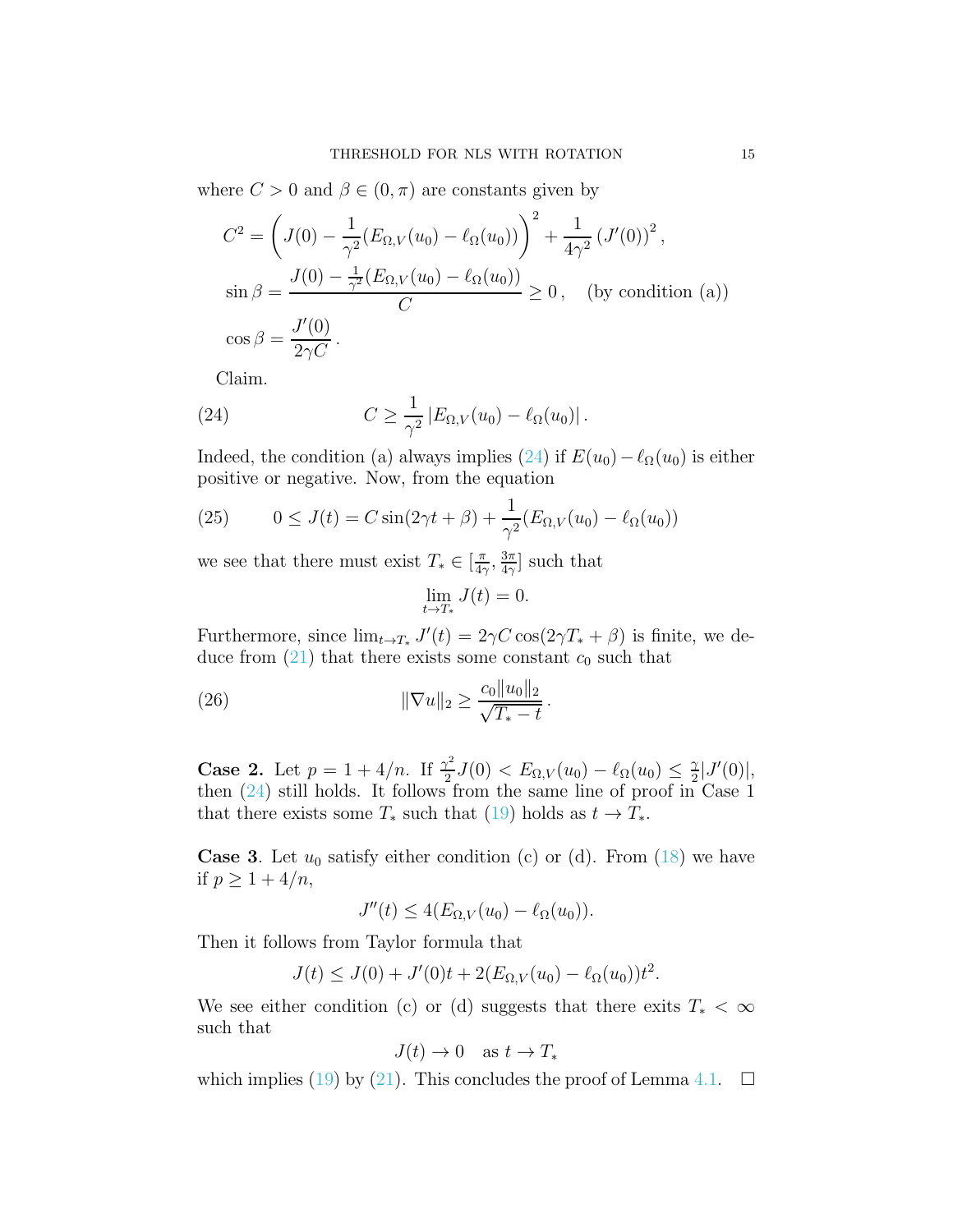<span id="page-15-3"></span>Remark 4.4. Condition (a) in the lemma suggests that if the initial energy  $E_{\Omega,V}(u_0) \leq \int V |u_0|^2 + \ell_{\Omega}(u_0) \iff E_{0,0}(u_0) \leq 0$ , then finite time blowup occurs. However, when there is no potential, where  $\gamma = 0$ , the condition  $E_{0,0}(u_0)$  alone may not imply blowup solutions in the mass-critical case. In the presence of potential, noting  $T_* \leq \frac{3\pi}{4\gamma}$  $rac{3\pi}{4\gamma}$ , we infer that V may make the blowup time come sooner. If in addition  $J'(0) = 0$ , then a closer look over the proof shows  $T_* \in \left[\frac{\pi}{4} \right]$  $\frac{\pi}{4\gamma}$ ,  $\frac{\pi}{2\gamma}$  $\frac{\pi}{2\gamma}$ ).

## 5. Proof of Theorem [1.1](#page-2-0)

<span id="page-15-0"></span>The proof of part (a) of Theorem [1.1](#page-2-0) relies on the sharp Gagliardo-Nirenberg inequality, where the optimal constant is evaluated in terms of the ground state  $Q = Q_{\lambda,1}$  as given in [\(2\)](#page-2-1). Part (b) of Theorem [1.1](#page-2-0) follows as an application of Lemma [4.1.](#page-13-1) We begin with the following lemma on the Pohozaev identity.

<span id="page-15-2"></span>**Lemma 5.1.** Let  $p \in (1, 1 + 4/(n-2))$ . Suppose  $u \in H^1$  is a positive solution of the elliptic equation

<span id="page-15-1"></span>(27) 
$$
a\Delta u + bu^p = cu.
$$

Then

<span id="page-15-4"></span>(28) 
$$
2a \int |\nabla u|^2 = bn \frac{p-1}{p+1} \int |u|^{p+1}
$$

$$
2c \int |u|^2 = b \left(2 - \frac{n(p-1)}{p+1}\right) \int |u|^{p+1}
$$

$$
a \left(\frac{2(p+1)}{n(p-1)} - 1\right) \int |\nabla u|^2 = c \int |u|^2.
$$

*Proof.* Multiplying  $x \cdot \nabla u$  and then integrating on both sides of the equation  $(27)$ , we obtain

$$
a(\frac{2}{n}-1)\int |\nabla u|^2 = c \int |u|^2 - \frac{2b}{p+1} \int |u|^{p+1}.
$$

This and the obvious equation

$$
a\int |\nabla u|^2 - b\int |u|^{p+1} = -c\int |u|^2
$$

combine to prove the the three identities in the lemma.

For  $a=\frac{1}{2}$  $\frac{1}{2}$ ,  $\lambda > 0$ ,  $c = 1$  the equation [\(2\)](#page-2-1) has a unique positive radially symmetric solution  $Q = Q_{\lambda}$  in  $H^1 \cap C^2$  which is decreasing exponen-tially, see [\[29,](#page-34-7) [45\]](#page-35-4). If  $p = 1 + 4/n$ , we have  $||Q_{\lambda,1}||_2^{4/n} = \lambda^{-1} ||Q_{1,1}||_2^{4/n}$  $\frac{4}{n}$ ,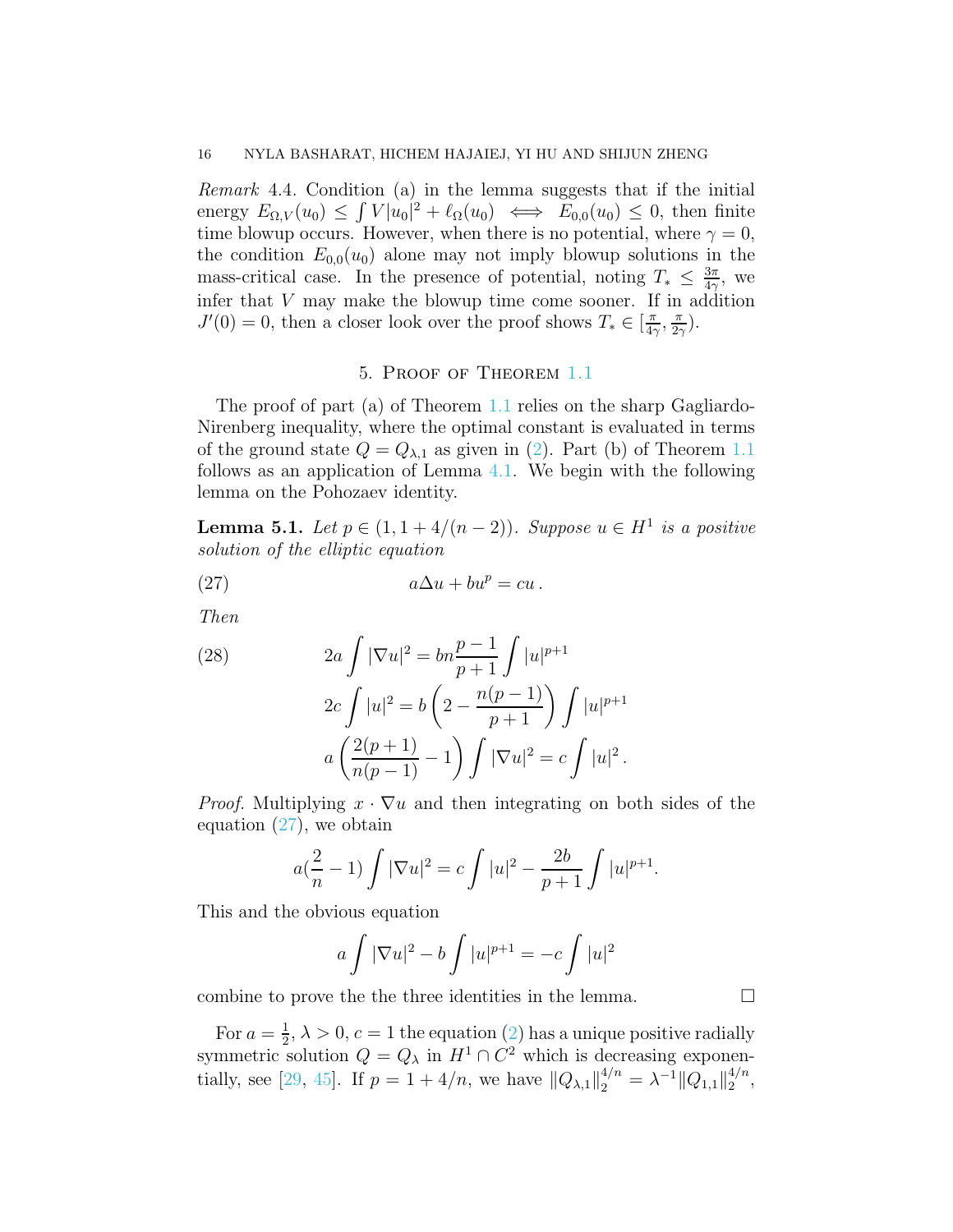and by Lemma [5.1,](#page-15-2)  $Q = Q_{\lambda,1}(x)$  satisfies

(29) 
$$
\int |\nabla Q_{\lambda,1}|^2 = \frac{2\lambda n}{n+2} \int |Q_{\lambda,1}|^{2+4/n}.
$$

This is equivalent to

<span id="page-16-4"></span>(30) 
$$
E_{0,0}(Q) = 0,
$$

where

<span id="page-16-0"></span>
$$
E_{0,0}(u) = \frac{1}{2} \int |\nabla u|^2 - \frac{2\lambda}{p+1} \int |u|^{p+1}.
$$

Next we turn to the sharp Gagliardo-Nirenberg inequality, which states that there exists an optimal constant  $c_{GN} = c(p, n)$  such that for all u in  $H^1$ 

$$
\int |u|^{p+1} \leq c_{GN} \|u\|_2^{2-\frac{(p-1)(n-2)}{2}} \|\nabla u\|_2^{n(p-1)/2} .
$$

If  $p = 1 + 2\sigma$ , the constant  $c_{GN}^{-1}$  is given by the minimal of the Jfunctional:

<span id="page-16-1"></span>(31) 
$$
c_{GN}^{-1} = \min_{0 \neq u \in H^1} J_{\sigma,n}(u) ,
$$

where

(32) 
$$
J_{\sigma,n}(u) = \frac{\|u\|_2^{2+2\sigma-n\sigma} \|\nabla u\|_2^{n\sigma}}{\|u\|_{p+1}^{p+1}}.
$$

Note that  $J_{\sigma,n}$  has the scaling invariance  $J_{\sigma,n}(\beta u(\alpha x)) = J_{\sigma,n}(u)$  for all  $\alpha, \beta > 0$ . Thus  $Q = Q_{\lambda,1}$  is a minimizer of  $J_{\sigma,n}$ . From Lemma [5.1](#page-15-2) it follows that the sharp constant in  $(31)$  is given by

<span id="page-16-2"></span>(33) 
$$
c_{GN}^{-1} = J_{\sigma,n}(Q)
$$

$$
= \frac{\lambda ||Q_{\lambda,1}||_2^{2\sigma}}{2^{1-\sigma n/2}} (2 - \frac{\sigma n}{\sigma+1}) \left(\frac{\sigma n}{2\sigma+2-\sigma n}\right)^{\sigma n/2},
$$

where  $u = Q_{\lambda,\omega} > 0$  solves the elliptic problem [\(27\)](#page-15-1) if taking  $a = \frac{1}{2}$  $\frac{1}{2}$ ,  $b = \lambda$ ,  $c = \omega$ . In particular, if  $p = 1 + 4/n$ , then we have

<span id="page-16-3"></span>(34) 
$$
c_{GN}^{-1} = \frac{2\lambda n}{n+2} ||Q_{\lambda,1}||_2^{4/n} = \frac{2n}{n+2} ||Q_{1,1}||_2^{4/n},
$$

where note that  $u = Q_{\lambda,1}$  is the solution of [\(2\)](#page-2-1) and equation [\(27\)](#page-15-1) enjoys the following scaling invariance:

- (i)  $\omega$ -scaling:  $u_{\lambda,\omega}(x) = \omega^{1/(p-1)} u_{\lambda,1}(\omega^{1/2}x)$
- (ii)  $\lambda$ -scaling:  $u_{\lambda,\omega}(x) = \lambda^{-1/p} u_{1,\lambda^{-1/p}\omega}(\lambda^{1/2p}x)$ .

Summarizing the above gives the following lemma.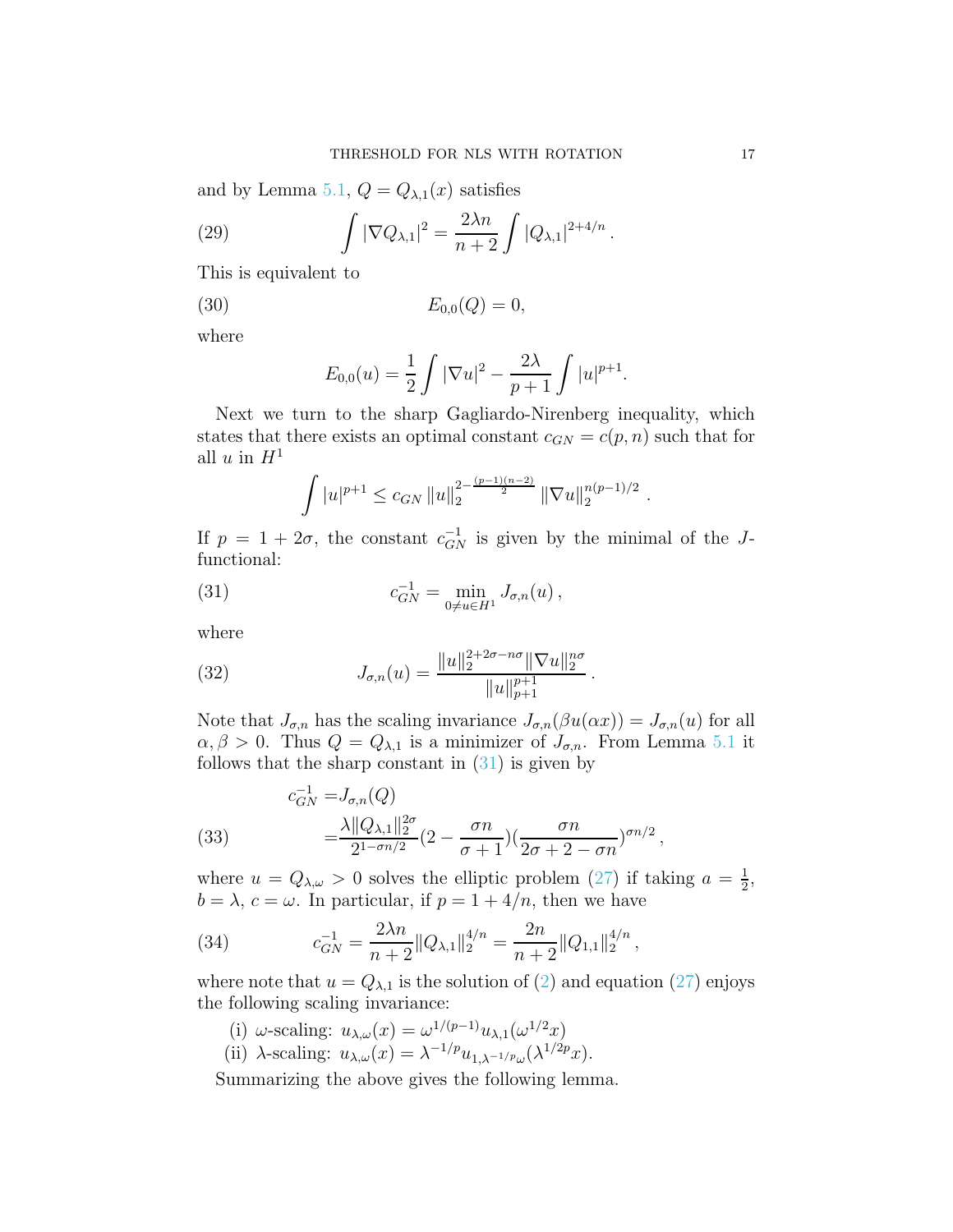<span id="page-17-0"></span>Lemma 5.2. Let  $p \in (1, 1 + \frac{4}{n-2}), \sigma = (p-1)/2$  and  $\theta = n(\frac{1}{2} - \frac{1}{p+1}).$ Then

(a)

<span id="page-17-2"></span>(35) 
$$
||u||_{p+1}^{p+1} \leq c_{GN} ||u||_2^{(1-\theta)(p+1)} ||\nabla u||_2^{\theta(p+1)},
$$

where  $c_{GN}$  is defined as in [\(33\)](#page-16-2):

(36) 
$$
c_{GN}^{-1} = \frac{\lambda ||Q_{\lambda,1}||_2^{2\sigma}}{2^{1-\sigma n/2}} (2 - \frac{\sigma n}{\sigma+1}) \left(\frac{\sigma n}{2\sigma+2-\sigma n}\right)^{\sigma n/2}
$$

$$
= \frac{||Q_{1,1}||_2^{2\sigma}}{2^{1-\sigma n/2}} (2 - \frac{\sigma n}{\sigma+1}) \left(\frac{\sigma n}{2\sigma+2-\sigma n}\right)^{\sigma n/2}.
$$

(b) In particular, if  $p = 1 + 4/n$ ,

<span id="page-17-1"></span>(37) 
$$
||u||_{2+4/n}^{2+4/n} \leq c_{GN} ||u||_2^{4/n} ||\nabla u||_2^2,
$$

where  $c_{GN}$  is given by [\(34\)](#page-16-3).

Now we are ready to prove Theorem [1.1.](#page-2-0)

*Proof of Theorem [1.1.](#page-2-0)* (1) Let  $u \in C([0, T_{max}), \mathcal{H}^1)$  be the solution of equation [\(1\)](#page-1-1). Let  $Q = Q_{\lambda,1}$  be the g.s.s of [\(2\)](#page-2-1). From [\(9\)](#page-7-1) and Lemma [5.2](#page-17-0) we have

$$
\frac{1}{2}\int |\nabla u|^2 + \frac{\gamma^2}{2}\int |x|^2|u|^2 - E_{\Omega,V}(u_0) + \ell_{\Omega}(u_0) \le \frac{1}{2} ||Q||_2^{-4/n} ||\nabla u||_2^2 ||u||_2^{4/n}.
$$

Then with  $\gamma > 0, \lambda > 0$  in [\(1\)](#page-1-1), we obtain

$$
\frac{1}{2} \left( 1 - \left( \frac{\|u_0\|_2}{\|Q\|_2} \right)^{4/n} \right) \int |\nabla u|^2 + \frac{\gamma^2}{2} \int |x|^2 |u|^2
$$
  

$$
\leq E_{\Omega, V}(u_0) - \ell_{\Omega}(u_0).
$$

Since  $||u_0||_2 < ||Q||_2$ , it follows that  $||\nabla u||_2$  and  $||xu||_2$  are bounded for any  $t \in [0, T_{max})$ . Therefore  $T_{max} = \infty$ , in view of Proposition [2.1](#page-6-2) (c), which proves part (a).

(2) To prove the second part we consider the following initial data

$$
u_0(x) = ce^{i\theta} \alpha^{n/2} Q(\alpha x)
$$

with  $c \ge 1$ ,  $\alpha > 0$ ,  $\theta \in \mathbb{R}$ . Then  $||u_0||_2 = c ||Q||_2$ . It is easy to calculate with  $p = 1 + 4/n$ 

$$
E_{\Omega,V}(u_0) - \ell_{\Omega}(u_0) \begin{cases} = \frac{\gamma^2}{2} J(0) & \text{if } c = 1, \\ < \frac{\gamma^2}{2} J(0) & \text{if } c > 1. \end{cases}
$$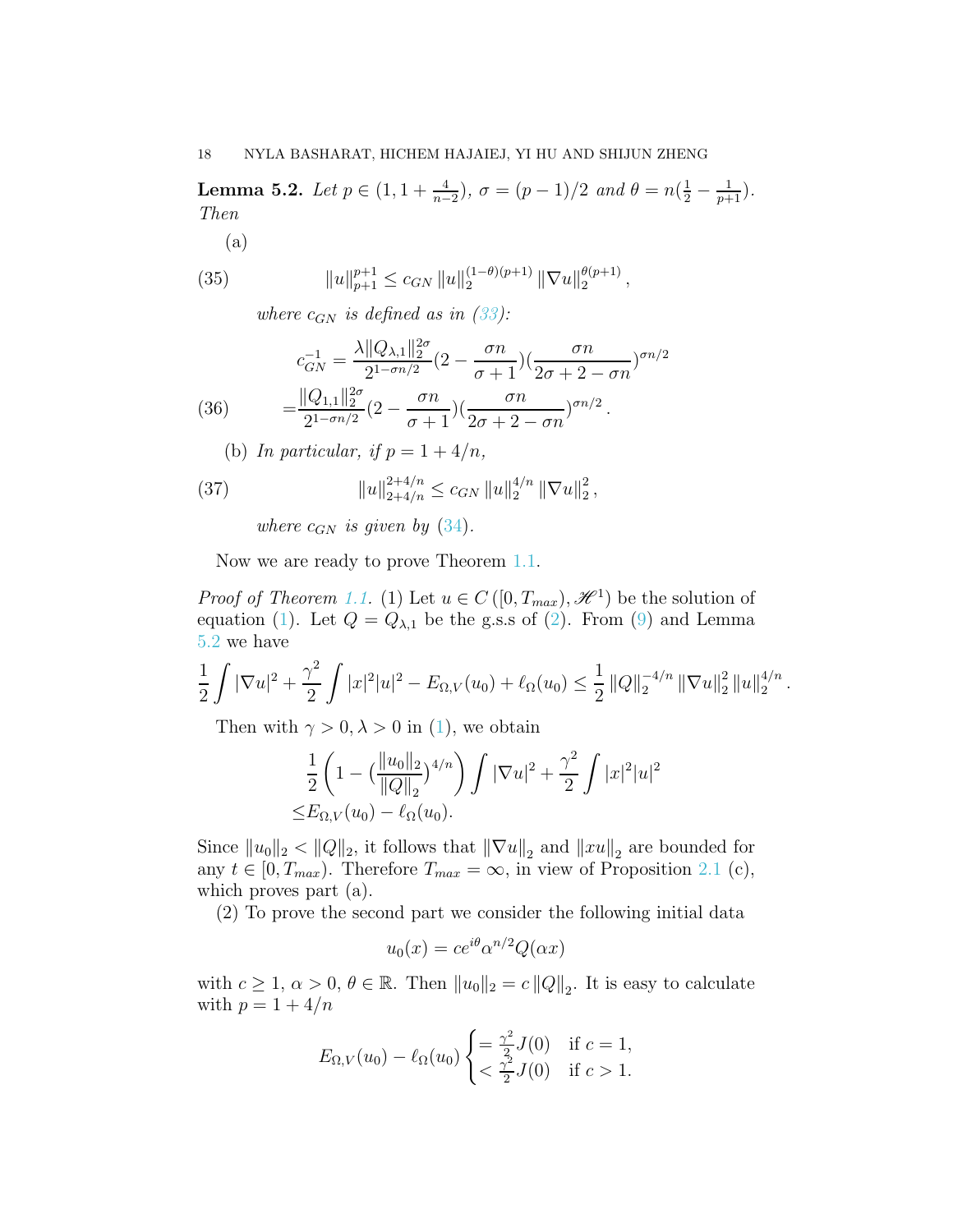Indeed, we have from [\(30\)](#page-16-4)

$$
E_{\Omega,V}(u_0) - \ell_{\Omega}(u_0) = \frac{1}{2} \int |\nabla u_0|^2 + \frac{\gamma^2}{2} \int |x|^2 |u_0|^2 - \frac{2\lambda}{p+1} \int |u_0|^{p+1}
$$
  
=  $\frac{c^2 \alpha^2}{2} \int |\nabla Q(x)|^2 + \frac{c^2 \gamma^2}{2\alpha^2} \int |x|^2 |Q(x)|^2 - \frac{2\lambda}{p+1} c^{p+1} \alpha^{\frac{n}{2}(p-1)} \int |Q(x)|^{p+1}$   
 $\leq c^2 \alpha^2 E_{0,0}(Q) + \frac{c^2 \gamma^2}{2\alpha^2} \int |x|^2 |Q(x)|^2 = \frac{\gamma^2}{2} J(0),$ 

where we note  $J(0) = \int |x|^2 |u_0|^2 = \frac{c^2}{\alpha^2}$  $rac{c^2}{\alpha^2} \int |x|^2 |Q|^2$ . Observe in ad-dition from [\(17\)](#page-9-4) that  $J'(0) = 2\Im \int x \overline{u_0} \nabla u_0 = 2 \frac{c^2}{\alpha} \Im \int x \overline{Q} \nabla Q dx =$  $\Im(n \int |Q|^2 dx) = 0$ . Therefore, according to Lemma [4.1](#page-13-1) (a) and Remark  $4.4$ , we conclude that the solution of  $(1)$  corresponding to the given  $u_0$  blows up on  $[0, T_*)$  for  $T_* \in [\frac{\pi}{4}$  $\frac{\pi}{4\gamma}$ ,  $\frac{\pi}{2\gamma}$  $2\gamma$ ).  $\qquad \qquad \Box$ 

The following proposition provides a blowup result as an application of Lemma [4.1](#page-13-1) in the mass supercritical regime.

<span id="page-18-0"></span>**Proposition 5.3.** Let  $p \in (1+4/n, 1+4/(n-2))$ . Let Q be the g.s.s in [\(2\)](#page-2-1). Then there exists  $u_0$  such that the corresponding solution u of [\(1\)](#page-1-1) blows up in finite time.

Proof. Take

(38) 
$$
u_0(x) = ce^{i\nu|x|^2}Q(x), \quad \nu \in \mathbb{R}.
$$

A straightforward calculation shows for  $p > 1 + 4/n$  and c sufficiently large, by [\(28\)](#page-15-4)

(39) 
$$
E_{\Omega,V}(u_0)-\ell_{\Omega}(u_0)<0,
$$

which suggests finite time blowup solution according to Lemma [4.1](#page-13-1)  $(c).$ 

Remark 5.4. If  $p = 1 + 4/n$ ,  $||u_0||_2 = ||Q||_2$ , then the so-called Rtransform, yields all blowup solutions modular symmetries (scaling, translation and phase invariance) with initial data given by either Q or for  $\nu > 0$ 

(40) 
$$
u_0(x) = \nu^{n/2} e^{i\nu} e^{-i\frac{\nu}{2}|x|^2} Q(\nu x),
$$

see  $[6,$  Subsection 4.1]. Note that  $Q$  is the profile for blowup, while the standing waves  $u = e^{it} Q_{\Omega, \gamma}$  apparently are global solutions.

*Remark* 5.5. In the case  $\Omega = 0, \gamma \neq 0$ , Carles [\[11\]](#page-33-10) also tells that Q is the critical minimal mass blowup. However, Carles's result is obtained by lens transform and Merle's characterization for the profile, while our proof relies on a virial identity for [\(1\)](#page-1-1), which seems more direct and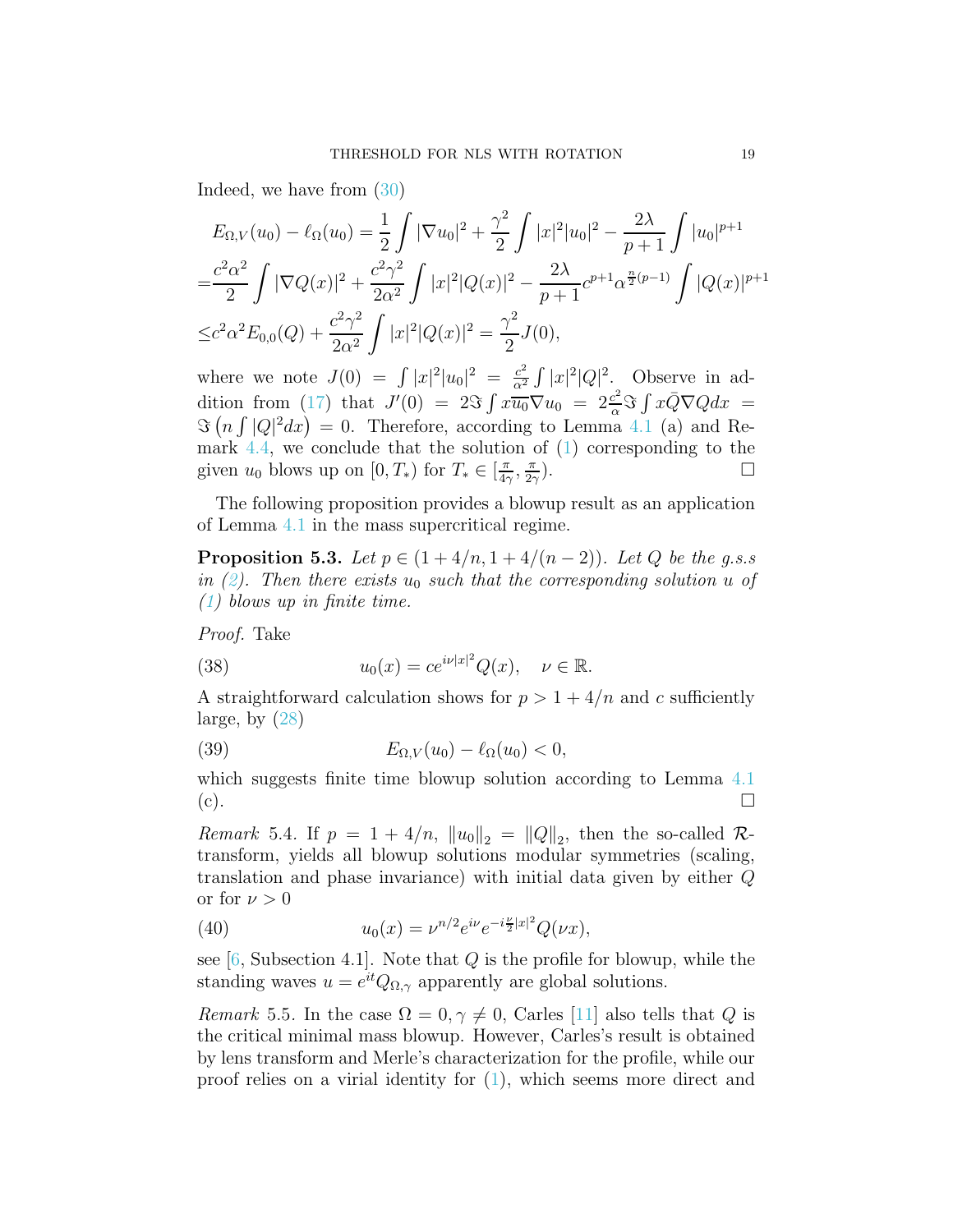simpler. In particular, the blowup condition in Lemma [4.1](#page-13-1) is sharper than those in  $[11,$  Corollary 4.3 (ii)] for that case and  $[8]$  for mNLS.

5.6. Focusing NLS with angular momentum: Profile for blowup solution. In view of  $[6, 11, 36]$  $[6, 11, 36]$  $[6, 11, 36]$  $[6, 11, 36]$ , we are able to apply similar argument and techniques to describe the behavior of minimal mass blowup solu-tions of [\(1\)](#page-1-1) at the mass level  $||Q||_2$  in the mass-critical case by showing that all blowup solutions result from concentration of energy as  $t \to T$ . Let  $u_0 \in \mathscr{H}^1$  and  $||u_0||_2 = ||Q||_2$ . If  $u \in C([0,T), \mathscr{H}^1)$  is the blowup solution of [\(1\)](#page-1-1) with  $A = \Omega \langle -x_2, x_1, 0, \ldots, 0 \rangle$ ,  $V = \frac{\gamma^2}{2}$  $\frac{\gamma^2}{2}|x|^2$ , then there exist functions  $x(t) \in \mathbb{R}^n$  and  $\theta(t) \in \mathbb{R}$  so that the following holds in  $\mathscr{H}^1$ :

$$
u(t,x) = \frac{1}{\lambda(t)^{n/2}} Q\left(\frac{x - x(t)}{\lambda(t)}\right) e^{i\theta(t)} + o(1) \quad \text{as } t \to T.
$$

Here  $Q \in H^1(\mathbb{R}^n)$  is given by [\(2\)](#page-2-1) and  $\lambda(t) = ||\nabla Q||_2 / ||\nabla u||_2$ . However, such behavior of collapse is unstable at the ground state level, see [\[6,](#page-33-5) [38\]](#page-35-8). This is in consistence with the stability result at  $p = 1 + 4/n$ where  $Q$  is the threshold, as is shown in Theorem [1.1](#page-2-0) and Theorem [1.2.](#page-5-0) We shall prove Theorem [1.2](#page-5-0) in Sections [7](#page-22-0) and [8](#page-28-0) that when the initial data is below the ground state level, namely,  $c < ||Q_{\lambda,1}||_2$ , then [\(1\)](#page-1-1) is orbital stable. The analogous result is valid for NLS [\(4\)](#page-5-1) with zero potential. Moreover, Theorem [1.1](#page-2-0) shows the solution is strongly unstable when  $M(u_0) = M(Q)$ , where  $\|\nabla u\|_2 \approx \frac{\|\nabla Q\|_2}{T-t}$  $\frac{\sqrt{Q||2}}{T-t}$  as  $t \to T$ . The question concerning blowup rate above the ground state level has been briefly discussed in [\(3\)](#page-4-0) in Section [1.](#page-1-0)

## 6. Virial identity for inhomogeneous NLS

<span id="page-19-0"></span>In this section, we mainly prove a virial identity for  $(41)$ , which will allow us to show a similar blowup result in the case of an inhomogeneous nonlinearity. Consider the inhomogeneous RNLS in  $\mathbb{R}^{1+n}$ 

<span id="page-19-1"></span>(41) 
$$
iu_t = -\frac{1}{2}\Delta u + \frac{\gamma^2}{2}|x|^2u - \lambda(x)|u|^{p-1}u - \Omega L_z u
$$
,  $u_0 \in \Sigma = \mathcal{H}^1$ 

where  $p \in [1, 1 + 4/(n-2))$  and  $\lambda = \lambda(x)$  satisfies the conditions in Hypothesis [1.](#page-19-2)

<span id="page-19-2"></span>**Hypothesis 1.** Assume  $\lambda \in C^1(\mathbb{R}^n)$  satisfies the following:

- (i)  $\lambda$  is radially symmetric
- (ii)  $\lambda_{min} \leq \lambda(x) \leq \lambda_{max}$
- (iii)  $x \cdot \nabla \lambda(x) \leq 0$ ,

where we write  $\lambda_{min} = \inf_x \lambda(x) > 0$  and  $\lambda_{max} = \sup_x \lambda(x) > 0$ .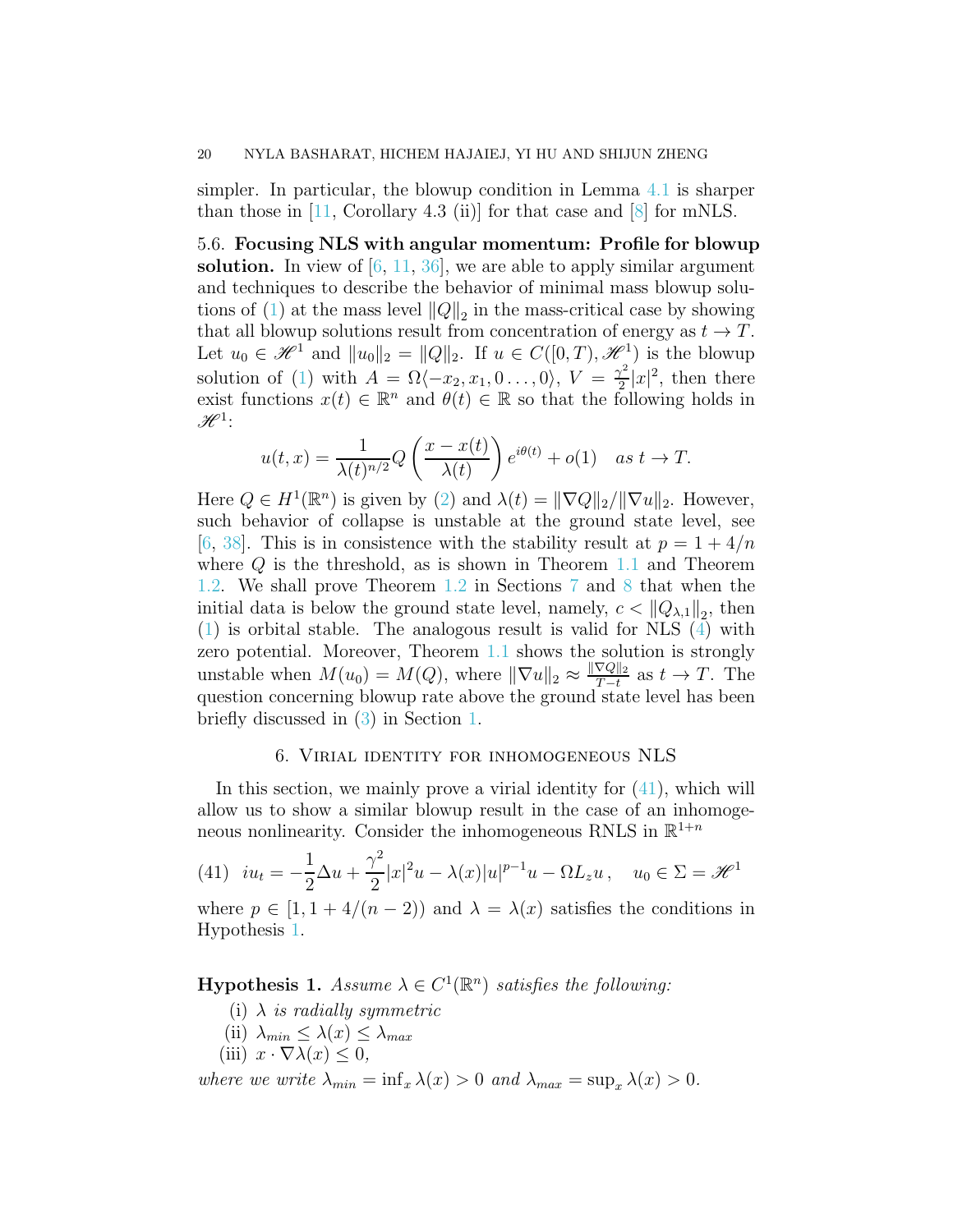Examples of  $\lambda's$  satisfying the hypothesis include, e.g.  $\lambda = \lambda_0 + \lambda^2 s$  $\langle x \rangle^{-m}$ , where  $\lambda_0, m > 0$ .

6.1. Conservation laws for equation [\(41\)](#page-19-1). Let  $p \in (1, 1+4/(n-2))$ and  $\lambda = \lambda(x)$  as above. Let  $V = \frac{\gamma^2}{2}$  $\frac{\gamma^2}{2}|x|^2$  and  $L_{\Omega} = -\Omega L_z$  be the same notation as for [\(1\)](#page-1-1). Suppose  $u_0 \in \Sigma$  and u is the corresponding solution of [\(41\)](#page-19-1). Following the same line of proof as in the case  $\lambda$  being a constant, one can show the local wellposedness and blowup alternative theorem like Proposition [2.1.](#page-6-2) Moreover, the mass, energy and angular momentum are conserved in the lifespan  $I = (-T_{min}, T_{max})$ :

$$
M(u) = \int |u|^2 = M(u_0)
$$
  
(42) 
$$
E_{\Omega,V}(u) = \frac{1}{2} \int |\nabla u|^2 + \int V|u|^2 - \frac{2}{p+1} \int \lambda(x)|u|^{p+1} + \ell_{\Omega}(u)
$$

$$
= E_{\Omega,V}(u_0)
$$

$$
\ell_{\Omega}(u) = -\Omega \int \overline{u} L_z u = \ell_{\Omega}(u_0).
$$

6.2. Localized virial identity for [\(41\)](#page-19-1). Let  $\rho(x) = \rho(|x|)$  be radial. Define  $J(t) := J_\rho(t) = \int \rho |u|^2$ . By similar argument as in the proof of Lemma [3.1,](#page-9-1) we are able to show the localized virial identity for equation [\(41\)](#page-19-1), whose detailed proof will be omitted. The magnetic versions were obtained in [\[18,](#page-34-14) [21\]](#page-34-0) and earlier [\[22\]](#page-34-15) for homogeneous equations.

**Lemma 6.3.** Let  $p \in [1, 1 + 4/(n-2))$  and  $\rho \in C_0^{\infty}(\mathbb{R}^n)$  be radially symmetric. If u is a solution of [\(41\)](#page-19-1) in  $C^1(I,\Sigma)$ , then we have

$$
J'_{\rho}(t) = \Im \int \nabla \rho \cdot \nabla u \, \overline{u}
$$

and

$$
J_{\rho}''(t) = -\frac{1}{4} \int \Delta^2 \rho |u|^2 - \frac{p-1}{p+1} \int \lambda \Delta \rho |u|^{p+1} + \int \nabla \bar{u} \cdot \text{Hessian}(\rho) \nabla u
$$
  
(43)  

$$
- \gamma^2 \int x \cdot \nabla \rho |u|^2 + \frac{2}{p+1} \int \nabla \lambda \cdot \nabla \rho |u|^{p+1}.
$$

Ansatz  $\rho = |x|^2$  gives us the virial identity in the following lemma.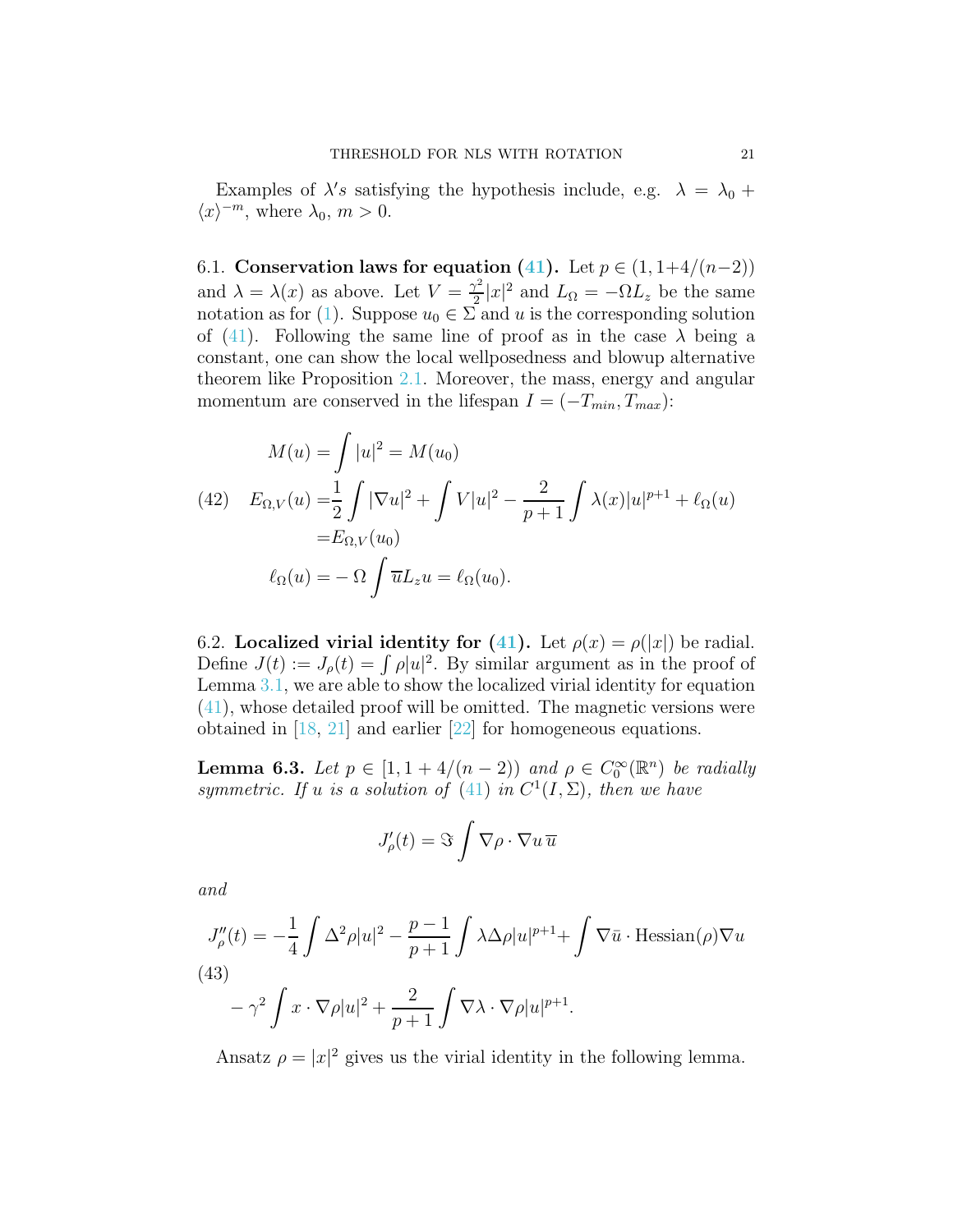<span id="page-21-0"></span>**Lemma 6.4.** Let  $p \in [1, 1 + 4/(n-2))$  and  $u_0 \in \Sigma$ . Let u be the corresponding solution of  $(41)$  in  $C^1(I,\Sigma)$ . Then it holds

$$
J''(t) = 2 \int |\nabla u|^2 - 2\gamma^2 \int |x|^2 |u|^2
$$
  

$$
- 2n \frac{p-1}{p+1} \int \lambda |u|^{p+1} + \frac{4}{p+1} \int x \cdot \nabla \lambda |u|^{p+1}
$$
  

$$
= 4E_{\Omega,V}(u_0) + 4\Omega \int (L_z u_0)\bar{u}_0 - 4\gamma^2 \int |x|^2 |u|^2
$$
  

$$
+ \frac{2}{p+1} (4 - n(p-1)) \int \lambda(x) |u|^{p+1} + \frac{4}{p+1} \int x \cdot \nabla \lambda |u|^{p+1}.
$$

An application of Lemma  $6.4$  yields all the counterpart parts  $(a)-(d)$ of Lemma [4.1](#page-13-1) for equation [\(41\)](#page-19-1). For our purpose we state the blowup criterion in the mass-critical case only.

<span id="page-21-1"></span>**Lemma 6.5.** Let  $p = 1 + \frac{4}{n}$ . Suppose  $0 \neq u_0 \in \Sigma$  satisfies  $E_{\Omega,V}(u_0)$  –  $\ell_{\Omega}(u_0) \leq \frac{\gamma^2}{2}$  $\frac{\gamma^2}{2}J(0)$ , that is  $E_{0,0}(u_0) \leq 0$ . Then, there exists  $0 < T_* < \infty$ such that the corresponding solution u of equation  $(41)$  satisfies (44)  $\|\nabla u\|_2 \to \infty \text{ as } t \to T_*$ .

The proof of the lemma is similar to that for part (a) of Lemma [4.1.](#page-13-1) We only mention a technical point concerning dealing with the inhomogeneous term in the virial identity. Following the proof of the lemma in the homogeneous case, instead of [\(22\)](#page-13-2) we arrive at

<span id="page-21-2"></span>(45) 
$$
J''(t) + 4\gamma^2 J(t) = 4E_{\Omega,V}(u_0) - 4\ell_{\Omega}(u_0) + \frac{4}{p+1} \int x \cdot \nabla \lambda |u|^{p+1}
$$

by applying Lemma  $6.4$ . An integral representation for  $J(t)$  is given by

$$
J(t) = (J(0) - \frac{1}{\gamma^2} (E_{\Omega,V}(u_0) - \ell_{\Omega}(u_0))) \cos 2\gamma t + \frac{J'(0)}{2\gamma} \sin 2\gamma t + \frac{1}{\gamma^2} (E_{\Omega,V}(u_0) - \ell_{\Omega}(u_0)) + \int_0^t \frac{\sin(2\gamma(t-s))}{2\gamma} f(s) ds
$$
\n(46)

<span id="page-21-4"></span>
$$
=C\sin(2\gamma t + \beta) + \frac{1}{\gamma^2}(E_{\Omega,V}(u_0) - \ell_{\Omega}(u_0)) + \int_0^t \frac{\sin(2\gamma (t-s))}{2\gamma} f(s),
$$

where the constant C is given as in [\(23\)](#page-13-5) and  $f(t) := \frac{4}{p+1} \int x \cdot \nabla \lambda |u(t,x)|^{p+1}$ . Since  $f(t) \leq 0$  by condition (iii) in Hypothesis [1,](#page-19-2) it follows that

<span id="page-21-3"></span>(47) 
$$
J(t) \leq C \sin(2\gamma t + \beta) + \frac{1}{\gamma^2} (E_{\Omega,V}(u_0) - \ell_{\Omega}(u_0)).
$$

Then, this inequality implies Lemma [6.5](#page-21-1) for RNLS [\(41\)](#page-19-1).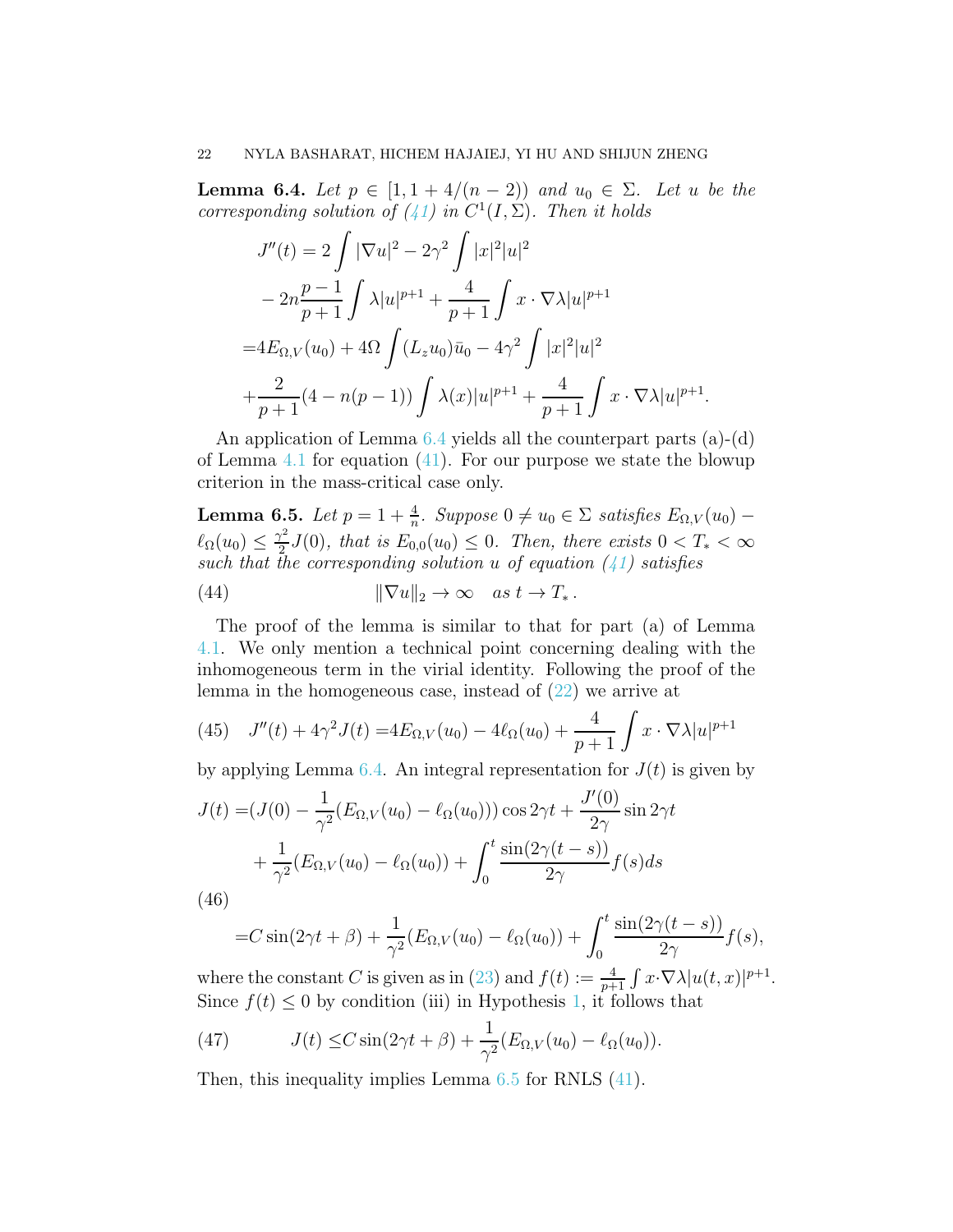Let  $Q_{\lambda} := Q_{\lambda,1} \in H^1 \cap \Sigma$  be the unique positive radial ground state solution of equation [\(2\)](#page-2-1). Then  $Q_{\lambda,1}(x) = \lambda^{-n/4} Q_{1,1}(x)$ . Proceeding as in the proof of Theorem [1.1,](#page-2-0) applying  $(37)$  and Lemma [6.5](#page-21-1) we can prove the following theorem for RNLS [\(41\)](#page-19-1).

<span id="page-22-1"></span>**Theorem 6.6.** Let  $p = 1 + \frac{4}{n}$  and  $(\Omega, \gamma)$  be any pair in  $\mathbb{R} \times \mathbb{R}_+$ . Suppose the initial data  $u_0 \in \Sigma$ . The following holds true for [\(41\)](#page-19-1).

- (a) If  $||u_0||_{L^2}$  <  $||Q_{\lambda_{max}}||_2$ , then the solution  $u \in C(\mathbb{R}, \Sigma)$  exists globally in time.
- (b) There exists  $u_0$  in  $\Sigma$  satisfying  $||u_0||_2 \ge ||Q_{\lambda_{min}}||_2$  such that the solution  $u \in C(I, \Sigma)$  blows up near both ends of  $I = (-T_{min}, T_{max})$ in the sense that  $\|\nabla u\|_2 \to \infty$  as  $t \to T_{max}$  and as  $t \to -T_{min}$ .

<span id="page-22-2"></span>Remark 6.7. From the proof of part (b) of this theorem, in view of Lemma [6.5,](#page-21-1) we can construct a blowup solution by taking  $u_0(x)$  =  $c\alpha^{n/2}Q_{\lambda_{min}}(\alpha x)$  with  $c\geq 1$  and  $\alpha>0$ . However, we do not know the exact minimal mass for blowup due to the gap  $||Q_{\lambda_{max}}||_2 < ||Q_{\lambda_{min}}||_2$ . We conjecture that the exact minimal mass level is given by  $\left\|\tilde{Q}\right\|_2$ , where  $\widetilde{Q} \in H^1$  obeys

$$
-\frac{1}{2}\Delta \widetilde{Q} - \lambda(x)|\widetilde{Q}|^{\frac{4}{n}}\widetilde{Q} = -\widetilde{Q},
$$

see [\[37\]](#page-35-6) for related discussions. The analogue of Theorem [6.6](#page-22-1) was stud-ied in [\[33\]](#page-34-16) when  $\Omega = 0, V = |x|^2$ . For further investigation we refer to [\[41\]](#page-35-11) for the treatment on the minimal mass problem in the case of the inhomogeneous NLS.

## 7. GROUND STATE SOLUTIONS

<span id="page-22-0"></span>In this section, we will prove the existence for the set of ground states for [\(1\)](#page-1-1) in the case  $|\Omega| < \gamma$ . In fact, we will elaborate the result for more general nonlinearity as given in the following RNLS on  $\mathbb{R}^{1+n}$ 

<span id="page-22-3"></span>(48) 
$$
iu_t = -\frac{1}{2}\Delta u + \frac{\gamma^2}{2}|x|^2u - \kappa N(x, u) - \Omega L_z u, \quad u(0, x) = u_0 \in \Sigma.
$$

The associated energy functional  $E_{\Omega,\gamma}$  is given by

<span id="page-22-5"></span>(49) 
$$
E_{\Omega,\gamma}(u) = \int \left(\frac{1}{2}|\nabla u|^2 + \frac{\gamma^2}{2}|x|^2|u|^2 - \kappa G(|u|^2) - \Omega \bar{u}L_z u\right)dx,
$$

where  $\kappa = \pm 1$  and  $G(x, s^2) = 2 \int_0^s N(x, \tau) d\tau$  for  $s \geq 0$ . Throughout this section and next, we assume conditions  $(\Omega, \gamma)_0$  and  $(G)_0$  given in the following hypothesis.

<span id="page-22-4"></span>**Hypothesis 2.** Let  $\Omega$ ,  $\gamma$  and G satisfy the following conditions.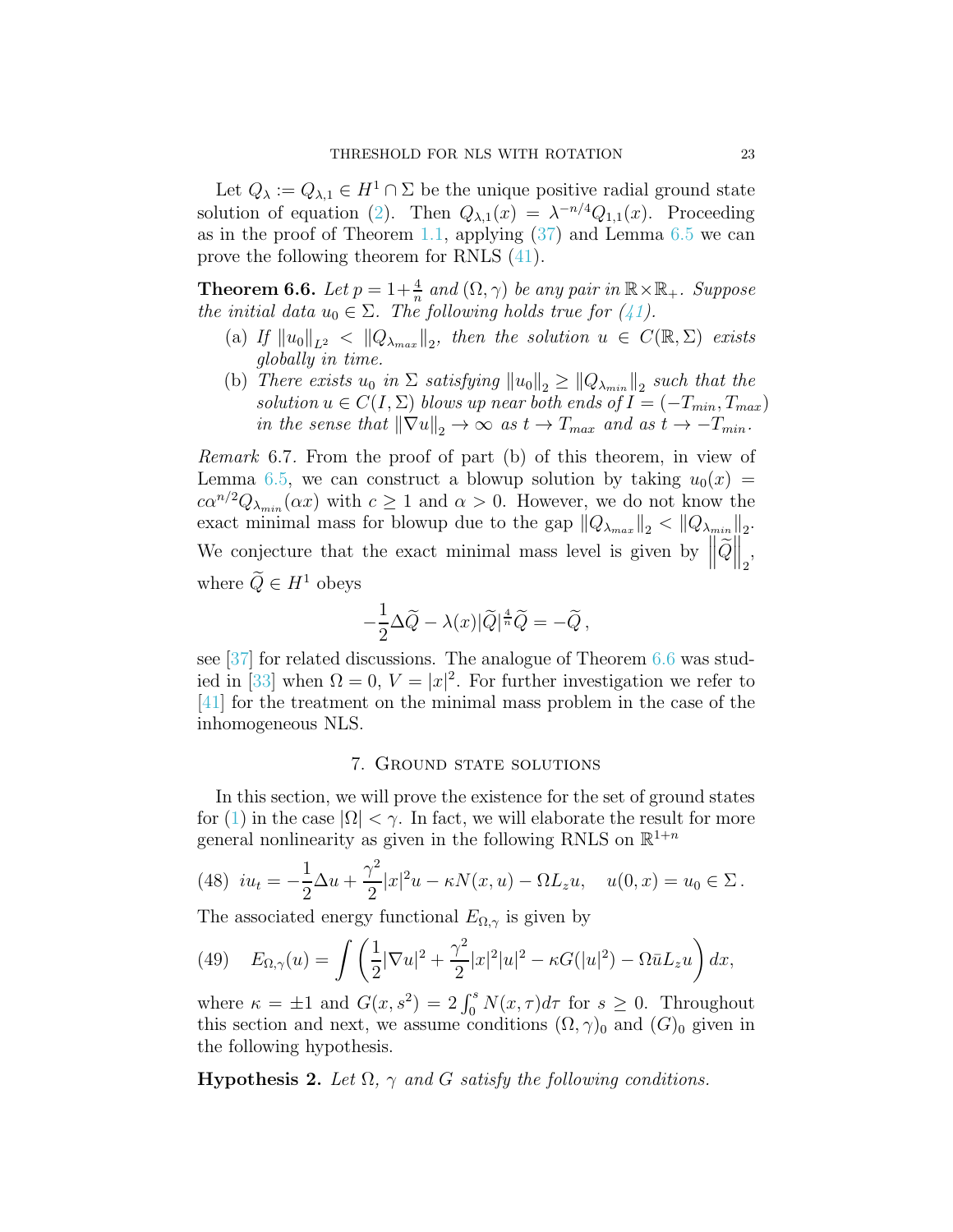$$
(\Omega, \gamma)_0: |\Omega| < \gamma.
$$
  
(*G*<sub>0</sub>): Let *G* :  $\mathbb{R}^n \times \mathbb{R}_+ \to \mathbb{R}_+$  be continuous and differentiable such that for some constant *C* > 0 and *p* > 1,

<span id="page-23-2"></span>(50) 
$$
0 \le G(x, v) \le C(v + v^{\frac{p+1}{2}}).
$$

Note that the nonlinearity  $N(u) = G'(|u|^2)u$  includes  $\mu(x)|u|^{p-1}u$ , and the combined inhomogeneous terms  $\mu_1(x)|u|^{p_1-1}u + \mu_2(x)|u|^{p_2-1}u$ ,  $\mu$ ,  $\mu_1$ ,  $\mu_2$  being positive and bounded functions. In what follows we will use the abbreviation  $G(s) = G(x, s)$  unless otherwise specified.

Recall  $\Sigma = \{u \in H^1 : \int |x|^2 |u|^2 < \infty\}$  is a Hilbert space endowed with the inner product

$$
\langle u, v \rangle_{\Sigma} = \langle H_{\Omega, \gamma} u, v \rangle_{L^2},
$$

where the norm is given by  $||u||_{\Sigma}^2 = \langle H_{\Omega,\gamma}u, u \rangle \approx ||\nabla u||_2^2 + ||xu||_2^2 + ||u||_2^2$ and  $H_{\Omega,\gamma}$  is defined as in [\(7\)](#page-6-4). Then we have  $\Sigma$  is compactly embedded in  $L^r$  for all  $r \in [2, \infty)$  in view of [\[49,](#page-35-5) Lemma 5.1].

## <span id="page-23-0"></span>Definition 7.1. Let

<span id="page-23-5"></span>(51) 
$$
I_c = \inf \{ E_{\Omega, \gamma}(u) : u \in S_c \}, \quad S_c = \{ u \in \Sigma : \int |u|^2 = c^2 \}.
$$

Then  $u \in S_c$  is called a ground state solution (g.s.s.) provided u is a solution to the following minimization problem

<span id="page-23-1"></span>(52) 
$$
E_{\Omega,\gamma}(u) = I_c.
$$

Note that any solution of  $(52)$  solves the Euler-Lagrange equation

(53) 
$$
-\omega u = -\frac{1}{2}\Delta u + \frac{\gamma^2}{2}|x|^2u - \kappa N(x, u) - \Omega L_z u,
$$

where  $-\omega \in \mathbb{R}$  is a Lagrange multiplier. Once we construct a g.s.s.  $u = Q_{\Omega,\gamma} := Q_{\Omega,\gamma,c}$ , then  $e^{i\omega t} Q_{\Omega,\gamma}$  is a solitary wave solution to [\(48\)](#page-22-3). Write

<span id="page-23-3"></span>(54) 
$$
E_{\Omega,\gamma}(u) = E_{\Omega,\gamma}^1(u) - \kappa \int G(|u|^2).
$$

Then  $E^1_{\Omega,\gamma}$  denotes the linear energy

$$
E_{\Omega,\gamma}^1(u) = \frac{1}{2} ||\nabla_A u||_2^2 + \int V_e |u|^2,
$$

where A is given in [\(6\)](#page-6-3) and  $V_e = \frac{1}{2}$  $\frac{1}{2}(\gamma^2-\Omega^2)(x_1^2+x_2^2)+\frac{\gamma^2}{2}$  $\frac{\gamma^2}{2}x_3^2 + \cdots + \frac{\gamma^2}{2}$  $\frac{\gamma^2}{2} x_n^2$  as in Section [2.](#page-6-0) It follows by the assumption  $(\Omega, \gamma)_0$  and [\[50,](#page-35-3) Proposition 4.4] that for all  $u \in \Sigma$ 

<span id="page-23-4"></span>(55) 
$$
E^1_{\Omega,\gamma}(u) = \langle H_{\Omega,\gamma} u, u \rangle = ||u||^2_{\Sigma}.
$$

Now we state the first result in this section.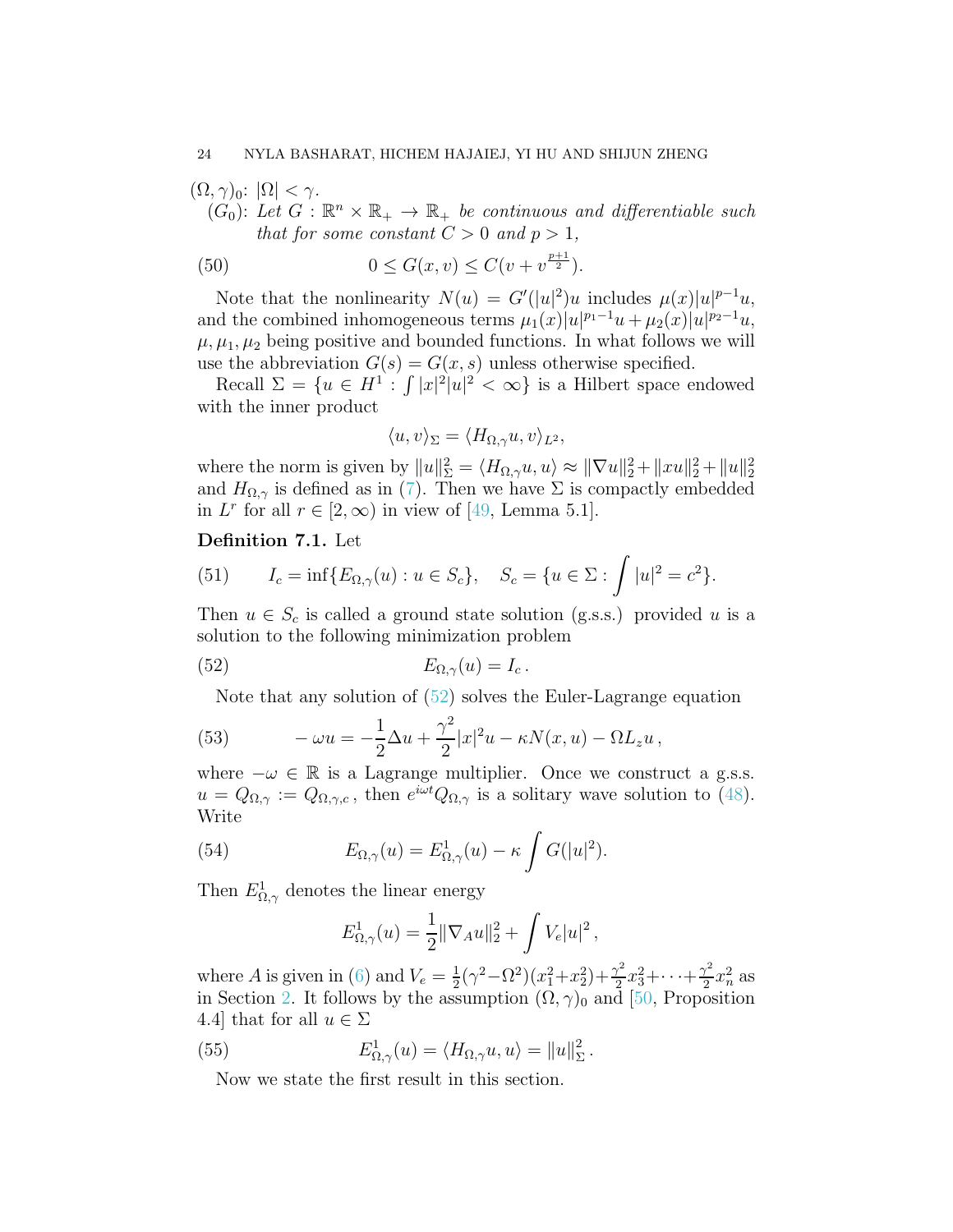<span id="page-24-1"></span>**Theorem 7.[2.](#page-22-4)** Assume Hypothesis 2. Let  $c > 0$ .

- (a) If  $1 \leq p \leq 1 + \frac{4}{n}$  and  $\kappa = 1$ , then the problem [\(52\)](#page-23-1) has a minimizer, i.e., for any  $c > 0$ , there exists  $u := Q_{\Omega, \gamma} \in S_c$  such that  $E_{\Omega,\gamma}(u) = I_c$ .
- (b) If  $1 \leq p < 1 + \frac{4}{n-2}$  and  $\kappa = -1$ , then [\(52\)](#page-23-1) always has a minimizer solution for any  $c > 0$ .

*Proof.* (a) Let  $p \in (1, 1 + \frac{4}{n})$  and G satisfy  $(G_0)$ . Then  $0 < \sigma n < 2$ . First we show that for all u in  $S_c$ ,  $E^1_{\Omega,\gamma}(u) = ||u||^2_{\Sigma}$  $\frac{2}{2}$  are bounded from below, which implies

$$
(56) \t I_c \neq -\infty.
$$

Indeed, we obtain from  $(50)$  and  $(35)$  and the Young's inequality

$$
\int G(|u|^2) \le C \int |u|^2 + C \int |u|^{p+1}
$$
\n(57)\n
$$
\le C \|u\|_2^2 + C \frac{\|u\|_2^{(2\sigma+2-\sigma n)q}}{\varepsilon^q} + C\varepsilon^{q'} \|\nabla u\|_2^2, \quad \forall \varepsilon > 0,
$$

<span id="page-24-0"></span>where we set  $a = \varepsilon^{-1} ||u||_2^{2\sigma+2-\sigma n}$ ,  $b = \varepsilon ||\nabla u||_2^{\sigma n}$  $\frac{\sigma n}{2}, q' = \frac{2}{\sigma n}$  $\frac{2}{\sigma n},\, q=\frac{2}{2-\epsilon}$  $\frac{2}{2-\sigma n}$  in the inequality  $ab \leq \frac{a^q}{q} + \frac{b^{q'}}{q'}$  $\frac{\partial^q}{\partial q'}$ . Then, by taking  $\varepsilon$  sufficiently small, it is easy to see from  $(54)$  and  $(57)$  that there exists some  $C_0 > 0$  such that for all u in  $S_c$ 

(58) 
$$
E_{\Omega,\gamma}(u) \geq -C_0.
$$

Secondly, we show that any given minimizing sequence  $\{u_n\} \subset S_c$ of  $(52)$  is relatively compact in  $\Sigma$ . To do this we prove the following properties:

- (i)  $||u_n||_{\Sigma}$  are uniformly bounded.
- (ii) There exists a subsequence  ${u_{n_j}}$  weakly converging to some  $w \in \Sigma$  such that  $\lim_{j \to \infty} \int G(|u_{n_j}|^2) = \int G(|w|^2)$ .
- (iii) The limit  $w$  is a minimizer solution to  $(52)$ .
- (iv) The sequence  ${u_{n_j}}$  converges to w in the *Σ*-norm.

Since  $\{u_n\}$  is a minimizing sequence in  $S_c$ ,  $E_{\Omega,\gamma}(u_n)$  are bounded. It follows from  $(54)$  and  $(57)$  that

$$
E_{\Omega,\gamma}^1(u_n) = E_{\Omega,\gamma}(u_n) + \int G(|u_n|^2)
$$
  

$$
\leq C + \frac{C}{\varepsilon^q} + C\varepsilon^{q'} \|\nabla u_n\|_2^2.
$$

By taking  $\varepsilon$  sufficiently small, we obtain, in view of  $(55)$ ,

$$
||u_n||_{\Sigma}^2 = E_{\Omega,\gamma}^1(u_n) \leq C.
$$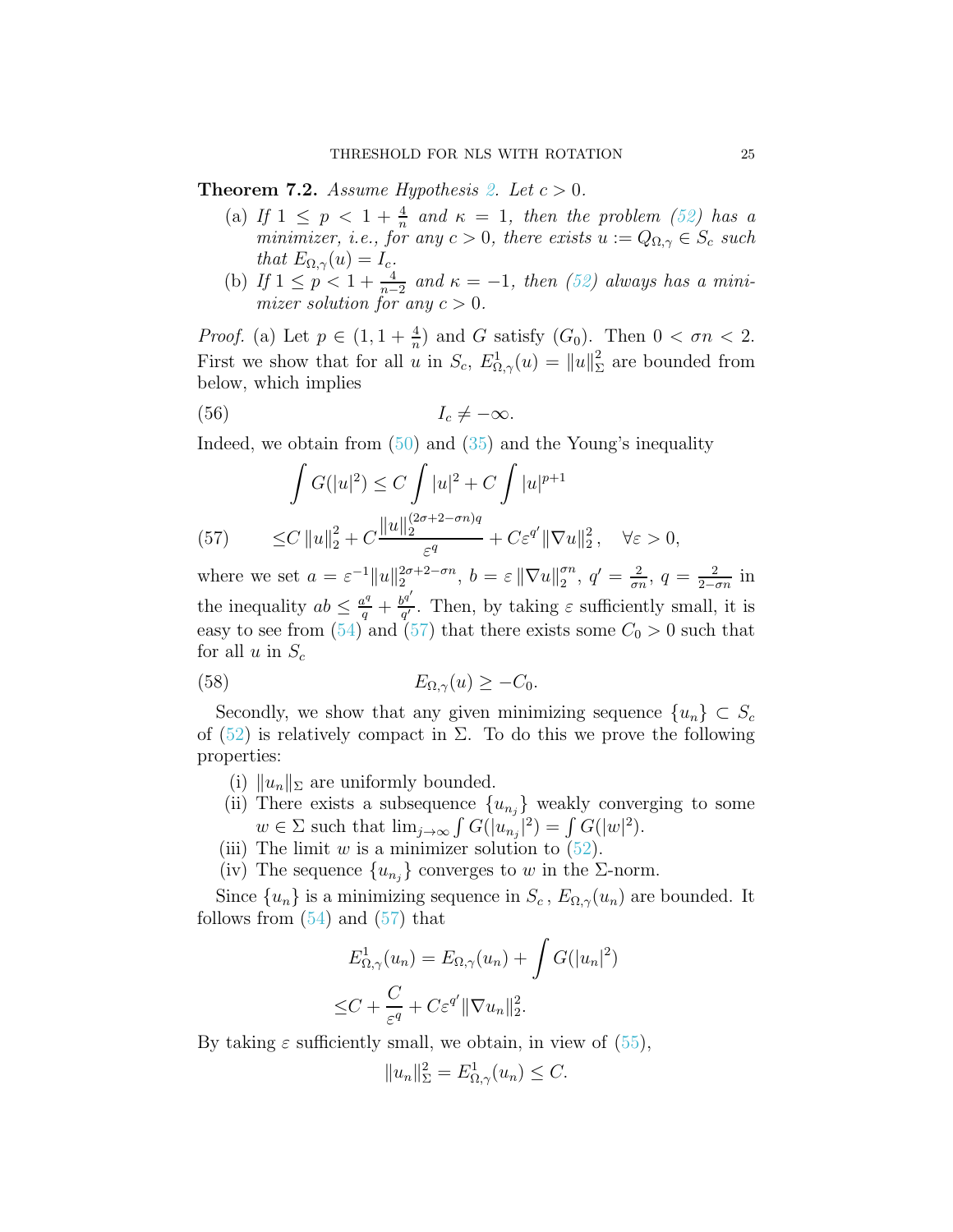This proves (i).

The property (i) suggests that  $\{u_n\}$  is weakly precompact in  $\Sigma$ , namely, there exists  $w \in \Sigma$  such that, up to a subsequence,  $\{u_n\} \to w$ weakly in  $\Sigma$ . Since  $\Sigma$  is compactly embedded in  $L^r$  for any  $r \in [2, \frac{2n}{n-1}]$  $\frac{2n}{n-2}$ ), we see that there exists a subsequence, which is still denoted by  $\{u_n\}$ , such that

(59) 
$$
u_n \to w \text{ in } L^r, \quad \forall 2 \leq r < \infty.
$$

<span id="page-25-1"></span><span id="page-25-0"></span>Claim.

(60) 
$$
\int G(|u_n|^2)dx \to \int G(|w|^2).
$$

Indeed, since  $u_n \to w$  in  $L^2$  and  $L^{p+1}$ , by the continuity of G we have, up to a subsequence, for almost all  $x$ 

(61) 
$$
\lim_{n} G(|u_n(x)|^2) = G(|w(x)|).
$$

Moreover, by the inverse dominated convergence theorem, we can find a subsequence  ${u_{n_j}}$  of  ${u_n}$  and two functions  $h_1$  and  $h_2$  such that:

- (1)  $h_1 \in L^2$  and  $h_2 \in L^{p+1}$
- (2)  $|u_{n_j}(x)| \leq h_1(x)$  and  $|u_{n_j}(x)| \leq h_2(x)$  a.e.

Thus  $G(|u_{n_j}(x)|^2) \leq C(h_1(x)^2 + h_2(x)^{p+1})$ . Since  $h_1^2 + h_2^{p+1} \in L^1$ , applying the dominated convergence theorem, we obtain

(62) 
$$
\lim_{j \to \infty} \int G(|u_{n_j}(x)|^2) = \int G(|w(x)|^2).
$$

This actually implies that the whole sequence in the Claim verifies [\(60\)](#page-25-0), because otherwise one can easily finds a contradiction by a subsequence argument. Thus we have proven property (ii).

To show (iii), we note that, on the other hand, by the lower semicontinuity of  $\|\cdot\|_{\Sigma}$  for weakly convergence sequence,

(63) 
$$
||w||_{\Sigma}^{2} \leq \liminf ||u_{n}||_{\Sigma}^{2}.
$$

<span id="page-25-2"></span>Now combining  $(59)$ ,  $(60)$  and  $(63)$  we obtain

(64) 
$$
\begin{cases} ||w||_2^2 = c^2, \\ E_{\Omega, \gamma}(w) \le \liminf E_{\Omega, \gamma}(u_n) = I_c. \end{cases}
$$

Consequently w is a minimizer of  $(51)$ . In turn, since w is a weak limit of  $u_n$  in  $\Sigma$ , plus  $\lim_n ||u_n||_{\Sigma} = ||w||_{\Sigma}$ , we conclude that  $\{u_n\}$  converges to w in  $\Sigma$ . This proves (iv) and the existence of a ground state in the focusing case.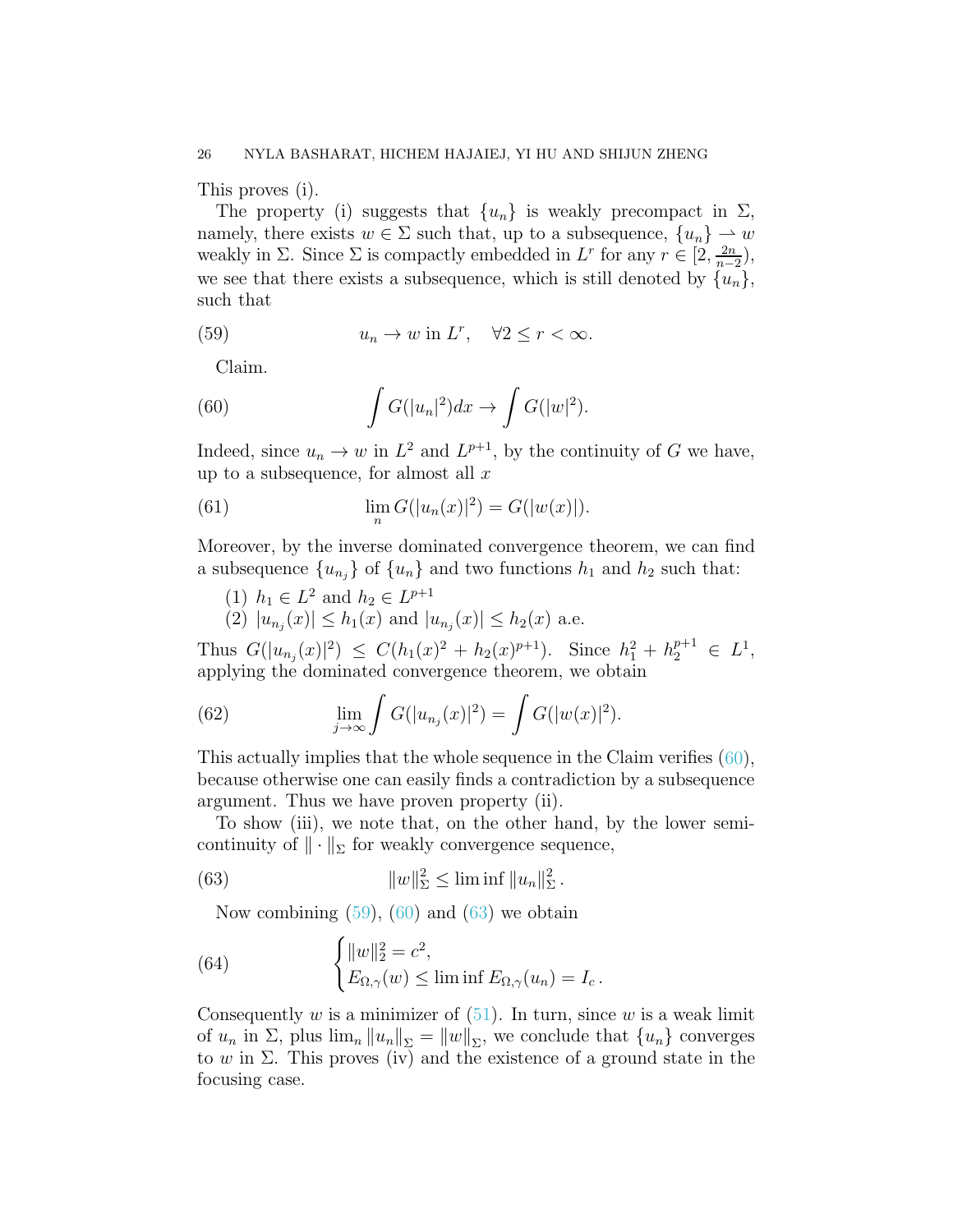(b) Let 
$$
p \in (1, 1 + \frac{4}{n-2})
$$
 and  $\kappa = -1$  (defocusing). We have

<span id="page-26-0"></span>(65) 
$$
E_{\Omega,\gamma}(u) = ||u||_{\Sigma}^2 + \int G(|u|^2).
$$

Then the problem [\(51\)](#page-23-5) always has  $0 < I_c < \infty$ . Let  $\{u_n\} \subset S_c$  be a minimizing sequence of [\(52\)](#page-23-1):  $||u_n||_2^2 = c^2$  and  $\lim_n E_{\Omega,\gamma}(u_n) = I_c$ .

It follows from [\(65\)](#page-26-0) that  $||u_n||_{\Sigma}^2 \leq E_{\Omega,\gamma}(u_n)$ . Therefore  $\{u_n\}$  is bounded in  $\Sigma$ . The remaining of the proof proceeds the same as in the focusing case.  $\Box$ 

From the proof of Theorem [7.2,](#page-24-1) we have the following corollary.

<span id="page-26-3"></span>**Corollary 7.3.** Under the assumptions in either  $(a)$  or  $(b)$  of Theorem [7.2,](#page-24-1) any minimizing sequence of [\(52\)](#page-23-1) is relatively compact in  $\Sigma$ .

*Remark* 7.4. If  $N = \mu(x)|u|^{p-1}u$  and  $u = Q_{\Omega, \gamma}$  is a g.s.s. of [\(52\)](#page-23-1), then

$$
-\omega c^2 = I_c - \frac{p-1}{p+1} \int \mu(x) |Q_{\Omega,\gamma}|^{p+1}.
$$

This identity can provide information on the signs of the  $\omega$  and  $I_c$ .

Remark 7.5. The convergence for the integrals in [\(60\)](#page-25-0) essentially relies on the so called inverse dominated convergence theorem. We can also prove [\(60\)](#page-25-0) by the fact that any given  $f_n \to f$  a.e. satisfying  $\{f_n\}$ being uniformly absolute continuous in the sense of integration, then  $\lim_{n} \int f_n \to \int f$  holds (without recourse to the Lebesgue dominated convergence theorem).

7.6. Mass-critical case. When  $p = 1 + 4/n$ , the minimization problem  $(52)$  still makes sense for small values of  $c > 0$ . We show in Theorem [7.8](#page-26-1) that there exists a threshold mass level concerning the existence of g.s.s. A priori, we need the following lemma by the Gagliardo-Nirenberg inequality [\(37\)](#page-17-1) and the diamagnetic inequality

$$
\|\nabla |u|\|_2 \leq \|(\nabla - iA)u\|_2,
$$

which can be found in e.g.  $[17]$  or  $[8]$ .

<span id="page-26-2"></span>**Lemma 7.7.** There is a sharp constant  $c_{GN}$  such that for all  $u \in \Sigma$ 

(66) 
$$
||u||_{2+4/n}^{2+4/n} \leq c_{GN} ||\nabla_A u||_2^2 ||u||_2^{4/n},
$$

where 
$$
c_{GN} = \frac{n+2}{2n \|Q_{1,1}\|_2^{4/n}} = \frac{n+2}{2\lambda n \|Q_{\lambda,1}\|_2^{4/n}}
$$
 for any  $\lambda > 0$ .

<span id="page-26-1"></span>**Theorem 7.8.** Let  $p = 1 + 4/n$  and  $\kappa = 1$ . Let  $\Omega$ ,  $\gamma$  and G verify Hypothesis [2.](#page-22-4) Let  $Q_{\lambda,1}$  be the positive radial solution of [\(2\)](#page-2-1), where  $\lambda = \frac{n+2}{n}$  $\frac{+2}{n}C$  and C is the constant in [\(50\)](#page-23-2). We have: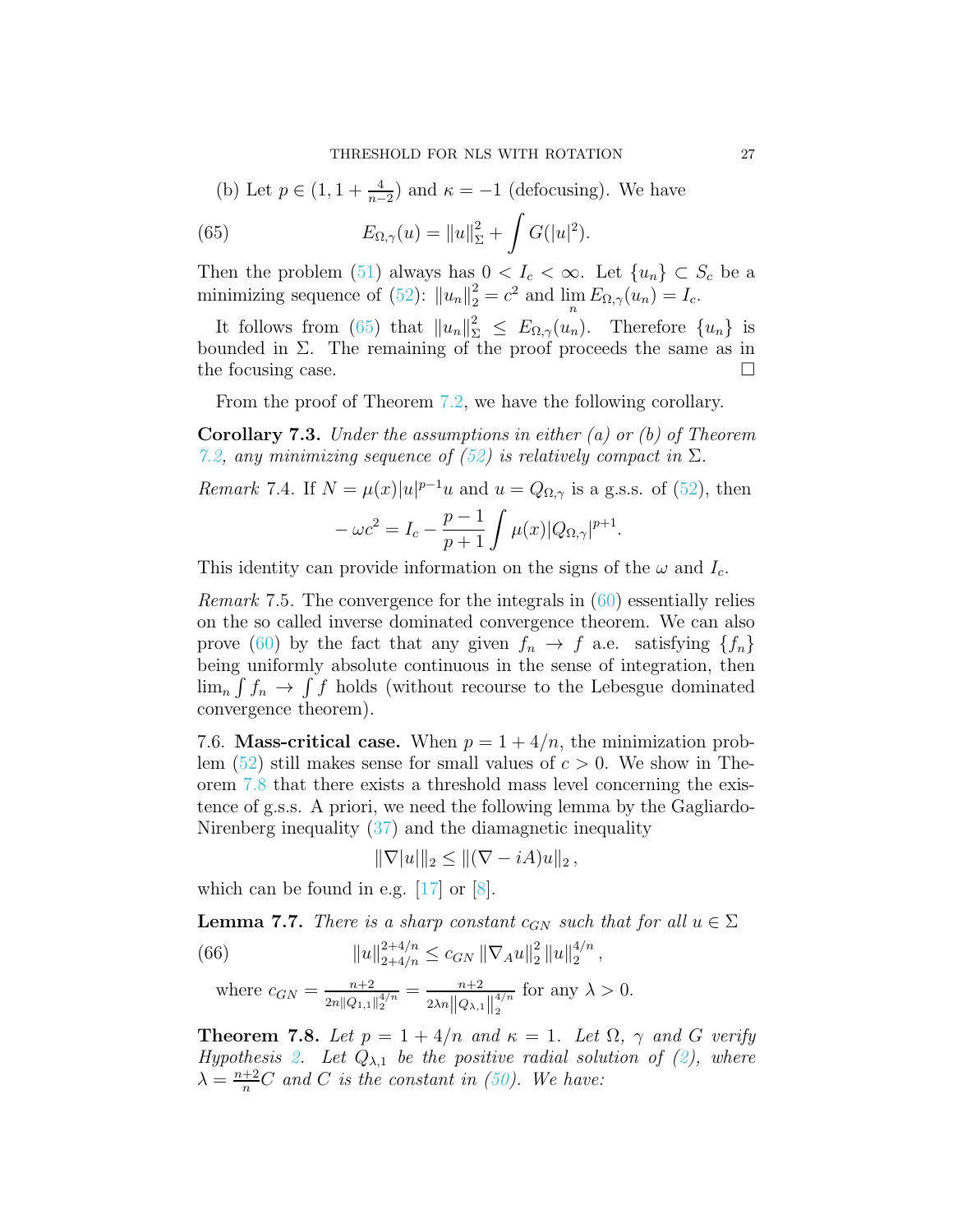### 28 NYLA BASHARAT, HICHEM HAJAIEJ, YI HU AND SHIJUN ZHENG

- (a) If  $c < ||Q_{\lambda,1}||_2$ , then there exists a ground state solution of the problem [\(52\)](#page-23-1). Moreover, any minimizing sequence for [\(52\)](#page-23-1) is *relatively compact in*  $\Sigma$ .
- (b) In particular, let  $G(v) = \frac{\lambda n}{n+2} v^{1+2/n}$  corresponding to [\(1\)](#page-1-1). If  $c <$  $\|Q_{\lambda,1}\|_2$ , then there exists a g.s.s.  $u = Q_{\Omega,\gamma}$  of [\(52\)](#page-23-1) satisfying for some  $\omega = \omega_c \in \mathbb{R}$

$$
-\frac{1}{2}\Delta u + \frac{\gamma^2}{2}|x|^2u - \lambda|u|^{\frac{4}{n}}u - \Omega L_z u = -\omega u, \qquad ||u||_2 = c.
$$

*Proof.* From [\(50\)](#page-23-2) and Lemma [7.7](#page-26-2) we have for all u in  $S_c$ 

$$
E_{\Omega,\gamma}(u) = \frac{1}{2} \int |\nabla_A u|^2 + \int V_e |u|^2 - \int G(|u|^2) \geq \frac{1}{2} \int |\nabla_A u|^2 + \int V_e |u|^2 - \frac{\lambda n}{n+2} \int |u|^2 - \frac{\lambda n}{n+2} c_{GN} ||u||_2^{\frac{4}{n}} ||\nabla_A u||_2^2
$$
\n(67)

<span id="page-27-0"></span>
$$
= \frac{1}{2}\left(1 - \frac{\|u\|_2^{4/n}}{\|Q_{\lambda,1}\|_2^{4/n}}\right)\int |\nabla_A u|^2 + \int V_e|u|^2 - C_0.
$$

Like in the proof of Theorem [7.2,](#page-24-1) we have, given  $c < ||Q_{\lambda,1}||_2$ , then the above estimate shows:

- (i) For all  $u \in S_c$ ,  $E^1_{\Omega,\gamma}(u)$  is bounded from below by a constant. Hence  $I_c$  exists.
- (ii) Let  $\{u_n\} \subset S_c$  be a minimizing sequence for [\(52\)](#page-23-1). Then it is bounded in  $\Sigma$ .
- (iii) Since  $\Sigma$  compactly embedded in  $L^r$ ,  $r \in [2,\infty)$ , there exists  $w \in \Sigma$  and a subsequence, still denoted by  $\{u_n\}$ , such that  $\int G(|u_n|^2) \rightarrow \int G(|w|^2).$
- (iv) This implies that up to a subsequence,  $E_{\Omega,\gamma}(w) = \lim_{n} E_{\Omega,\gamma}(u_n)$ and  $u_n \to w$  in  $\Sigma$ . In particular, w is a minimizer.

This proves part (a) of the theorem. Part (b) is a special case of part  $(a)$ .

Remark 7.9. The theorem suggests that in the focusing, mass-critical case, there exists ground state solutions on the mass level set  $S_c$  that are below the free ground state  $Q_{\lambda,1}$ . However, such solutions are not unique, consult e.g. [\[17\]](#page-34-11). If  $c > ||Q||_2$ , then there may not exist a solution for  $(52)$ , see [\[25\]](#page-34-8) for the case where V is a quadratic potential and  $\Omega = 0$ . Compare also [\[3\]](#page-33-12) where the case of anisotropic V is considered for  $p < 1 + 4/n$ ,  $n = 2, 3$ .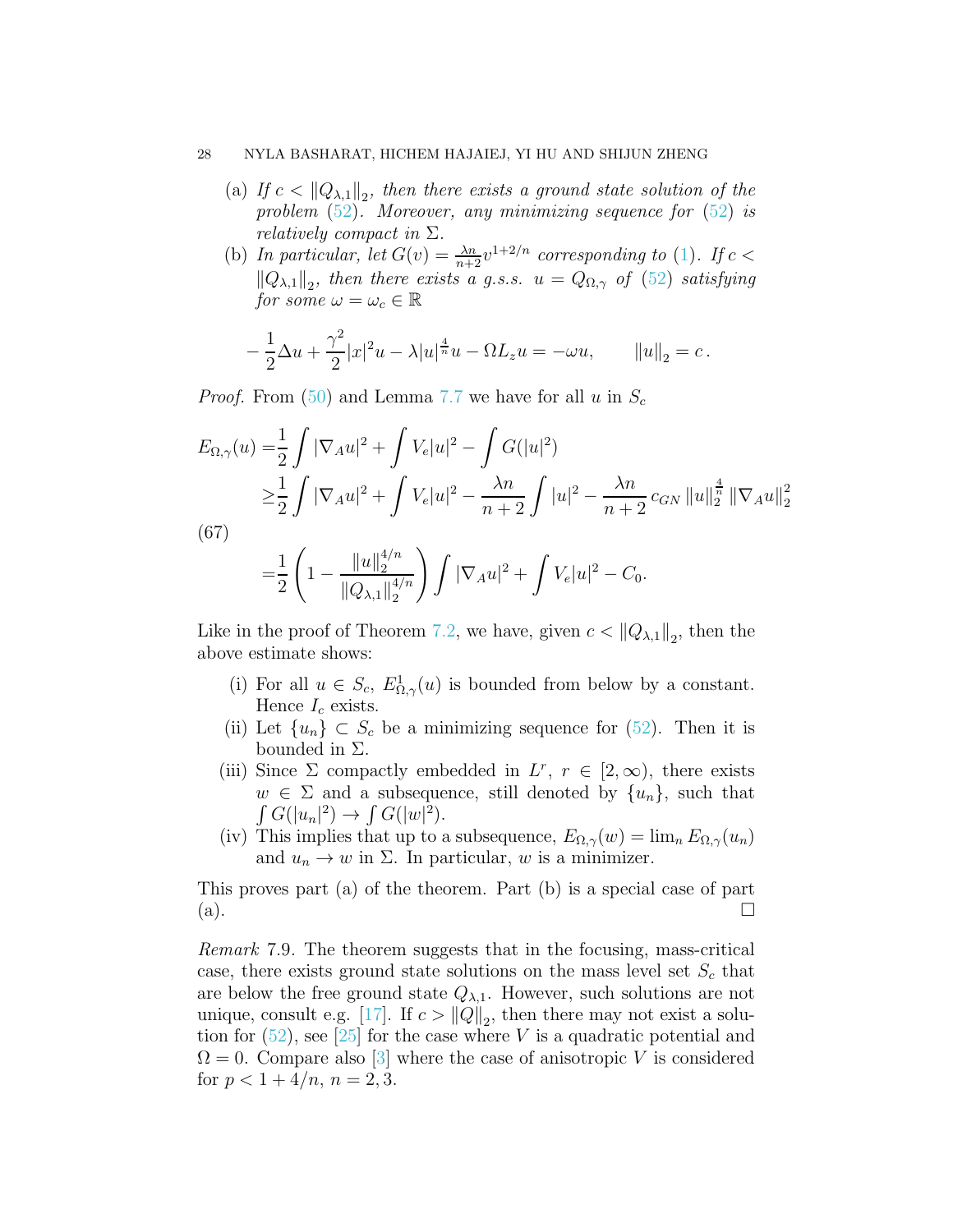### 8. Orbital stability of standing waves

<span id="page-28-0"></span>In this section, we prove the orbital stability of the standing waves of  $(48)$ . Throughout this section we will assume G satisfies:

$$
(\Omega, \gamma)_0 \colon |\Omega| < \gamma.
$$

 $(G'_0)$ : Let  $G: \mathbb{R}^n \times \mathbb{R}_+ \to \mathbb{R}_+$  be continuous and differentiable such that for some constant  $C > 0$  and  $1 \le p < 1 + \frac{4}{n-2}$ ,

(68) 
$$
|\partial_v G(x,v)| \leq C(1 + v^{\frac{p-1}{2}}).
$$

Note that  $(G'_{0})$  is slightly stronger than  $(G_{0})$ . It is easy to see from the condition  $(G'_0)$  and the embedding  $H^1 \hookrightarrow L^r$ ,  $r \in [2, \frac{2n}{n-1}]$  $\frac{2n}{n-2}$ 

(69) 
$$
E_{\Omega,\gamma}: \Sigma \to \mathbb{R}
$$
 is continuous.

<span id="page-28-1"></span>**Proposition 8.1.** Let G satisfy the conditions  $(\Omega, \gamma)$ <sub>0</sub> and  $(G'_0)$  for  $p > 1$  and  $\kappa = \pm 1$ . Let  $r = p + 1$  and  $q = \frac{2(p+1)}{(p-1)}$ .

(a) Given any  $u_0$  in  $\Sigma$ , there exists a unique maximal solution u of [\(48\)](#page-22-3) in  $C(I, \Sigma) ∩ L<sup>q</sup>(I, H<sup>1,r</sup>) ∩ C<sup>1</sup>(I, \Sigma<sup>-1</sup>)$  on  $I = (-T<sub>min</sub>, T<sub>max</sub>)$ such that if  $T_{max}$  (or  $T_{min}$ ) is finite, then  $||u(t)||_{\Sigma} \rightarrow \infty$  as  $t \to T_{max}$ , (respectively  $t \to -T_{min}$ ). Moreover, the following conservation laws hold on I:

$$
||u||_2 = ||u_0||_2
$$
  
\n $E_{\Omega,\gamma}(u) = E_{\Omega,\gamma}(u_0).$ 

- (b) The solution u of  $(48)$  is global in time if one of the following holds:
	- (i)  $\kappa = 1$ ,  $p = 1 + \frac{4}{n}$  and  $||u_0||_2 < ||Q_{\lambda,1}||_2$ , where  $\lambda$  is given as in Theorem [7.8.](#page-26-1)
	- (ii)  $\kappa = -1$  and  $1 < p < 1 + \frac{4}{n-2}$ .

The proof of the local theory above is similar to that of Proposition [2.1](#page-6-2) and Theorem [1.1](#page-2-0) (a), hence omitted. Also, see  $[13,$  Theorem 1 for the case  $|\Omega| = \gamma$ . The global existence follows from the estimate  $||u(t, \cdot)||_{\Sigma} \leq C ||u_0||_{\Sigma}$  in view of [\(67\)](#page-27-0) in the case  $\kappa = 1$  and  $||u_0||_2$  <  $||Q_{\lambda,1}||_2$ . As we will see, the stability requires the local existence and uniqueness for  $u_0 \in \mathcal{H}^1$  along with the mass and energy conservation laws in the proposition above.

<span id="page-28-2"></span>For  $c > 0$  let

(70) 
$$
Z_c = \{u \in \Sigma : E_{\Omega, \gamma}(u) = I_c, ||u||_2 = c\},\
$$

where  $I_c$  is the minimum given by [\(51\)](#page-23-5). Then  $Z_c$  is the set of all ground state solutions for [\(52\)](#page-23-1).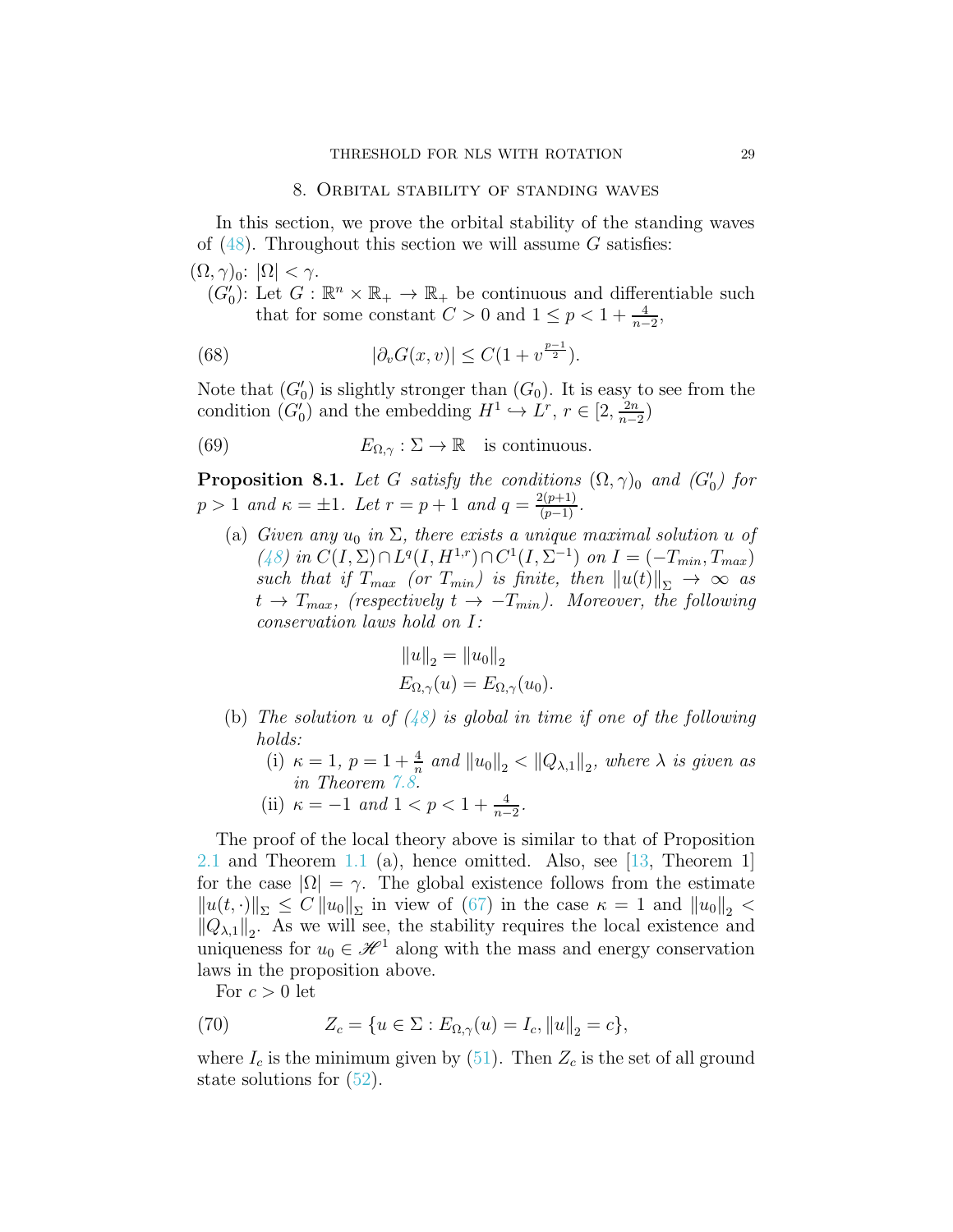**Definition 8.2.** The set  $Z_c$  is called orbitally stable if given any  $\varphi \in$  $Z_c$ , the following property holds:  $\forall \varepsilon > 0$ ,  $\exists \delta > 0$  such that

(71) 
$$
\|u_0 - \varphi\|_{\Sigma} < \delta \Rightarrow \sup_{t} \inf_{\phi \in Z_c} \|u(t, \cdot) - \phi\|_{\Sigma} < \varepsilon,
$$

where  $u_0 \mapsto u(t, \cdot)$  is the unique solution flow map of [\(48\)](#page-22-3).

<span id="page-29-0"></span>**Theorem 8.3.** Assume the condition  $(\Omega, \gamma)_0$  and  $(G'_0)$ . Let  $c > 0$ . Suppose one of the following is satisfied:

(a)  $\kappa = 1, 1 < p < 1 + \frac{4}{n};$ (b)  $\kappa = 1$ ,  $p = 1 + \frac{4}{n}$  and  $c < ||Q_{\lambda,1}||_2$ ; (c)  $\kappa = -1, 1 < p < 1 + \frac{4}{n-2}.$ 

Then  $Z_c$  is orbitally stable for [\(48\)](#page-22-3). In particular, if  $G(v) = \frac{2\lambda}{p+1}v^{(p+1)/2}$ for  $v \geq 0$  with  $\kappa = 1$ , we obtain Theorem [1.2.](#page-5-0)

*Proof.* From Theorem [7.2](#page-24-1) and Theorem [7.8](#page-26-1) we know  $Z_c \neq \emptyset$ . According to Proposition [8.1,](#page-28-1) we have

- (i) RNLS [\(48\)](#page-22-3) has global in time solution, that is, the lifespan is  $(-\infty, \infty);$
- (ii) RNLS [\(48\)](#page-22-3) enjoys the conservation laws for mass and energy.

In order to prove the orbital stability, we argue by contradiction. Suppose  $Z_c$  is not stable, then there exists  $w_0 \in Z_c$ ,  $\varepsilon_0 > 0$  and a sequence  $\{\psi_{0,n}\}\subset\Sigma$  such that

<span id="page-29-1"></span>(72) 
$$
\|\psi_{0,n} - w_0\|_{\Sigma} \to 0 \text{ as } n \to \infty \text{ but } \inf_{\phi \in Z_c} \|\psi_n(t_n, \cdot) - \phi\|_{\Sigma} \geq \varepsilon_0
$$

for some sequence  $\{t_n\} \subset \mathbb{R}$ , where  $\psi_n$  is the solution of [\(48\)](#page-22-3) corresponding to the initial data  $\psi_{0,n}$ .

Now let  $z_n = \psi_n(t_n, \cdot)$ . Since  $w_0 \in S_c$  and  $E_{\Omega, \gamma}(w_0) = I_c$ , it follows from the continuity of  $\|\cdot\|_2$  and the continuity of  $E_{\Omega,\gamma}$  on  $\Sigma$ , that  $\|\psi_{0,n}\|_2^2 \to c^2$  and  $E_{\Omega,\gamma}(\psi_{0,n}) \to I_c$ . By the conservation of the mass  $\|\cdot\|_2$ and the energy  $E_{\Omega,\gamma}$ , we certainly have  $||z_n||_2^2 \to c^2$  and  $E_{\Omega,\gamma}(z_n) \to I_c$ . Therefore,  $\{z_n\}$  is a minimizing sequence. According to Corollary [7.3](#page-26-3) and Theorem [7.8,](#page-26-1) under any one of the hypotheses in (a), (b) or (c),  $\{z_n\}$  contains a subsequence  $\{z_{n_j}\}$  converging to an element w in  $\Sigma$  as  $j \to \infty$ , such that  $||w||_2^2 = c^2$  and  $E_{\Omega,\gamma}(w) = I_c$ . Thus  $w \in Z_c$ , and as a consequence

$$
\inf_{\phi \in Z_c} \|\phi_{n_j}(t_{n_j},\cdot) - \phi\|_{\Sigma} \le \|z_{n_j} - w\|_{\Sigma} \to 0,
$$

as  $j \to \infty$ . This contradicts [\(72\)](#page-29-1). Therefore, we have established the orbital stability. orbital stability.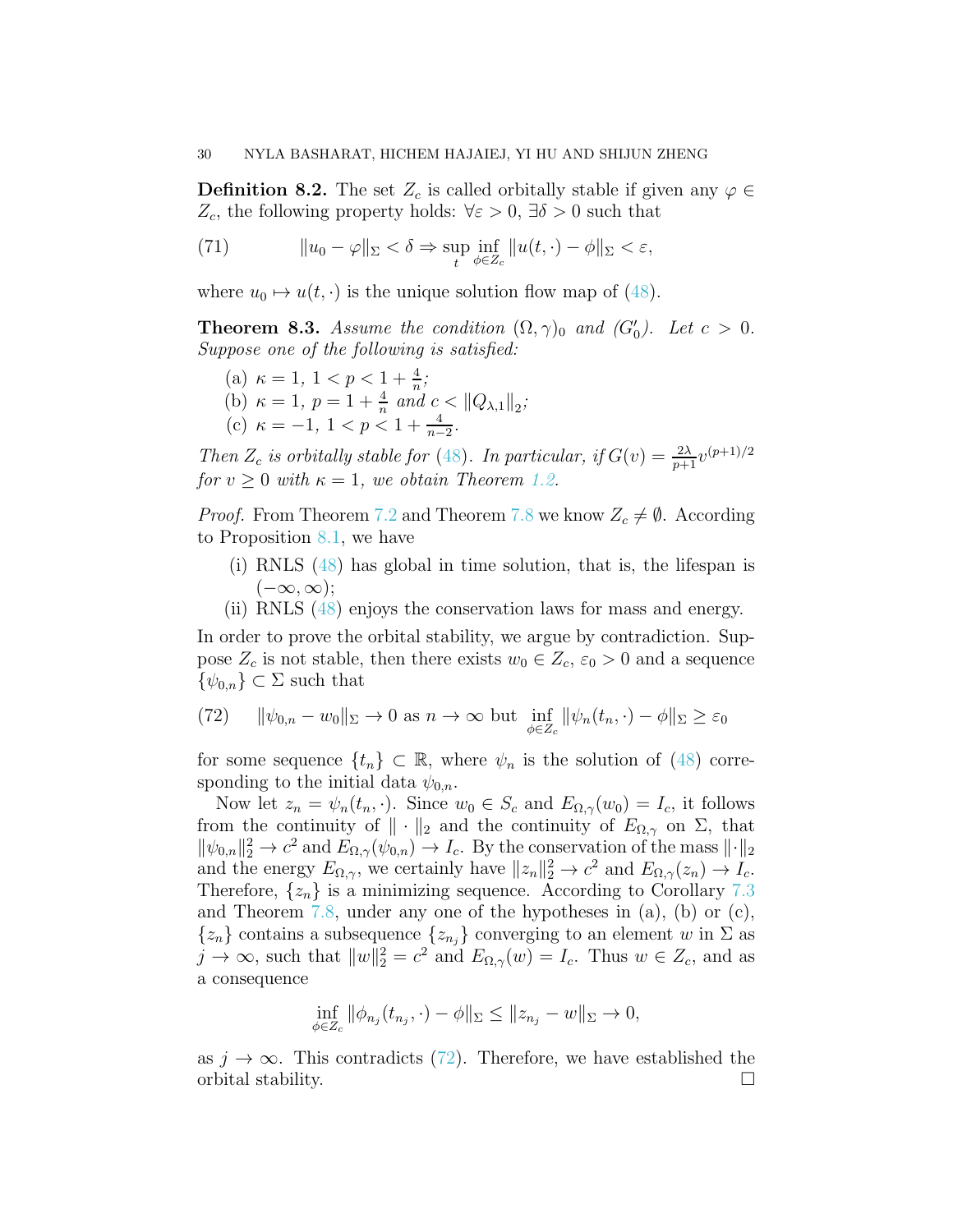Remark 8.4. Concerning the usual nonlinearity  $N(x, u) = |u|^{p-1}u$  with  $\kappa = 1$ , if  $p = 1 + \frac{4}{n}$ ,  $c \ge ||Q||_2$ , or  $p > 1 + \frac{4}{n}$ , then strong instability, namely, blowup can occur for  $(1)$ , see Theorem [1.1,](#page-2-0) Lemma [4.1](#page-13-1) and [\[2,](#page-33-6) [8\]](#page-33-8).

Remark 8.5. The stability of ground state solution for mNLS in  $\mathbb{R}^3$  was initially considered in [\[13\]](#page-33-7) and certain instability was studied in [\[22\]](#page-34-15) and [\[19\]](#page-34-17) for the mass-supercritical case. Our treatment is motivated by [\[14\]](#page-33-11) and [\[26\]](#page-34-9) on the concentration compactness method and the extension to NLS with a general nonlinearity given by [\(50\)](#page-23-2) by showing any minimizing sequence is relatively compact in  $\Sigma$ . Comparing [\[13\]](#page-33-7) the major improvement of our results are the following:

- (i) We treat the case  $V_e = V \frac{|A|^2}{r^2}$  $\frac{4}{2} \neq 0$  in all dimensions, which extends the results in [\[13,](#page-33-7) [17\]](#page-34-11) where  $V_e = 0$ . Note that this extension requires a norm characterization  $||u||_{\Sigma} \approx ||\nabla_A u||_2 +$  $||xu||_2$ , which was obtained in [\[50\]](#page-35-3) and entails a non-trivial proof using harmonic analysis.
- (ii) On a remarkable level, we prove a sharp threshold result on the stability in the mass-critical case for [\(48\)](#page-22-3), which can be viewed as a complement on the mass-subcritical result in [\[13\]](#page-33-7) or [\[3\]](#page-33-12) if  $n = 2, 3$ . To prove this we have used a sharp diamagnetic Gagliardo-Nirenberg type inequality in Lemma [7.7.](#page-26-2)

8.6. Instability when  $|\Omega| > \gamma$ : A counterexample. In this subsection, we provide an example in  $\mathbb{R}^2$  to show non-existence of minimizers for [\(70\)](#page-28-2) if  $|\Omega| > \gamma$  (fast rotating). Our consideration is motivated by [\[9\]](#page-33-4), [\[44\]](#page-35-1), and [\[5\]](#page-33-3). This counterexample shows there does not exist a ground state solution to [\(52\)](#page-23-1) in either focusing or defocusing case. Note that in physics the state of the system is stable only when it attains its lowest energy. So physically, there exhibits instability in the fast-rotating scenario, in consistence with the numerical simulations.

Let  $\Omega > \gamma > 0$  and let  $\kappa = 1$ ,  $G(v) = K(v + v^{a/2})$ ,  $a \in (2, \infty)$ . Define a sequence of vortex (test) functions  $\{\psi_m\} \subset \Sigma$  for  $m \in \mathbb{Z}$  using  $x = (r, \theta)$ , the polar coordinate,

$$
\psi_m(x) = \frac{\gamma^{(\frac{|m|+1}{2})}}{\sqrt{\pi(|m|)!}} |x|^{|m|} e^{-\gamma |x|^2/2} e^{im\theta}.
$$

Then  $\|\psi_m\|_2 = 1$  for all m. We have  $E_{\Omega,\gamma}(\psi_m) \to -\infty$  as  $m \to +\infty$ .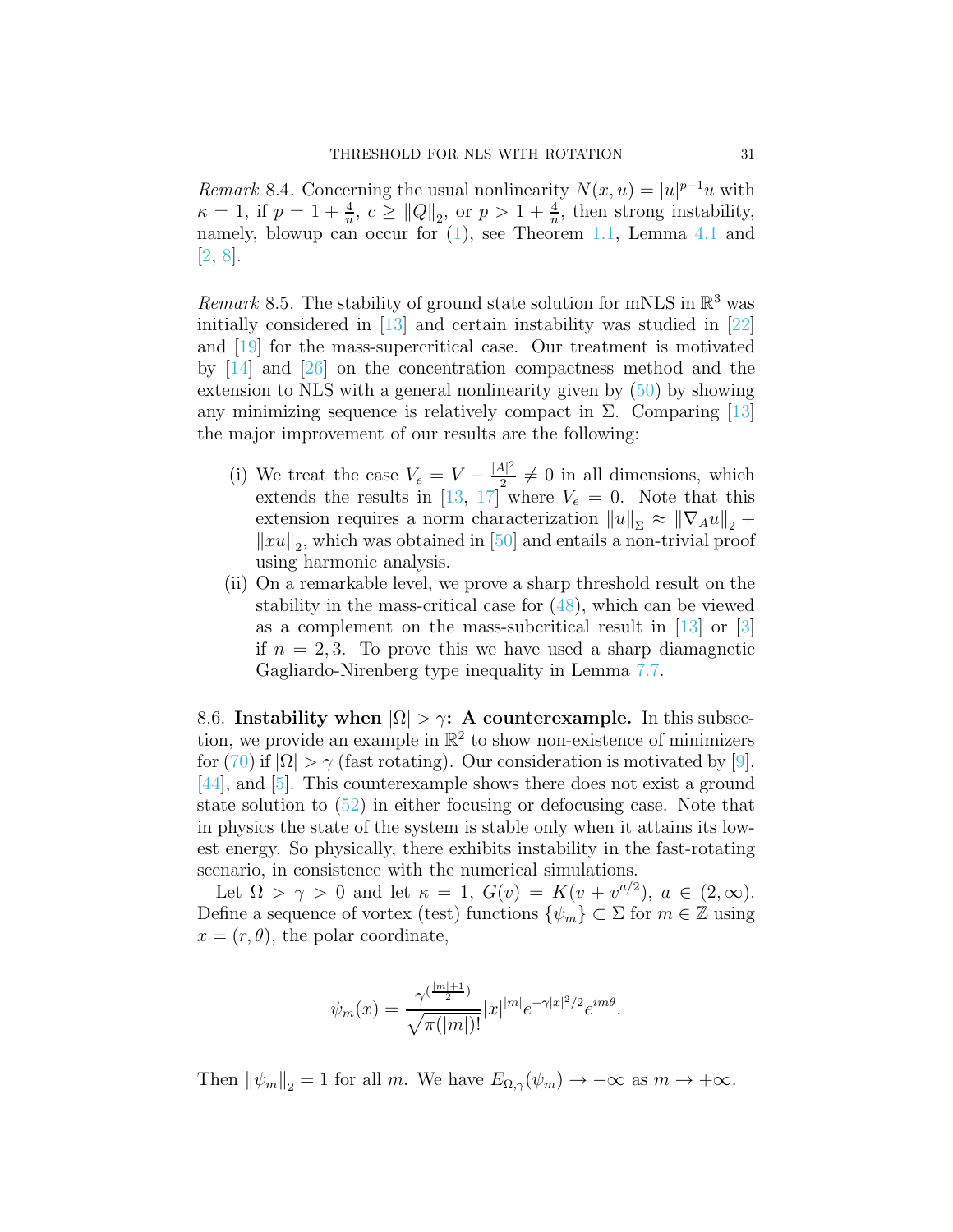### 32 NYLA BASHARAT, HICHEM HAJAIEJ, YI HU AND SHIJUN ZHENG

Indeed, we compute by [\(49\)](#page-22-5)

$$
E_{\Omega,\gamma}(\psi_m) = \frac{1}{2} \int |\nabla \psi_m|^2 + \int V |\psi_m|^2 - \Omega \int \overline{\psi_m} L_z(\psi_m) - \int G(|\psi_m|^2) = \frac{|m|+1}{2} \gamma + \frac{|m|+1}{2} \gamma - \Omega m - K - 2\pi K \int_0^\infty |\psi_m|^a r dr = (|m|+1)\gamma - \Omega m - K + o(1),
$$

where it is easy to calculate for  $L_z = -i\partial_\theta$ ,  $V(x) = \frac{\gamma^2}{2}$  $\frac{\gamma^2}{2}|x|^2$  and  $a > 2$ 

$$
\int |\nabla \psi_m|^2 = (|m| + 1)\gamma
$$
  
\n
$$
\int V |\psi_m|^2 = \frac{|m| + 1}{2} \gamma
$$
  
\n
$$
\int \overline{\psi_m} L_z(\psi_m) = m
$$
  
\n
$$
\int |\psi_m|^a = \gamma^{\frac{a}{2} - 1} \pi^{\frac{3}{2}(1 - \frac{a}{2})} \frac{1}{2^{\left(\frac{a}{4} - 1\right)} \sqrt{a}(\sqrt{|m|})^{\frac{a}{2} - 1}} + o(1) \text{ as } |m| \to \infty.
$$

Remark 8.7. From the calculations we see that  $V$  may augment the kinetic energy, while  $L_{\Omega} = -\Omega L_z$  may add to

> $\int$ negative angular momentum energy as  $m \rightarrow +\infty$ positive angular momentum energy as  $m \to -\infty$

<span id="page-31-0"></span>and have larger effect over the nonlinearity in the fast rotating regime.

# 9. Concluding remarks

We conclude our paper with some remarks regarding the applicability and extension of our study to other related problems. This paper mainly addresses the threshold for the blowup of mass critical focusing RNLS [\(1\)](#page-1-1). We are able to solve a hard problem using new ideas and techniques that we think would open the way to the study on the threshold dynamics theory that generally includes the blowup rate, blowup profile and location of the blowup points of the solutions as well as the stability *near the threshold*. These would provide precise descriptions of the blowup solutions near certain ground state level, in consistence with the experimental evidence in physics lab owing to the principle that the state of the particle maintains stable when it attains the lowest energy.

1. Equations [\(1\)](#page-1-1) and [\(41\)](#page-19-1) have extensions to general rotational NLS by reformulating the term  $L_{\Omega} = iA \cdot \nabla$ , where  $A = Mx$  with  $x \in \mathbb{R}^n$ and M being any skew-symmetric matrix  $[4, 6, 21]$  $[4, 6, 21]$  $[4, 6, 21]$  $[4, 6, 21]$ . The results in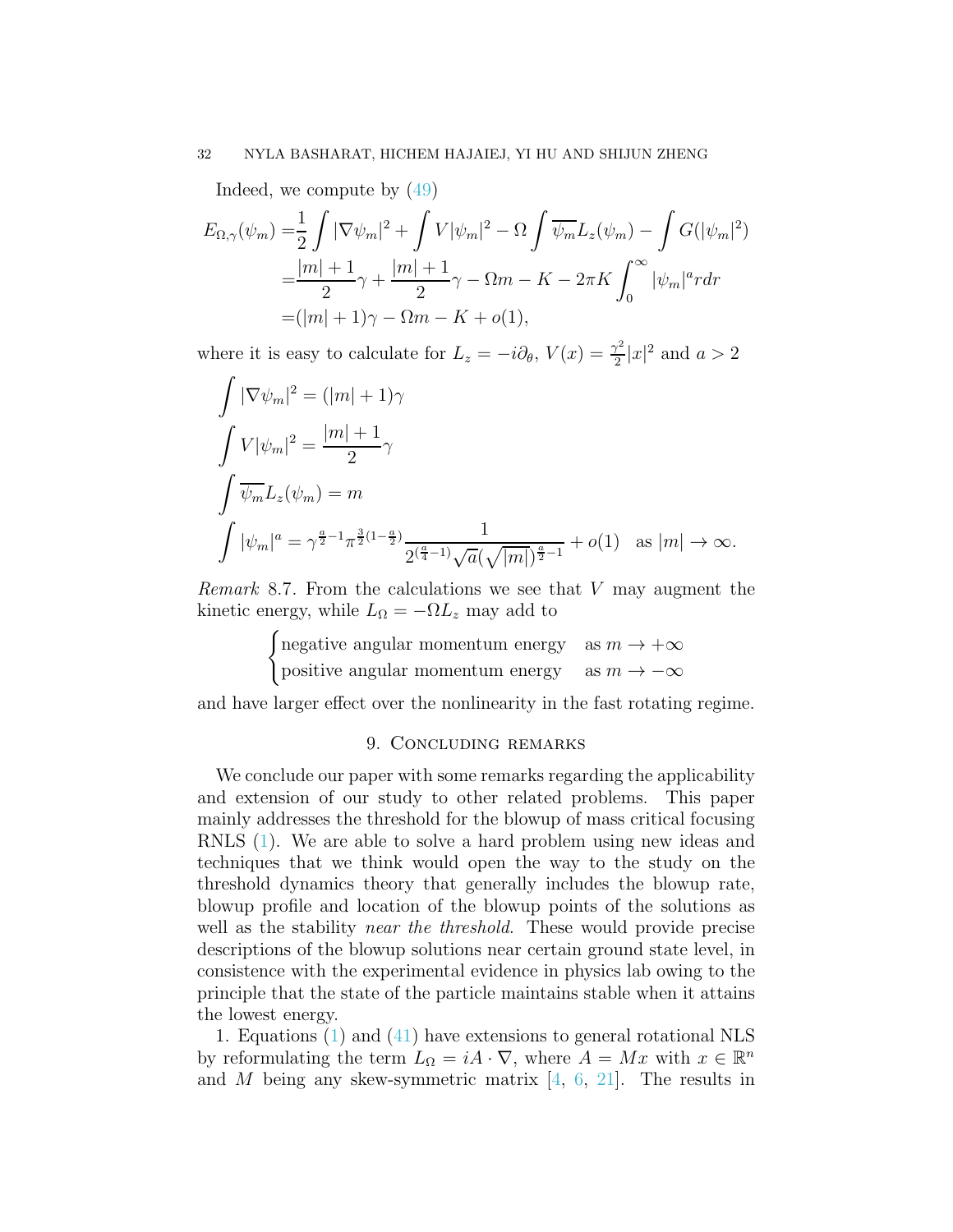this paper, e.g. Theorem [1.1](#page-2-0) and Theorem [6.6](#page-22-1) extend to such RNLS following the same proofs. We wish to emphasize that although some (non-bordering) results can be obtained from those of [\(4\)](#page-5-1) by means of the R-transform, a pseudo-conformal or lens type transform introduced in [\[6\]](#page-33-5), cf. also [\[12\]](#page-33-13), certain crucial tools and properties, e.g., Lemma [4.1](#page-13-1) and the blowup of the endpoint Q-profile, cannot be obtained this way. Indeed, the solution of the variance  $J(t)$  in [\(46\)](#page-21-4) reveals that the standard NLS is the limiting case of the RNLS as  $\gamma \to 0$ , but that limiting case does not directly provide an ultimate threshold information for the blowup profile.

2. In the mass supercritical case  $p \in (1 + \frac{4}{n}, 1 + \frac{4}{n-2})$ , the blowup dynamics appears very subtle for  $||u_0||_2 = ||Q||_2$ , where Q is the unique ground state of  $(2)$ . Within an arbitrarily small neighborhood of  $Q$ , there always exist  $\varphi_0$  and  $\psi_0$  such that the flow  $\varphi_0 \mapsto \varphi$  blowups in finite time, and,  $\psi_0 \mapsto \psi$  exists globally in time in  $\mathscr{H}^1$ . We have seen that the criteria in Lemma [4.1](#page-13-1) give sufficient blowup conditions if  $p > 1 + 4/n$ . It would be of interest to further investigate the sharp threshold problem in the mass-supercritical regime. Moreover, one should be able to adapt the method and techniques in this paper to prove the analogue for some nonlocal problems such as RNLS with a Hartree nonlinearity. In the energy-critical regime, one can consider [\(1\)](#page-1-1) e.g. in the case where the power nonlinearity becomes exponential type in two dimensions [\[15,](#page-33-14) [42\]](#page-35-12).

3. Technically, in oder to give a deeper sharp description of the singularity formation and the local asymptotic stability of the "selfsimilar" blow-up profile for  $p \geq 1 + 4/n$ , it would require computing the trajectory of the solution on the soliton manifold [\[34,](#page-35-13) [46\]](#page-35-14). In our setting, it is natural and easier to consider the blowup and stability on a submanifold  $\mathcal{O}$  of  $\mathcal{H}^1$ . In  $\mathbb{R}^3$ ,  $\mathcal{O}$  can be taken as the set of all the *m*vortex solitons of the form  $Q^{(m)}(r, \theta, z) = e^{im\theta} \phi(r, z)$  using cylindrical coordinates [\[13,](#page-33-7) [17,](#page-34-11) [43\]](#page-35-15). We need to analyze the spectral properties of the associated linearization operators  $L_{+}^{(m)} = H_{\Omega,V} + 1 - p|Q^{(m)}|^{p-1}$ and  $L_{-}^{(m)} = H_{\Omega,V} + 1 - |Q^{(m)}|^{p-1}$ , which may lead to solving the profile equation of [\(1\)](#page-1-1).

4. The method and results on the orbital stability and the construction of the ground state solutions of [\(1\)](#page-1-1) and [\(48\)](#page-22-3) apply to focusing and defocusing cases. Such treatment might enable one to further study the vortex soliton stability for the Pauli-Schrödinger system with sharper insight.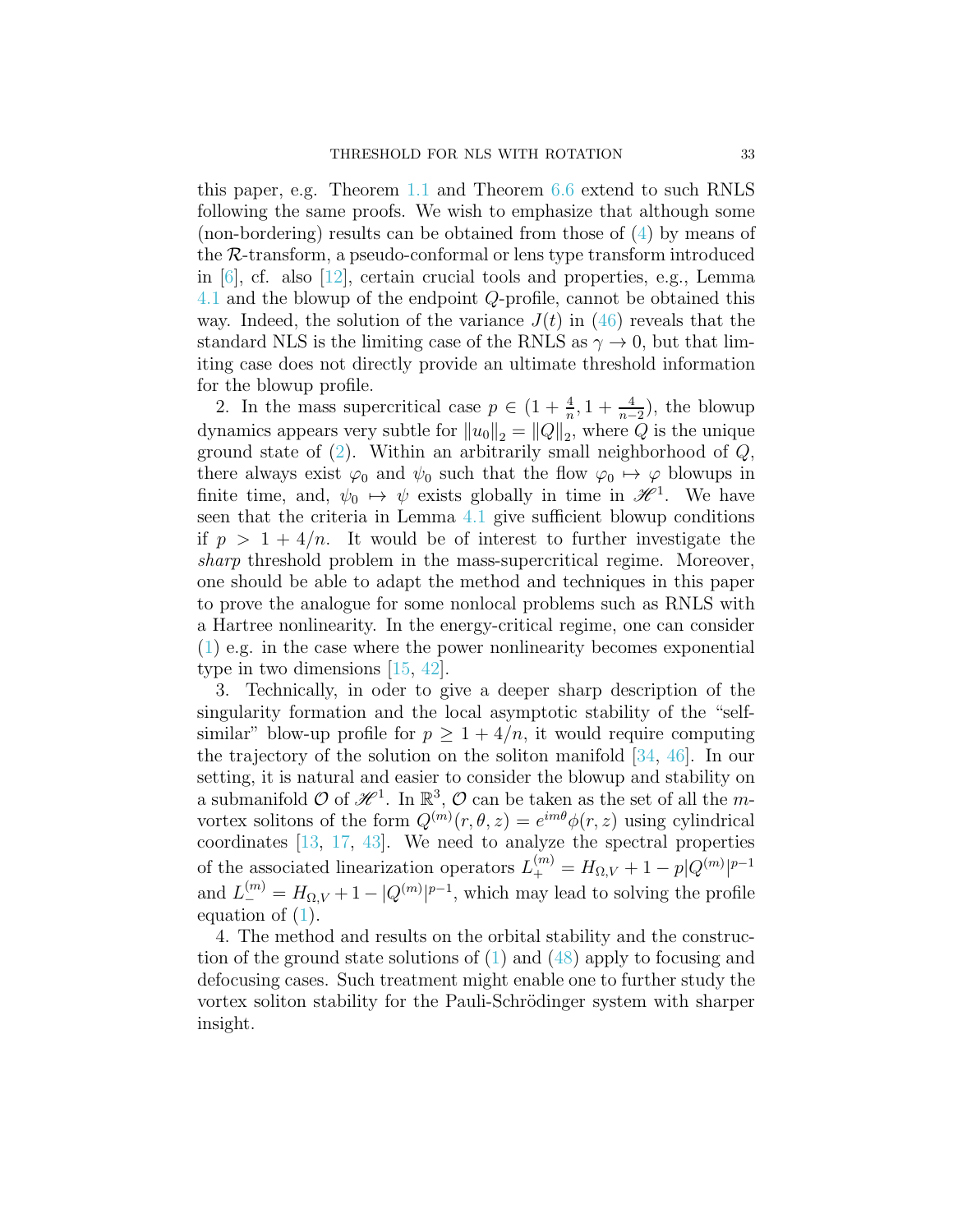5. Finally, we raise the question on the relativistic spin- $\frac{1}{2}$  model NLD [\[7,](#page-33-15) [40\]](#page-35-16): Determine the threshold for the blowup and stability for the nonlinear Dirac equation in higher dimensions?

Acknowledgments This work was initiated when S.Z. visited the NYU institute in Shanghai during summer 2015. Further, S. Z. would like to thank W. A. Strauss and J. Holmer for helpful discussions during his visit at Brown University fall 2015. He also thanks the hospitality and support of the Department of Mathematics at Brown for an enjoyable environment.

### <span id="page-33-0"></span>**REFERENCES**

- <span id="page-33-1"></span>[1] A. Aftalion. Vortices in Bose-Einstein condensates. Progress in Nonlinear Differential Equations and Their Applications 67, Birkhäuser, 2006.
- <span id="page-33-6"></span>[2] P. Antonelli, D. Marahrens, C. Sparber, On the Cauchy problem for nonlinear Schrödinger equations with rotation. Discrete Contin. Dyn. Syst.  $32$  (2012), no. 3, 703–715.
- <span id="page-33-12"></span>[3] J. Arbunich, I. Nenciu, C. Sparber, Stability and instability properties of rotating Bose-Einstein condensates. Lett Math Phys 109 (2019), 1415–1432.
- <span id="page-33-2"></span>[4] W. Bao, Y. Cai, Mathematical theory and numerical methods for Bose-Einstein condensation. Kinetic and Related Models 6 (2013), 1–135.
- <span id="page-33-3"></span>[5] W. Bao, H. Wang, P. Markowich, Ground, symmetric and central vortex states in rotating Bose-Einstein condensates. Comm. Math. Sci. 3 (2005), no. 1, 57– 88.
- <span id="page-33-5"></span>[6] N. Basharat, Y. Hu, S. Zheng, Blowup rate for mass critical rotational nonlinear Schrödinger equations. Contemporary Mathematics 725 (2019), 1-12.
- <span id="page-33-15"></span><span id="page-33-8"></span>[7] N. Boussa¨ıd, A. Comech, Nonlinear Dirac Equation: Spectral Stability of Solitary Waves. Mathematical Surveys and Monographs 244 AMS 2019.
- <span id="page-33-4"></span>[8] N. Boussaid, H. Hajaiej, S. Ibrahim, L. Michel, On the global Cauchy problem for non-linear Schrödinger equation with magnetic potential. Preprint.
- [9] D. Butts, D. Rokhsar, Predicted signatures of rotating Bose-Einstein condensates. Nature 397 (1999), 327–329.
- <span id="page-33-9"></span>[10] R. Carles, Remarks on nonlinear Schrödinger equations with harmonic potential. Annales Henri Poincaré  $3$  (2002), no. 4, 757–772.
- <span id="page-33-10"></span>[11] R. Carles, Critical nonlinear Schrödinger equations with and without harmonic potential. Math. Mod. Meth. Appl. Sci. 12 (2002), no.10, 1513–1523.
- <span id="page-33-13"></span>[12] R. Carles, Nonlinear Schrödinger equation with time dependent potential. Commun. Math. Sci. 9 (2011), no. 4, 937–964.
- <span id="page-33-7"></span>[13] T. Cazenave, M. Esteban, On the stability of stationary states for nonlinear Schrödinger equations with an external magnetic field. Matemática Aplicada Comput. 7 (1988), no. 3, 155–168.
- <span id="page-33-11"></span>[14] T. Cazenave, P.-L. Lions, Orbital stability of standing waves for some nonlinear Schrödinger equations. Comm. Math. Phys.  $85$  (1982), 549–561.
- <span id="page-33-14"></span>[15] J. Colliander, S. Ibrahim, M. Majdoub, N. Masmoudi, Energy critical NLS in two space dimensions. J. Hyper. Diff. Eqns. 6 (2009), no.3, 549–575.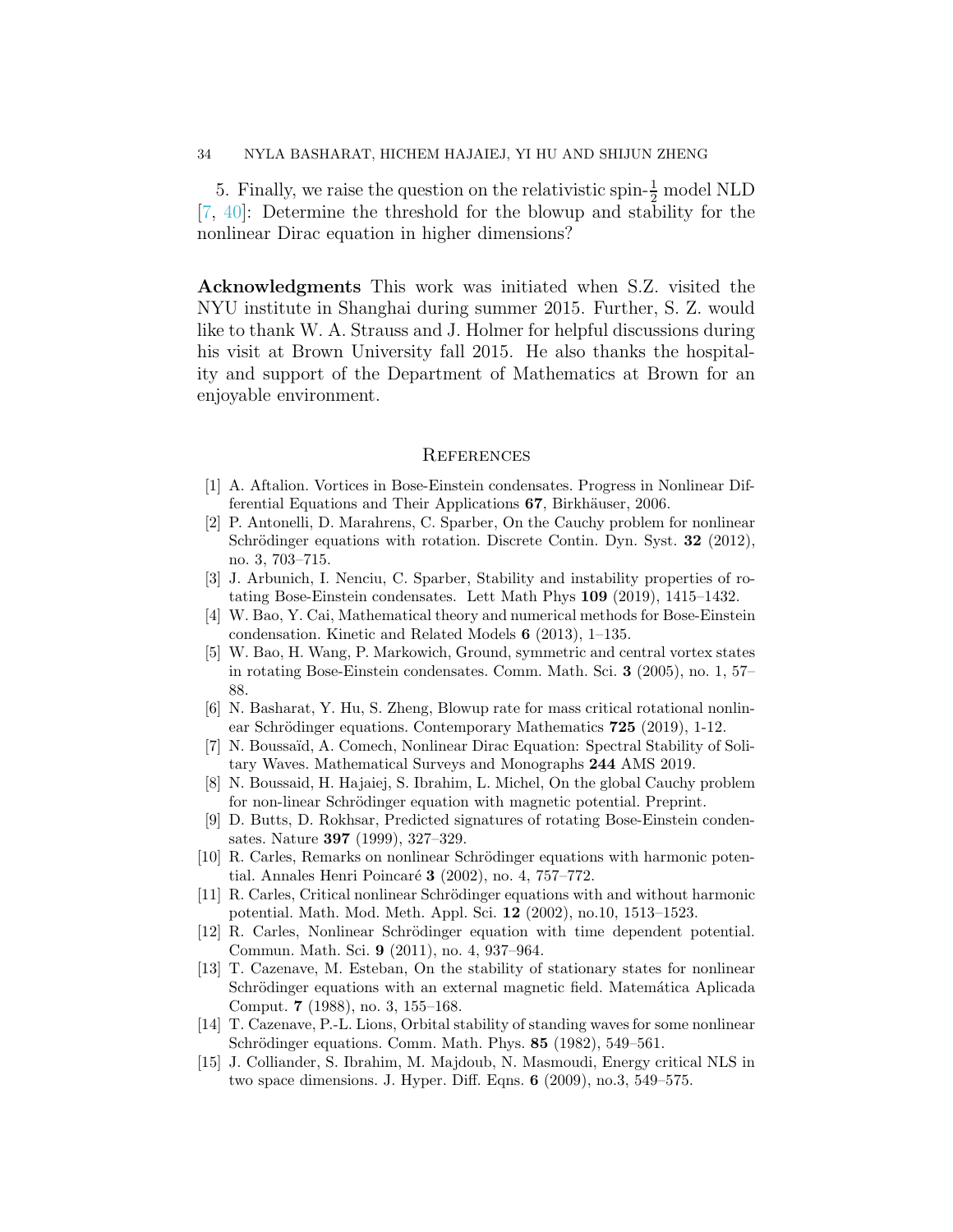- <span id="page-34-11"></span><span id="page-34-4"></span>[16] A. De Bouard, Nonlinear Schrödinger equations with magnetic fields. Differential Integral Equations 4 (1991), no. 1, 73–88.
- [17] M. Esteban, P.-L. Lions, Stationary solutions of nonlinear Schrödinger equations with an external magnetic field. In: PDEs and Calculus of Variations. Progress in Nonlinear Differential Equations and Their Applications 1, 401– 449, Birkhäuser, 1989.
- <span id="page-34-17"></span><span id="page-34-14"></span>[18] L. Fanelli, L. Vega, Magnetic virial identities, weak dispersion and Strichartz inequalities. Math. Ann. 344 (2009), 249–278.
- [19] R. Fukuizumi, M. Ohta, Instability of standing waves for nonlinear Schrödinger equations with potentials. Differential Integral Equations 16 (2003), no. 6, 691–706.
- <span id="page-34-5"></span>[20] L. Galati, S. Zheng, Nonlinear Schrödinger equations for Bose-Einstein condensates. Nonlinear and Modern Mathematical Physics. Amer. Institute Phys. Conference Proceedings 50 (2013), 1562.
- <span id="page-34-0"></span>[21] A. Garcia, Magnetic virial identities and applications to blow-up for Schrödinger and wave equations. Journal of Physics A: Mathematical and Theoretical 45 (2012), no. 1, 15202–15217.
- <span id="page-34-15"></span>[22] J. Gonçalves Ribeiro, Instability of symmetric stationary states for some nonlinear Schrödinger equations with an external magnetic field. Annales de l'IHP Physique théorique. sec. A  $54$  (1991), no. 4, 403–433.
- <span id="page-34-6"></span>[23] J. Gonçalves Ribeiro, Finite time blow-up for some nonlinear Schrödinger equations with an external magnetic field. Nonl. Anal., Theory Methods & Applications 16 (1991) no. 11, 941–948.
- <span id="page-34-10"></span><span id="page-34-8"></span>[24] Y. Guo, Y. Luo, W. Yang, Refined mass concentration of rotating Bose-Einstein condensates with attractive interactions. ArXiv:1901.09619, 2019.
- [25] Y. Guo, R. Seiringer, On the mass concentration for Bose-Einstein condensates with attractive interactions. Lett. Math. Phys. 104 (2014), 141–156.
- <span id="page-34-9"></span>[26] H. Hajaiej, C. Stuart, On the variational approach to the stability of standing waves for the nonlinear Schrödinger equation. Adv. Nonlinear Studies 4 (2004), 469–501.
- <span id="page-34-3"></span>[27] C. Hao, L. Hsiao, H. Li, Global well posedness for the Gross-Pitaevskii equation with an angular momentum rotational term in three dimensions. J. Math. Phys. 48 (2007), no. 10, 102105.
- <span id="page-34-12"></span>[28] M. Keel, T. Tao, Endpoint Strichartz estimates. Amer. J. Math. 120 (1998), no. 5, 955–980.
- <span id="page-34-7"></span>[29] M.-K. Kwong, Uniqueness of positive solutions of  $\Delta u - u + u^p = 0$  in  $\mathbb{R}^n$ . Arch. Rational Mech. Anal. 105 (1989), no. 3, 243–266.
- <span id="page-34-13"></span>[30] M. Lewin, P. Nam, N. Rougerie, Blow-up profile of rotating 2D focusing Bose gases. In: Macroscopic Limits of Quantum Systems. Springer Proceedings in Mathematics & Statistics 270 (2018), 145–170.
- <span id="page-34-1"></span>[31] M. Lewin, P. Nam, N. Rougerie, The mean-field approximation and the nonlinear Schrödinger functional for trapped Bose gases. Trans. Amer. Math. Soc. 368 (2016), 6131–6157.
- <span id="page-34-2"></span>[32] E. Lieb, R. Seiringer, Derivation of the Gross-Pitaevskii equation for rotating Bose gases. Comm. Math. Physics 264 (2006), no. 2, 505–537.
- <span id="page-34-16"></span>[33] Q. Liu, Y. Zhou, J. Zhang, W. Zhang, Sharp condition of global existence for nonlinear Schrödinger equation with a harmonic potential. Appl. Math. Comput. 177 (2006), no. 2, 482–487.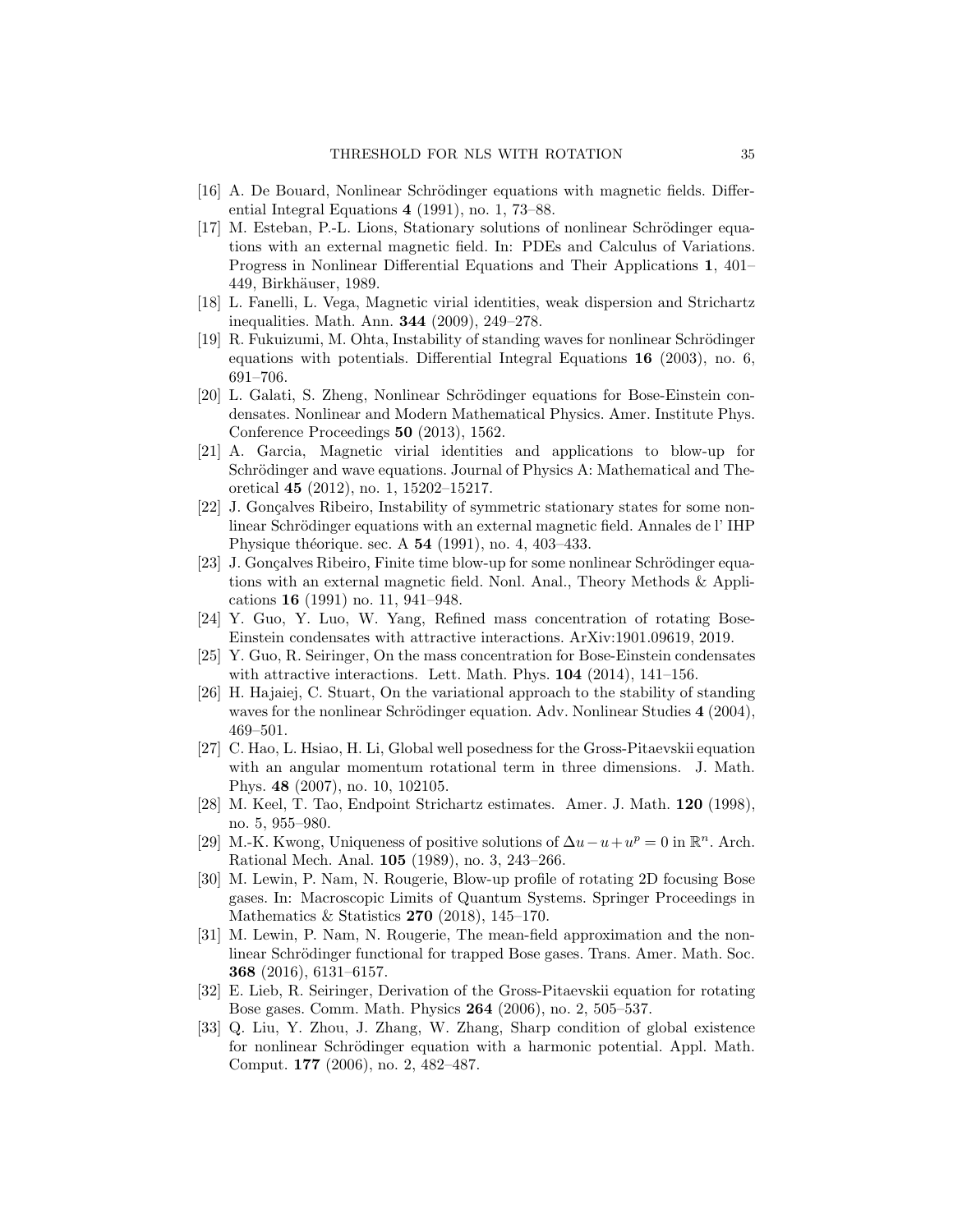- <span id="page-35-13"></span>[34] Y. Martel, F. Merle, P. Raphaël, J. Szeftel, Near soliton dynamics and singularity formation for  $L^2$  critical problems. Uspekhi Mat. Nauk 69 (2014), no.2, 77–106.
- <span id="page-35-0"></span>[35] M. Matthews, B. Anderson, P. Haljan, D. Hall, C. Wieman, E. Cornell, Vortices in a Bose-Einstein Condensate. Phys. Rev. Lett. 83 (1999), 2498.
- <span id="page-35-7"></span>[36] F. Merle, Determination of blow-up solutions with minimal mass for nonlinear Schrödinger equations with critical power. Duke Math. J.  $69$  (1993), no. 2, 427–454.
- <span id="page-35-6"></span>[37] F. Merle, Nonexistence of minimal blow-up solutions of equations  $iu_t = -\Delta u$  $k(x)|u|^{4/N}u$  in  $\mathbb{R}^N$ . Annales de l'institut Henri Poincaré (A) Physique théorique 64 (1996), no. 1, 33–85.
- <span id="page-35-8"></span>[38] F. Merle, P. Raphaël, Blow-up dynamic and upper bound on the blow-up rate for critical nonlinear Schrödinger equation. Ann. Math.  $16$  (2005), 157–222.
- <span id="page-35-16"></span><span id="page-35-2"></span>[39] L. Michel, Remarks on non-linear Schrödinger equation with magnetic fields. Comm. Partial Differential Equations 33 (2008), 1198–1215.
- <span id="page-35-11"></span>[40] D. Pelinovsky, Y. Shimabukuro, Orbital stability of Dirac soliton. Lett Math Phys 104 (2014), 21–41.
- [41] P. Raphaël, J. Szeftel, Existence and uniqueness of minimal blow-up solutions to an inhomogeneous mass critical NLS. J. Amer. Math. Soc. 24 (2011), 471– 546.
- <span id="page-35-12"></span>[42] T. Saanouni, Global well-posedness and instability of a nonlinear Schrödinger equation with harmonic potential. J. Austral. Math. Soc. 98 (2015), no. 1, 78–10.
- <span id="page-35-15"></span>[43] G. Simpson, I. Zwiers, Vortex collapse for the  $L^2$ -critical nonlinear Schrödinger equation. J. Math. Physics 52 (2011), no.8, 083503.
- <span id="page-35-1"></span>[44] R. Seiringer, Gross-Pitaevskii theory of the rotating Bose gas. Comm. Math. Phys. 229 (2002), 491–509.
- <span id="page-35-4"></span>[45] M. Weinstein, Nonlinear Schrödinger equations and sharp interpolation estimates. Comm. Math. Phys. 87 (1983), no. 4, 567–576.
- <span id="page-35-14"></span>[46] M. Weinstein, Modulational stability of ground states of nonlinear Schrödinger equations, SIAM J. Math. Anal. 16 (1985), 472–491.
- <span id="page-35-10"></span>[47] K. Yajima, Schrödinger evolution equations with magnetic fields. Journal d'Analyse Mathématique  $56$  (1991), 29–76.
- <span id="page-35-9"></span>[48] K. Yang, S. Roudenko, Y. Zhao, Blow-up dynamics and spectral property in the  $L^2$ -critical nonlinear Schrödinger equation in high dimensions. Nonlinearity 31 (2018), 4354–4392.
- <span id="page-35-5"></span>[49] J. Zhang, Stability of attractive Bose-Einstein condensates. J. Statist. Phys. 101 (2000), 731–746.
- <span id="page-35-3"></span>[50] S. Zheng, Fractional regularity for nonlinear Schrödinger equations with magnetic fields. Contemporary Mathematics 581 (2012), 271-285.

(Nyla Basharat) Department of Mathematics and Statistics, University of Saskatchewan, Saskatoon, SK S7N 5E6, Canada E-mail address: nylabasharat12@gmail.com

(Hichem Hajaiej) Department of Mathematics, California State University, Los Angeles, CA 90032

E-mail address: hhajaie@calstatela.edu